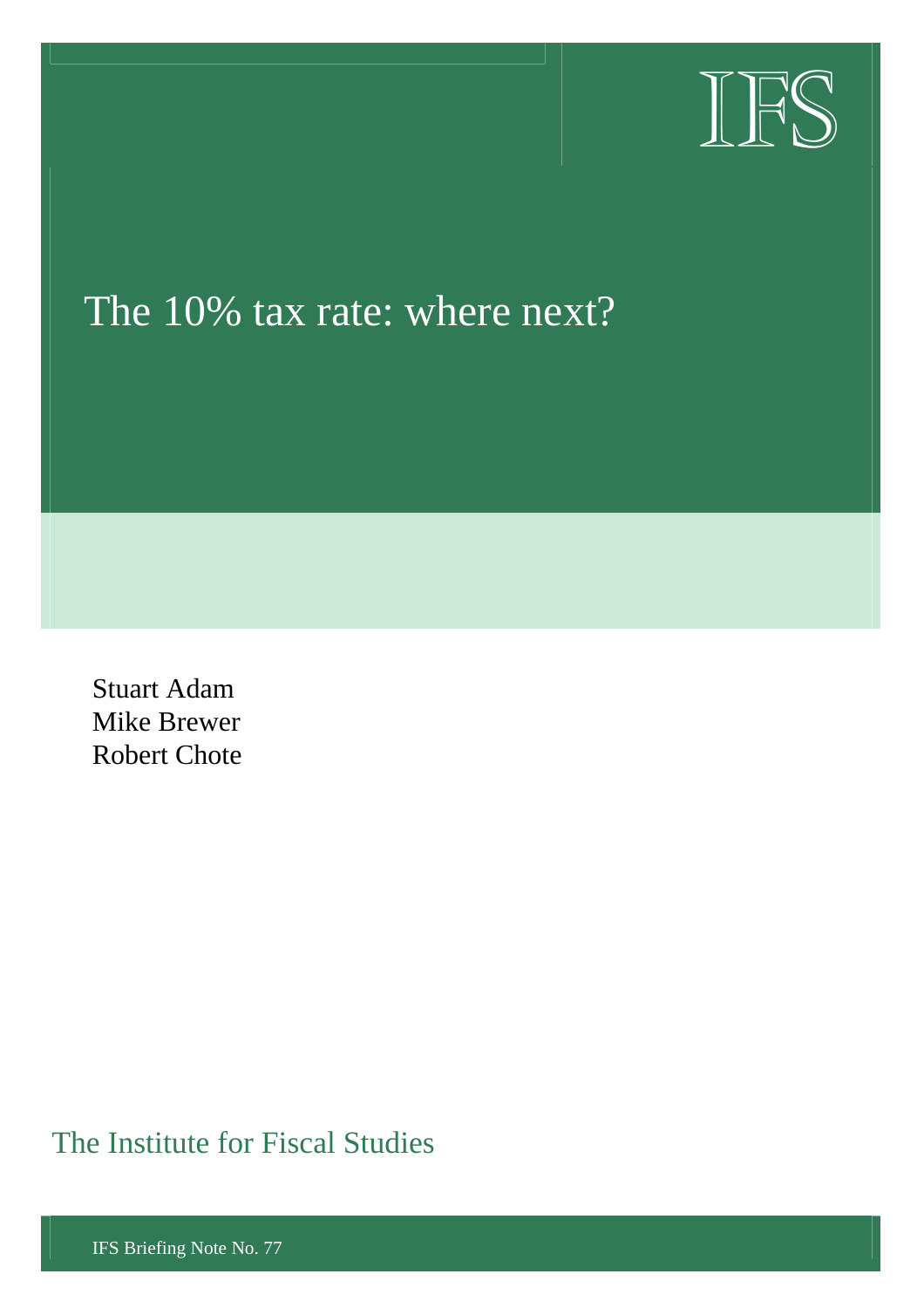#### **The 10% tax rate: where next?**

#### *Stuart Adam, Mike Brewer and Robert Chote \**

#### *Institute for Fiscal Studies*

#### **Summary**

l

Changes to income tax, National Insurance, tax credits and state benefits announced in Budget 2007, PBR 2007 and Budget 2008, and the higher personal allowance announced on 13 May, together represent a net tax cut of £5.5bn in 2008–09 (or £6.3bn when the full effect of measures taking effect this year is factored in). Around £2.6bn of this giveaway is financed from other tax and spending measures, with £2.9bn financed from borrowing.

As a result, 21.3m families are better off in 2008–09 than they would have been without any of these announcements, but there remain 0.9m families for whom the tax cuts and increased spending on tax credits and benefits do not compensate for the losses from the abolition of the 10% tax band. Around half of this group are single people under 25, but almost all of those live in households with others who may be net beneficiaries from the reforms.

If the higher personal allowance in 2008–09 is assumed to disappear in future years, then there is much less long-term compensation for the abolition of the 10% tax band. By 2010–11, 5.4m families will be worse off as a result of the announcements in Budget 2007, PBR 2007 and Budget 2008. Most of these will be working-age families without children who are not receiving tax credits, because they are either too young, not working full-time, too rich, or not claiming their entitlements.

The substantial extra spending on families with children announced in Budget 2007, PBR 2007 and Budget 2008 to take effect by 2010–11 is set to increase average incomes amongst low-income families with children, as part of the Government's drive to reduce child poverty. But not repeating the 'one-off' increases for 2008–09 in the personal allowance and in winter fuel payments will result in all family types except those with children losing on average from personal tax and benefit changes between 2008–09 and 2010–11 – around 18m families in total. It thus seems highly implausible that the Treasury can begin planning the tax system for 2009–10 with a blank sheet of paper; the increased personal allowance for 2008–09 is likely to be the baseline from which planning will start.

<sup>\*</sup> This note was funded by the ESRC-funded Centre for the Microeconomic Analysis of Public Policy at IFS (grant number M535255111) Data from the Family Resources were made available by the Department for Work and Pensions, which bears no responsibility for the interpretation of the data in this Briefing Note.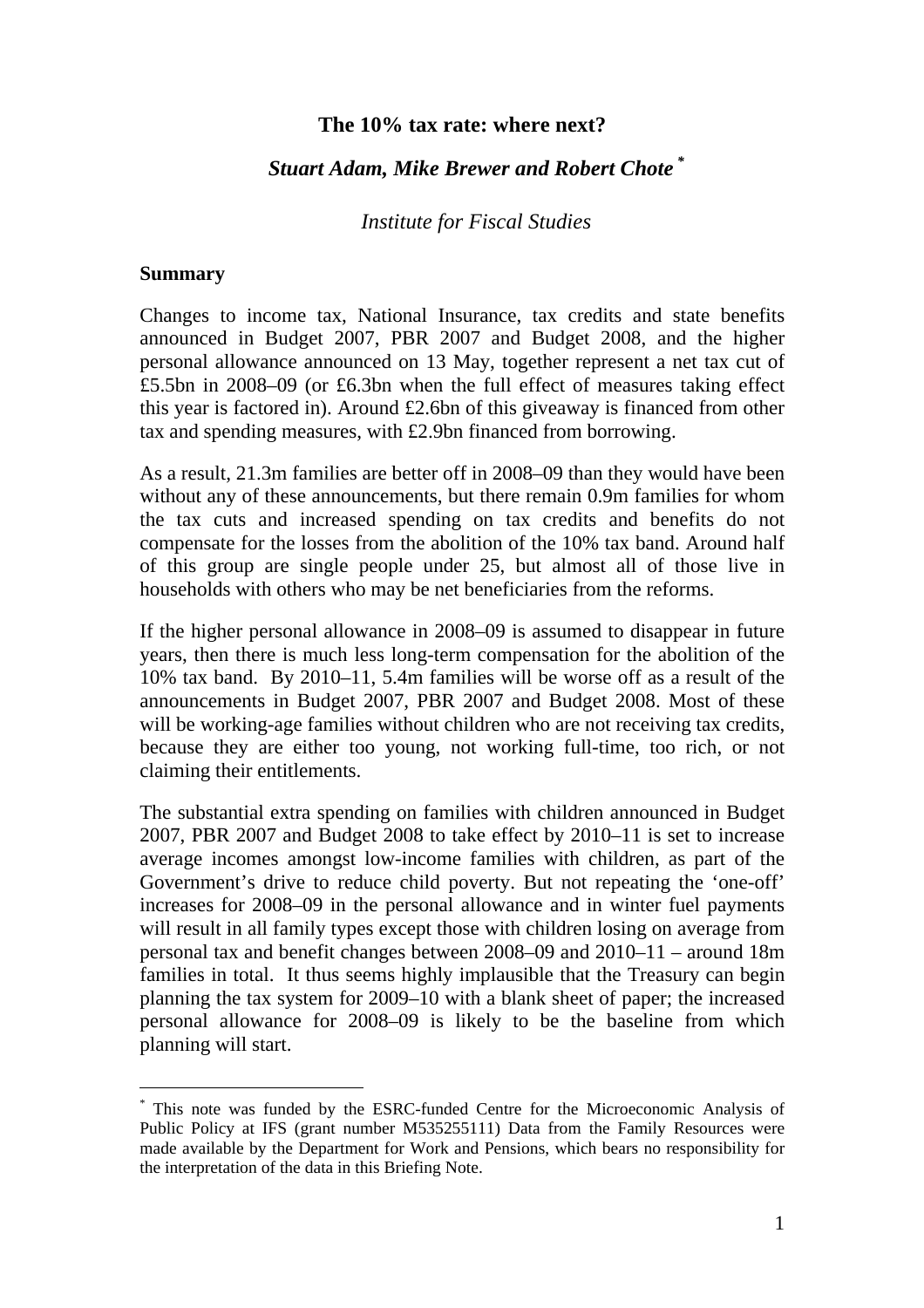If the Government is willing to inflict losses next year on the middle-income families that are benefiting from the increase in the personal allowance this year, the cheapest way for the Chancellor to achieve his goal of maintaining the current level of support for the low-income beneficiaries would be to taper the personal allowance (or taper a re-introduced 10% band) – equivalent to increasing the basic rate of income tax from 20% to 22% on incomes between £7,755 and £19,355 in the current tax system. This would cut the cost of the increase in the allowance by about a third, from around £2.7bn this year to £1.8bn next year. Complicating the income tax system in this way would also make it more costly to administer and comply with, and considerably harder for individual taxpayers to understand. It would be ironic if a set of tax reforms originally designed to reduce the number of income tax bands from three to two ended up increasing it to four with no underlying economic rationale.

Freezing the personal allowance at its 2008–09 level of £6,035 or modestly increasing employees' National Insurance contributions would save similar amounts of money, but mean that up to 1m more families would no longer be fully compensated for the abolition of the 10% band.

Extending eligibility to the WTC to younger and part-time workers without children could compensate some of those who are still losing from the abolition of the 10p rate, but such measures are not comprehensive enough to be a viable alternative to the higher personal allowance. Furthermore, with take-up of WTC so low amongst those without children, it cannot be wise to rely on tax credits as a way to compensate reliably for losses in income tax.

Increasing the personal allowance in isolation undoes Gordon Brown's efforts to align income tax and NICs. Should he continue the higher personal allowance, then bringing the NI earnings thresholds up to match it would cost another £3.3bn a year (although this would be extremely effective in compensating almost all the remaining losers from the abolition of the 10% tax band). Freezing the personal allowance and raising the NI threshold to match would leave low earners' combined income tax and employee NICs bills broadly unchanged, but would reduce revenues from employer NICs.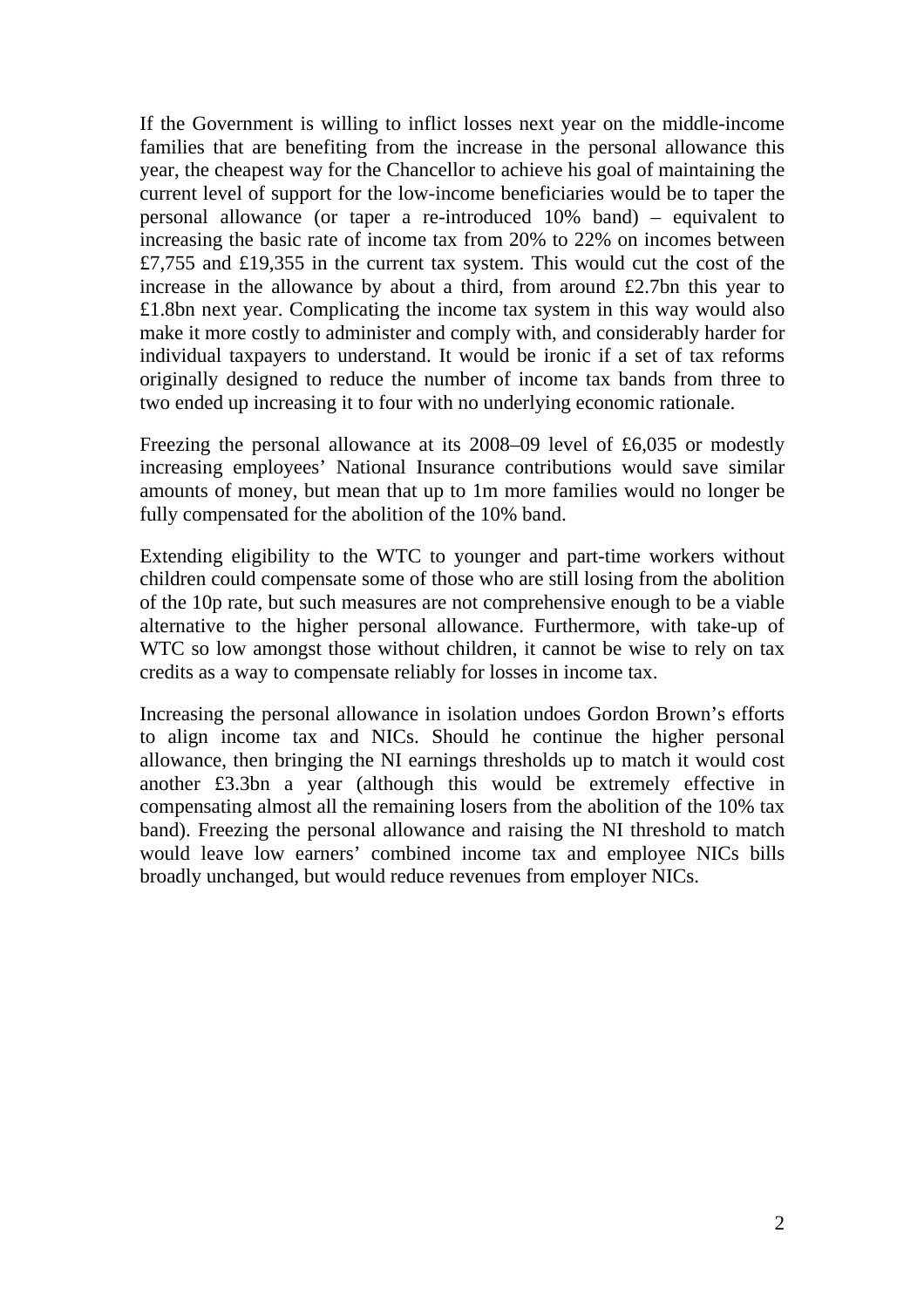## **1. Introduction and methods**

In Budget 2007, the Government announced the abolition of the 10% starting rate of income tax alongside a wider set of reforms to personal taxes and tax credits to take effect during the period April 2008 to April 2010. Further changes to tax credits and state benefits were announced in PBR 2007 and Budget 2008, some to take effect in 2008–09, some in 2009–10 and others in 2010–11.

During April 2008, the Government said that it was looking at ways of compensating the net losers from these changes (in practice, those for whom the losses from the abolition of the 10% band exceeded the gains from the other measures). On 13 May it announced a £600 rise in the income tax personal allowance for 2008–09, with a corresponding cut in the higher-rate threshold.

In the light of these changes, this note looks at:

- To what extent the rise in the personal allowance, and other measures in Budget 2007, PBR 2007 and Budget 2008, compensate those who lost out from the abolition of the 10% rate of income tax;
- To what extent the Government's pre-announced changes to personal taxes, tax credits and benefits for 2010–11 provide compensation for these losers over the medium term;
- What options the Government has for 2009–10 and beyond.

As well as the changes already referred to, there will also be a number of "default" changes to the tax and benefit system over the period to 2010–11 (e.g. the uprating of income tax allowances and thresholds in line with inflation) that do not appear as costed policy changes in the Budget and PBR documents, but which nonetheless affect the public finances and what people pay in tax and receive in benefits and tax credits. Who wins and loses, and by how much, depends on which measures you are looking at and when.

Even before the announcement of the £600 rise in the income tax personal allowance, the Treasury argued that some losers from the abolition of the 10p tax band had already been compensated by measures announced in PBR 2007 and Budget 2008 (although this was not cited as an objective at the time). Reflecting the measures that have been announced in and since Budget 2007 – and the fact that various parameters of the system have been uprated automatically with the transition to a new tax year – in section 2 we analyse the winners and losers by comparing three alternative tax and benefit systems:

• "**2008–09 actual":** The actual tax and benefit system in 2008–09, including the backdated £600 rise in the personal allowance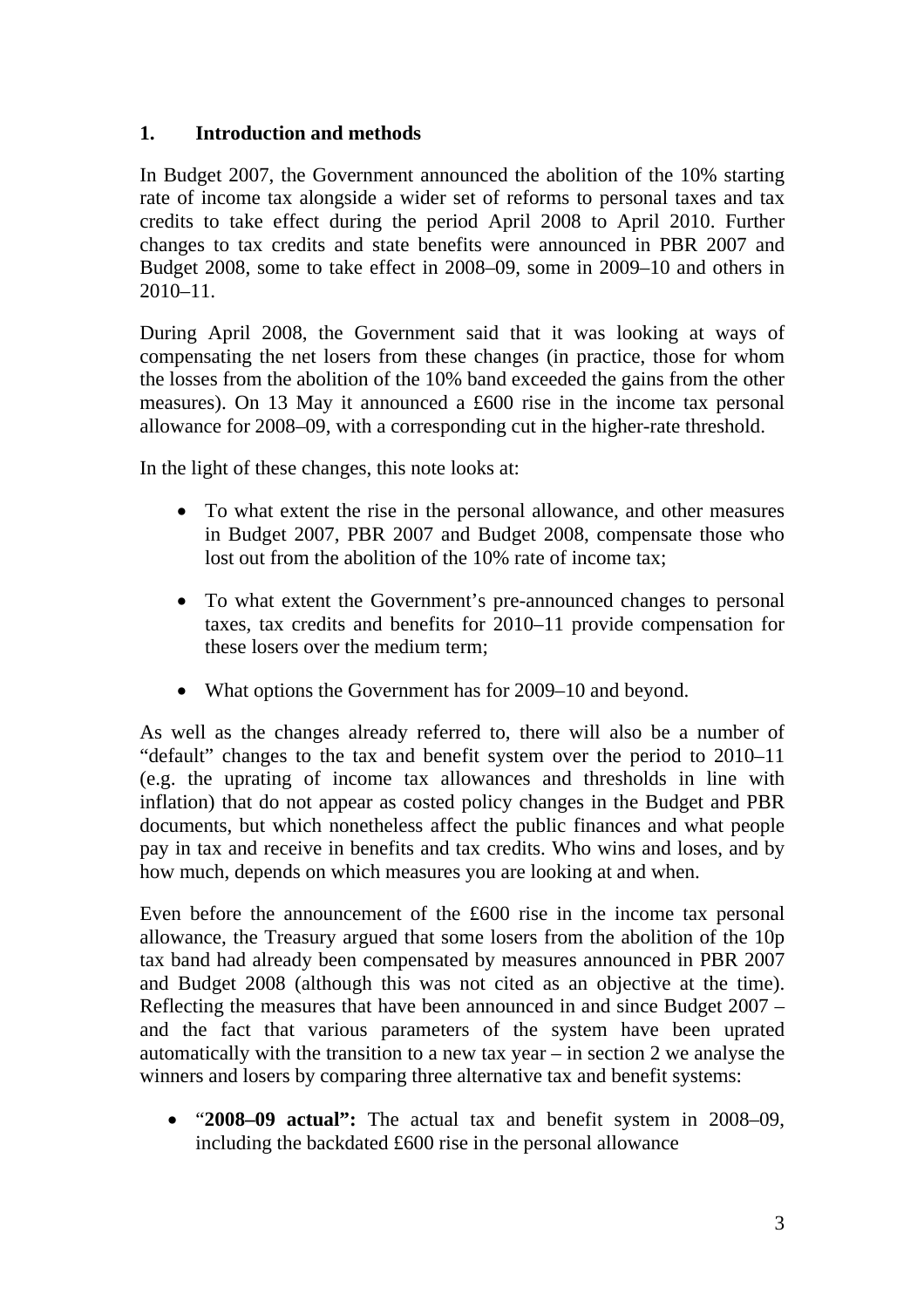- **"2008–09 no reforms":** The tax and benefit system as it would have looked in 2008–09 had there been no policy announcements in Budget 2007, PBR 2007 or Budget 2008, but if instead the usual default uprating had taken place between 2007–08 and 2008–09.  $^1$
- **"2008–09 all reforms":** The tax and benefit system as it would have looked in 2008–09 had all the reforms announced in Budget 2007, PBR 2007 and Budget 2008 due to be in place in 2010–11 been implemented in 2008–09. Note that the Government has only promised the £600 rise in the personal allowance for 2008–09, and it has not promised to continue the higher winter fuel payments promised for winter 2008 in future years, so neither is included in this scenario.

The Chancellor has said that he will set out plans for 2009–10 in PBR 2008, and we examine some of his options in section 3.

Box 1 gives more detail on the calculations referred to throughout this note.

## **Box 1. Modelling winners and losers from tax changes**

The modelling analysed in this note is based on the 2005–06 Family Resources Survey, a detailed government-funded survey of over 40,000 adults, together with the IFS' tax and benefit microsimulation model, TAXBEN.

## **Family or household level?**

l

All analysis of winners and losers in this note is at the 'family' level. This means that the income of all individuals in a family is added together before considering whether a tax change has made a family better or worse off, so that a fall in income experienced by one adult might be offset by a gain experienced by their partner. This method is consistent with that originally used after Budget 2007 to identify that 5.3 million families would lose. Our definition of the family (or 'benefit unit') means a single adult or co-resident couple plus any dependent children: thus elderly relatives or grown up children living in the home would count as separate families, as would siblings or young professionals sharing a flat.

The distributional analysis done by the Treasury is usually performed at the `household' level (in other words, income of all individuals in a household is added together, so that a fall in income experienced by one adult might be offset by a gain experienced by someone else in the household). As we show

<sup>&</sup>lt;sup>1</sup> This means that, as well as ignoring inflation uprating of tax and benefit rates and thresholds, we do not consider the impact of the following real changes to personal taxes and benefits: the increase in the pension credit guarantee and the child element of the child tax credit in line with earnings, the freezing of the WTC threshold and family element of the child tax credit. We also ignore any real changes in council tax.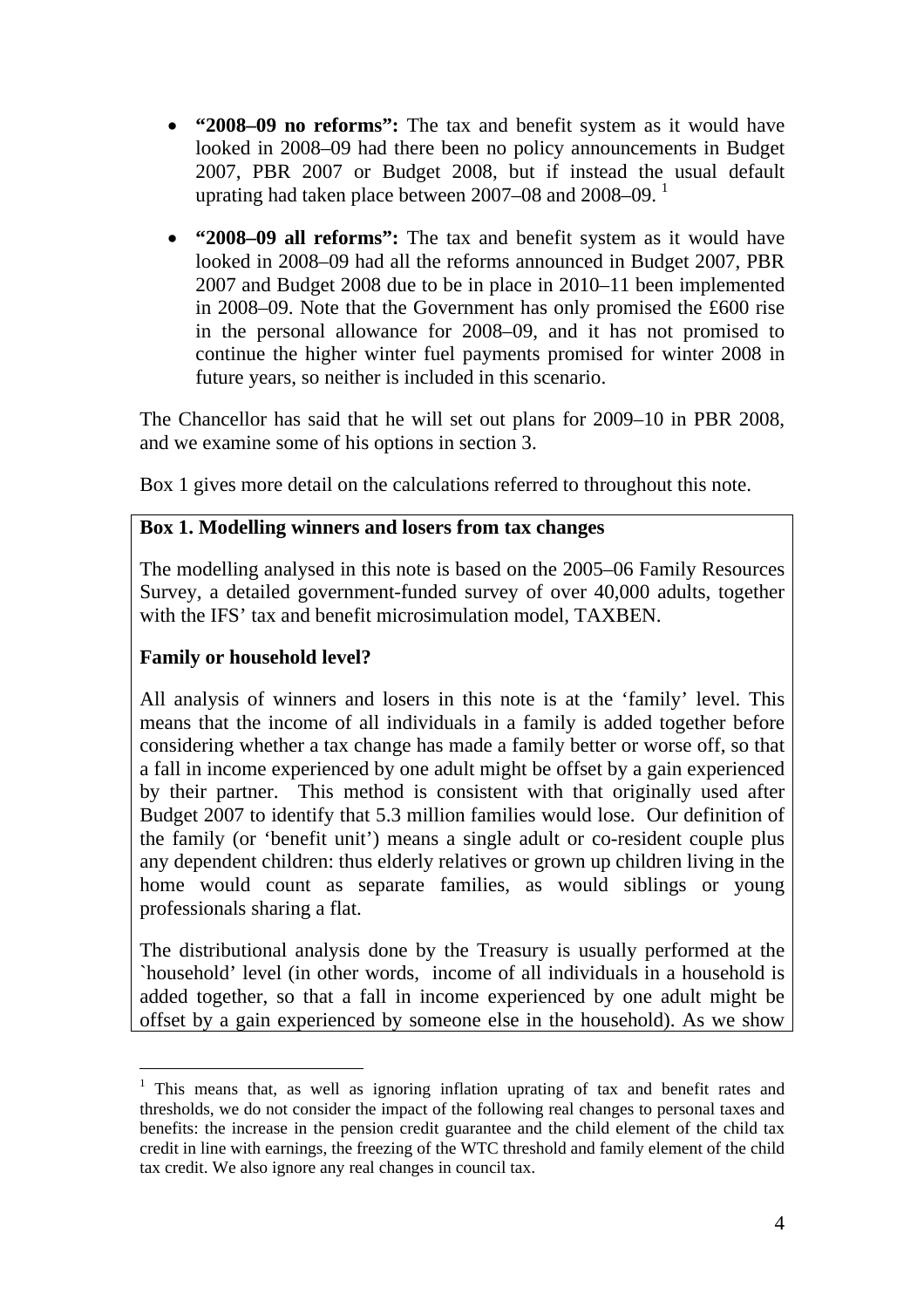later, fewer (in absolute and proportionate terms) households lose than families, often reflecting the fact that parents who gain could compensate offspring living at home who lose, although they may choose not to do so.

If separate families in the same households do share their resources, so that a family who gains from a set of tax changes compensates a family in the same household who loses, then it would be more sensible to do all analysis at the household level. But while this assumption might be true in some cases where all members of a household are related to each other, it is less plausible in cases where a household consists of several unrelated single adults sharing a house.

The IFS Green Budget 2008 (chapter 14) contained an analysis of the changes to the tax system that were due to take effect in April 2008. That included indirect tax changes and, because data on expenditure is collected only at the household level, also contained a distributional analysis at the household level, and this is why it identified 3.6m households losing (by more than £1 a week) in April 2008, rather than 5.3m families.

## **What counts as a "loser"?**

In deciding whether a set of changes to taxes and benefits leaves families better of worse off, we treat those experiencing changes of £1 a week or less as being "broadly unaffected". We understand that the Treasury treats changes of 5p or less as "no change", and this difference means that the Treasury should estimate there to be more losers (and winners) than we do.

In practice, the number of households who lose by more than 5p a week (as reported by HM Treasury) is often very similar to the number of families losing by more than £1 a week (as reported by IFS).

# **Full take-up**

Unless stated otherwise, all calculations are of tax liabilities and benefit entitlements rather than actual payments made. In other words, we assume full take-up of means-tested benefits and tax credits (and no evasion or fraud). We would argue that this is a reasonable approximation for all except the working tax credit for those without children, where take-up in expenditure terms is just 25%.

# **Employer National Insurance contributions**

Because the UEL is due to change (slightly) in real terms over the next few years, the revenue raised from employer NI will also change very slightly, because the contracted-out rebate for employers' national insurance is only available on earnings below the UEL. However, this is ignored in all of the estimated costs, and the analysis of winners and losers, except the estimates of the cost of changing the NI earnings threshold in section 3.3.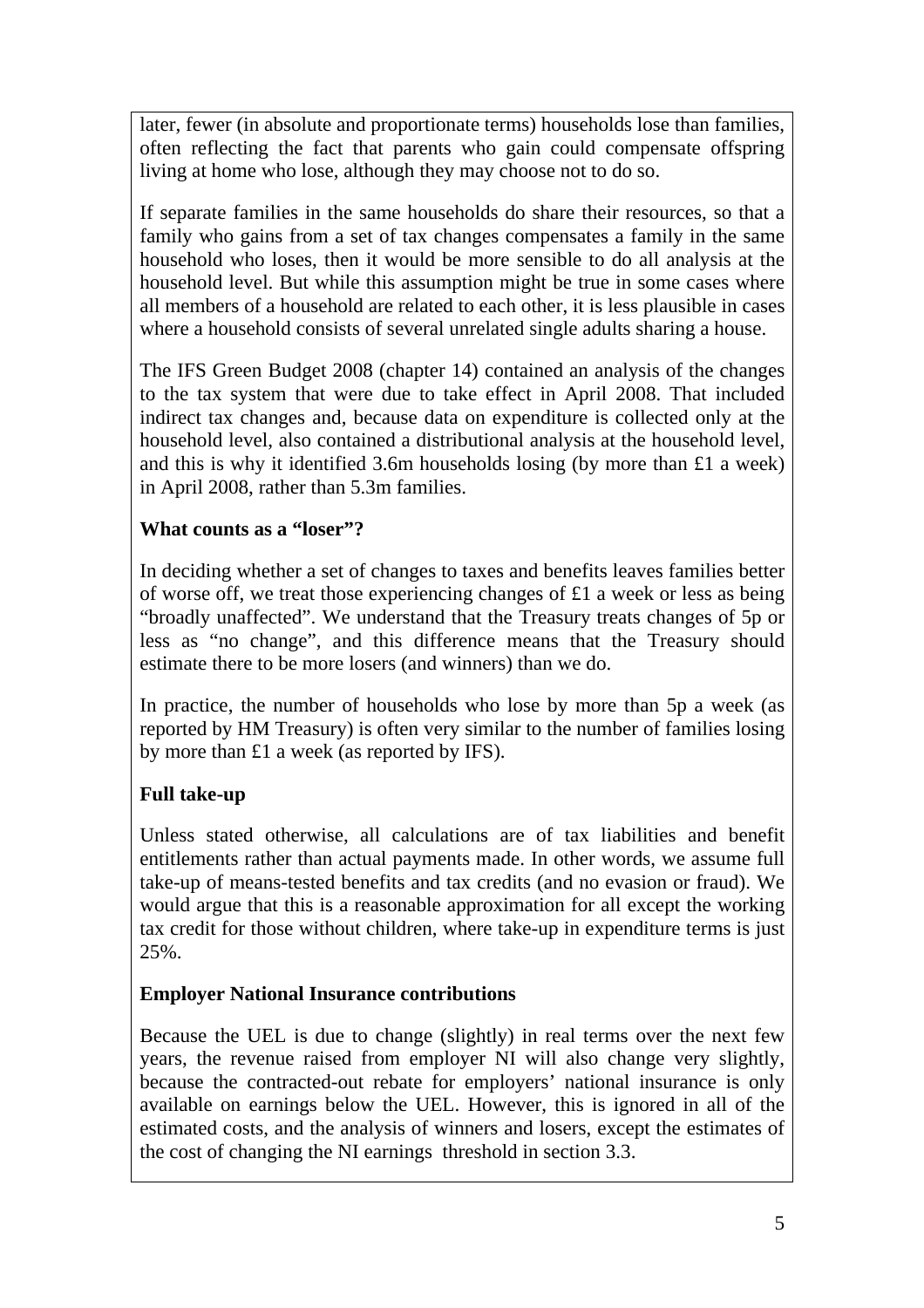#### **2. Analysis of winners and losers from reforms announced to date**

This section examines the extent to which the backdated £600 rise in the personal allowance, and other measures in Budget 2007, PBR 2007 and Budget 2008, compensate those who lose out from the abolition of the 10% rate of income tax in 2008–09. It also examines how the extent of this compensation changes if we look ahead to measures announced in Budget 2007, PBR 2007 and Budget 2008 that will be in place in 2010–11.

To do that, we therefore compare:

l

- i. **the '2008–09 no reforms' and '2008–09 actual' tax and benefit systems.** This comparison shows the net effect of all reforms affecting families this year (regardless of when they were announced); it thereby assesses the extent to which the Government has successfully compensated the losers from the abolition of the 10% band in this tax year.
- ii. **the '2008–09 no reforms' and '2008–09 all reforms' tax and benefit systems.** This comparison shows the net effect of all reforms due to affect families in 2010–11; it thereby assesses the extent to which reforms announced in Budget 2007, PBR 2007 and Budget 2008 compensate the losers from the abolition of the 10% band in a lasting way. 2
- iii. **the '2008–09 actual' and '2008–09 all reforms' tax and benefit systems.** This shows the net impact of the additional reforms announced in Budget 2007, PBR 2007 and Budget 2008 for implementation by 2010–11 that are not in place in 2008–09. Note that this includes the removal of two one-off measures announced for 2008–09: the change in the personal allowance and the higher winter fuel payment.

Table A1 lists the changes to income tax, National Insurance contributions, tax credits and state benefits announced in Budget 2007, PBR 2007, Budget 2008 and on 13 May considered in this note, noting when they take effect and for how long they are costed to last. Table 1 gives our estimate of their costs alongside the information given about their costs in Budgets and PBRs: we estimate the changes taking affect in 2008–09 are costing the Government £6.3bn a year. $3$ 

 $2^2$  For simplicity, and to allow us to abstract from inflationary adjustments, the analysis assumes all measures announced for 2010–11 were implemented in 2008–09.

 $3$  The Treasury's estimate is considerably below ours, but our estimate is on an accruals basis, whereas the Budget tables give the impact on a National Accounts basis, which in some cases (such as self-assessment income tax) estimates the cash flow rather than the liability accrued; some of the reduction in tax liabilities in 2008–09 does not show up in reduced revenues until subsequent years.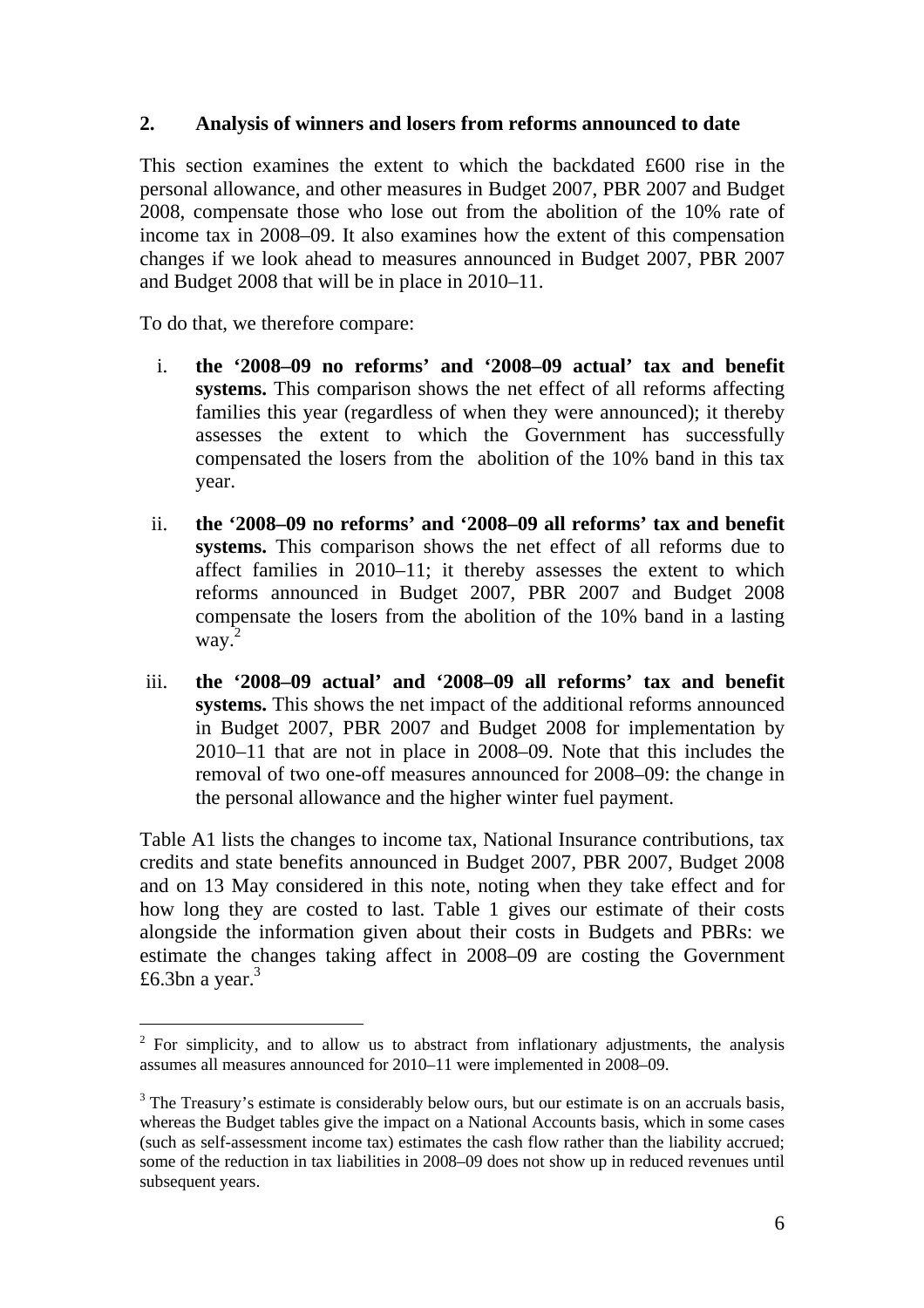The changes for April 2008 relative to April 2007 represent one of the biggest year-on-year personal tax and benefit give-aways in recent years. However, Budget 2007, PBR 2007 and Budget 2008 announced a number of other measures that gave away money (e.g. cuts in inheritance tax) or raised money (e.g. increases in capital gains tax, fuel duty and anti-tax avoidance measures in 2008–09). In the end, all taxes – personal or corporate – are effectively paid by individuals and families.

|                                                    | <b>HM</b> Treasury | <b>IFS</b> |
|----------------------------------------------------|--------------------|------------|
| April 2008                                         | £5,545m            | £6,340m    |
| of which                                           |                    |            |
| Budget 2007                                        | £2,060m            |            |
| <b>PBR 2007</b>                                    | £210m              |            |
| Budget 2008                                        | £575m              |            |
| Finance Bill 2008                                  | £2,700m            |            |
| April 2010                                         | £3,780m            | £4,450m    |
| Memo: cost of one-off higher<br>WFP in winter 2008 | £575 $m$           | £560 $m$   |
| Memo: cost of £600 rise in<br>personal allowance   | £2,700 $m$         | £2,750 $m$ |

**Table 1. Estimate of the total cost of reforms under consideration in this note** 

*Note*: HMT estimates taken from various Tables in Budgets and PBRs and the Chancellor's statement to the House of Commons, 13 May 2008; IFS estimates calculated using the IFS tax and benefit microsimulation model, TAXBEN, run on uprated data from the 2005–06 Family Resources Survey.

Section 2.1 examines the net effect of all reforms affecting families this year, and section 2.2 examines the net effect of all reforms due to affect families in 2010–11. Section 2.3 concludes.

#### **2.1 The effect of changes in 2008–09**

l

*The position after Budget 2007, and the impact of abolishing the 10% band without the £600 increase in the personal allowance* 

After Budget 2007, we estimated that 5.3m families would be made worse off by measures announced in that Budget.<sup>4</sup>

<sup>&</sup>lt;sup>4</sup> We felt that the best way to capture the impact of Budget 2007 was to ask how much better or worse off people would be in 2007–08 if all the measures announced in the Budget were brought in immediately (including those postponed until later years) compared to what the 2007–08 tax and benefit system would have looked like had Budget 2007 simply not happened. This was the comparison which generated the often-repeated statistic that 5.3 million families would lose, a figure that we gave in evidence to the Treasury Select Committee enquiry in April 2007 (HC-389 II 2006-7, *The 2007 Budget*, Ev 12, Q61), with additional information available from the IFS' post-Budget 2007 conference ([http://www.ifs.org.uk/budgets/budget2007/distribution.ppt\)](http://www.ifs.org.uk/budgets/budget2007/distribution.ppt) and which was broadly endorsed by the Treasury in their evidence (HC-389 II 2006-7, *The 2007 Budget*, Ev 29, Q189 &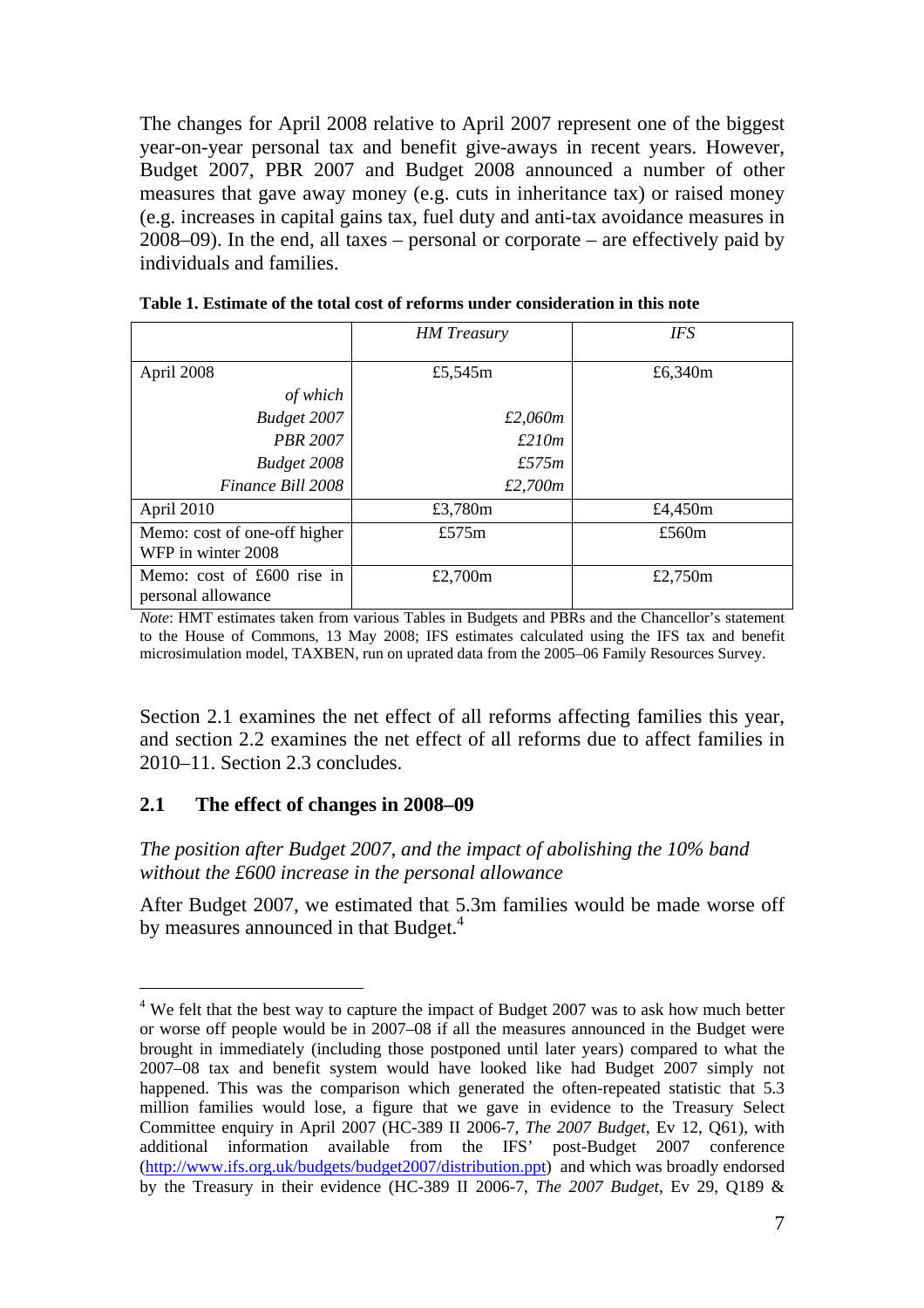To understand how this comes about, it is worth first considering the impact in isolation of the original income tax changes announced in Budget 2007 on an individual taxpayer. (Should the £600 rise in the personal allowance in 2008– 09 prove to be a one-off, then this is also a good guide to the income tax systems of 2009–10 and 2010–11, except that it does not allow for the usual indexation of allowances in line with inflation).

If the 2007–08 income tax schedule had simply been uprated in line with inflation, in 2008–09 people under 65 would have paid no income tax on the first £5,435 they earned, 10% on the next £2,320, and 22% on the next £33,680. Instead, the Budget 2007 reforms meant that (before the backdated £600 rise in the personal allowance) they would have paid nothing on the first £5,435 and 20% on the next £36,000.<sup>5</sup> Budget 2007 also announced increases in the UEL for 2008–09 and 2009–10, and an increase in the higher-rate threshold for 2009–10. These changes would have meant that:

- People aged under 65 with non-savings income between £5,435 and £19,355 would have paid more income tax as a result of the Budget 2007 changes, because they lost more from the abolition of the 10% rate than they gained from the cut in the basic rate. This loss is greatest, at £232 a year, for someone earning £7,755, the top of where the 10% band would have been.
- Most people aged under 65 with non-savings income between £19,355 and around £40,000 gained noticeably from the Budget 2007 income tax changes, with the biggest gain, of £336 a year, at an income of £36,140. These people gain more from the cut in the basic rate than they lose from the abolition of the 10% band and the rise in the upper earnings limit for National Insurance contributions.
- Budget 2007 changes to the levels of income at which people stop paying the full rate of National Insurance contributions and start paying the higher (40%) rate of income tax mean that most people with incomes above £40,000 will gain only marginally once all the Budget 2007 measures have taken effect by April 2009.

Figure 1 shows the changes announced in Budget 2007 to take effect in April 2008.

These tax changes in isolation would have tended to benefit the rich more than the poor (although they leave the richest – those paying higher-rate income tax

Q190), although the then Chancellor was less keen to endorse it (HC-389 II 2006-7, *The 2007 Budget*, Ev 46, Q308). Box 1 gives more detail of the methodology we use.

 $<sup>5</sup>$  For simplicity, we describe the tax schedule that applies to individuals with no taxable</sup> savings income.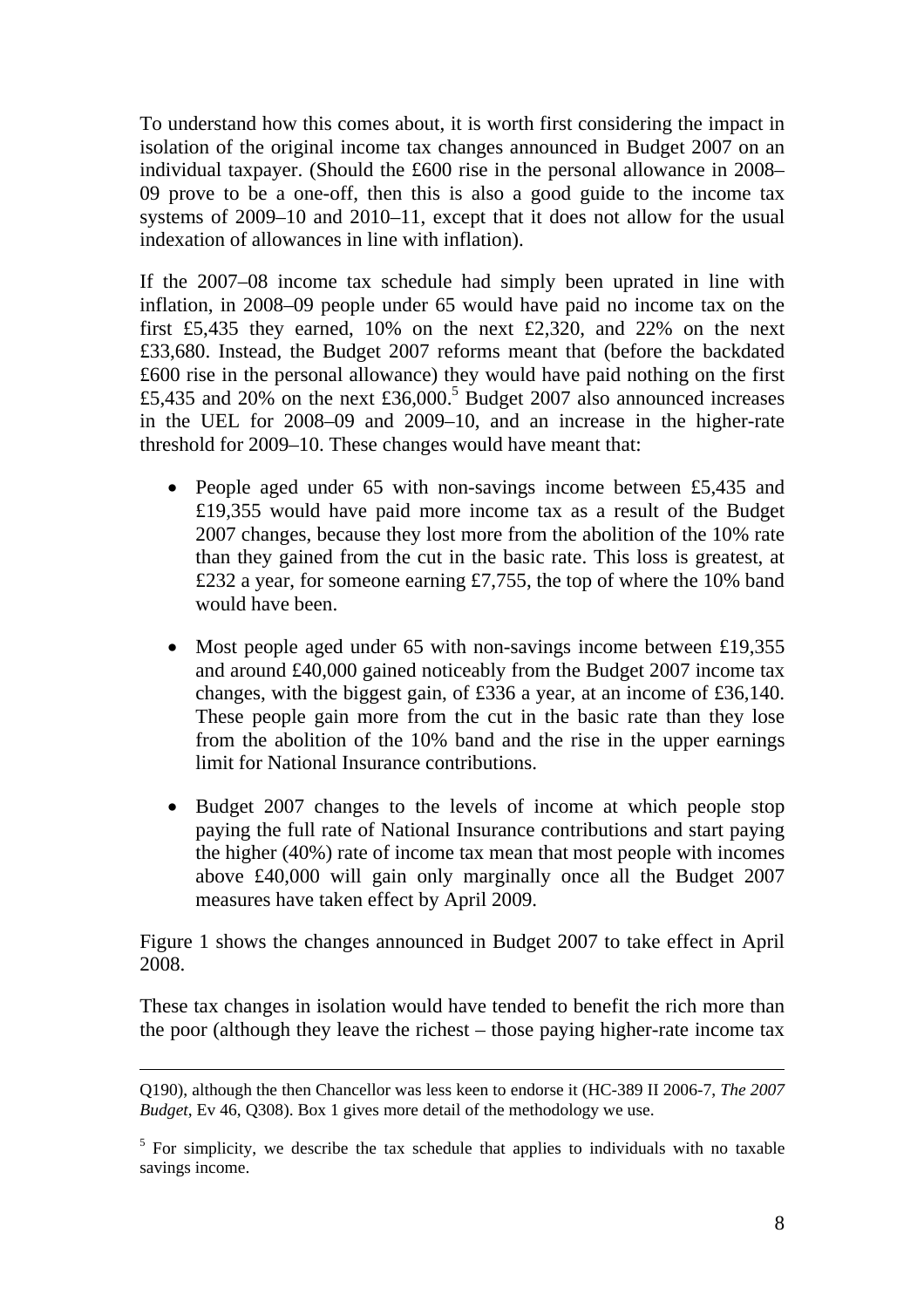– and the poorest – those with incomes too low to be liable for income tax – largely unaffected). But Budget 2007 also announced extra spending of £1 billion raising tax allowances for those aged 65 and over, and £1.7 billion raising the child and working tax credits; PBR 2007 and Budget 2008 added another £785m in higher child tax credit and a one-off £575m rise in winter fuel payments next winter.

The Budget 2007 changes in particular were carefully calibrated to ensure that various groups were protected from the abolition of the 10% band, and so the combined effect of all Budget 2007 changes was that:

- no individual aged 65 or more was paying more income tax as a result of the reforms, $\bar{6}$  and many were paying less because of the rise in the extra tax allowances for those aged 65 or more.
- single-earner families receiving tax credits were no worse off as a result of the reforms (because of the increased generosity of the child and working tax credits). Those with children were mostly better off.

This meant that, before the £600 backdated rise in the personal allowance in 2008–09, the expected losers fell into two groups:

- Families without children not receiving tax credits in which at least one adult earned between £5,435 and £19,355. These fell into four distinct groups:
	- o families in which all adults were aged under 25;
	- o families in which no adult worked 30 hours a week or more (including retirees under state pension age);
	- o families whose income was too high to be entitled to tax credits (around £12,900 for single adults without children, and £17,400 for couples without children); and
	- $\circ$  families not claiming the tax credits to which they were entitled.<sup>7</sup>
- Couple families receiving tax credits but with two earners, each paying more income tax as a result of the reforms, where the increased

<sup>&</sup>lt;sup>6</sup> In certain unusual circumstances it was possible for someone aged 65 or over to lose, notably if they had non-savings income (including pension income) below £19,355 but sufficient savings income to take their total income above £28,990.

 $<sup>7</sup>$  In expenditure terms, the take-up rate of WTC of those without children is just 25%.</sup>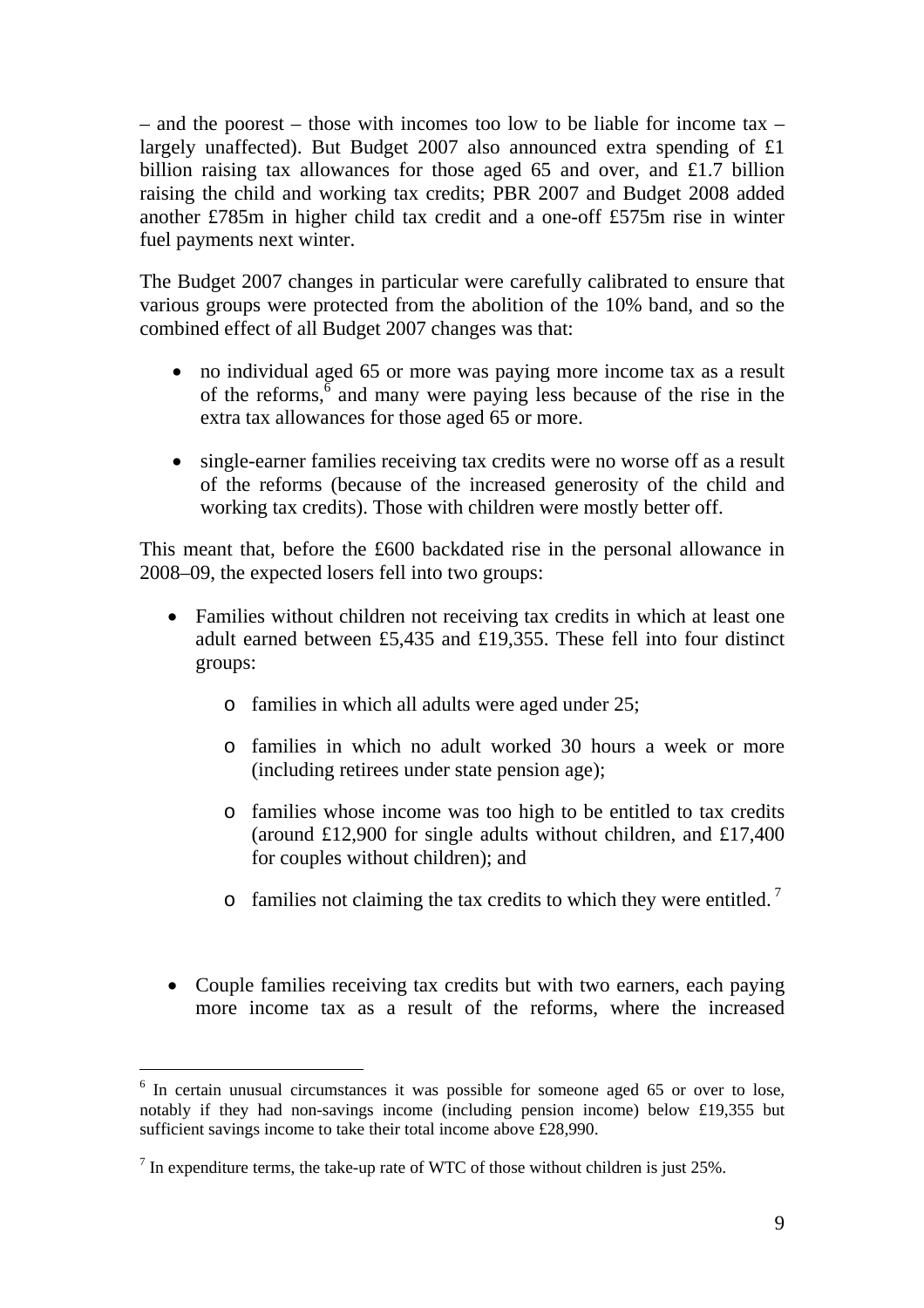entitlement to tax credits may not have been enough to compensate for two adults paying more income tax.

Recalculating the number of losers taking account of all measures in Budget 2007, PBR 2007 and Budget 2008, we now estimate that 5.2m families would have fallen into these categories and been worse off in 2008–09, if all those entitled to tax credits took them up. If no-one without children took up the working tax credit to which they were entitled, the number of families losing would have been 5.4m.

## *The position after the £600 increase in the personal allowance*

The £600 rise in the PA from £5,435 to £6,035 and the corresponding change in the higher-rate threshold give £120 to almost all basic-rate taxpayers (individuals with incomes between £6,635 and £40,835), and give between £0 and £120 to those with incomes between £5,435 and £6,035 or between £40,835 and £41,435. This changes the overall pattern of winners and losers. Together, the abolition of the 10% band, the cut in the basic rate and the £600 increase in the personal allowance mean that:

- People aged under 65 with non-savings income between £6,635 and £13,355 are still paying more in income tax than they would have been had none of the changes mentioned above taken place. We estimate there to be around 6m people in this category (although only 2.9m are paying more than £1 a week extra in income tax). The loss is greatest, at £112 a year (equal to the original loss of £232 less the £120 cut in income tax from the rise in the personal allowance), for someone earning £7,755.
- Most people aged 65 or over, and those with non-savings income between £5,435 and £6,635 or between £13,355 and around £40,000, are now paying less income tax. The biggest gain is £457 a year at an income of £36,140.
- Those with incomes above around £40,000 gain very slightly, and will gain even less once the changes to the higher-rate income tax threshold and the National Insurance upper earnings limit announced in Budget 2007 have fully taken effect in 2009–10

Figure 1 shows the main changes graphically.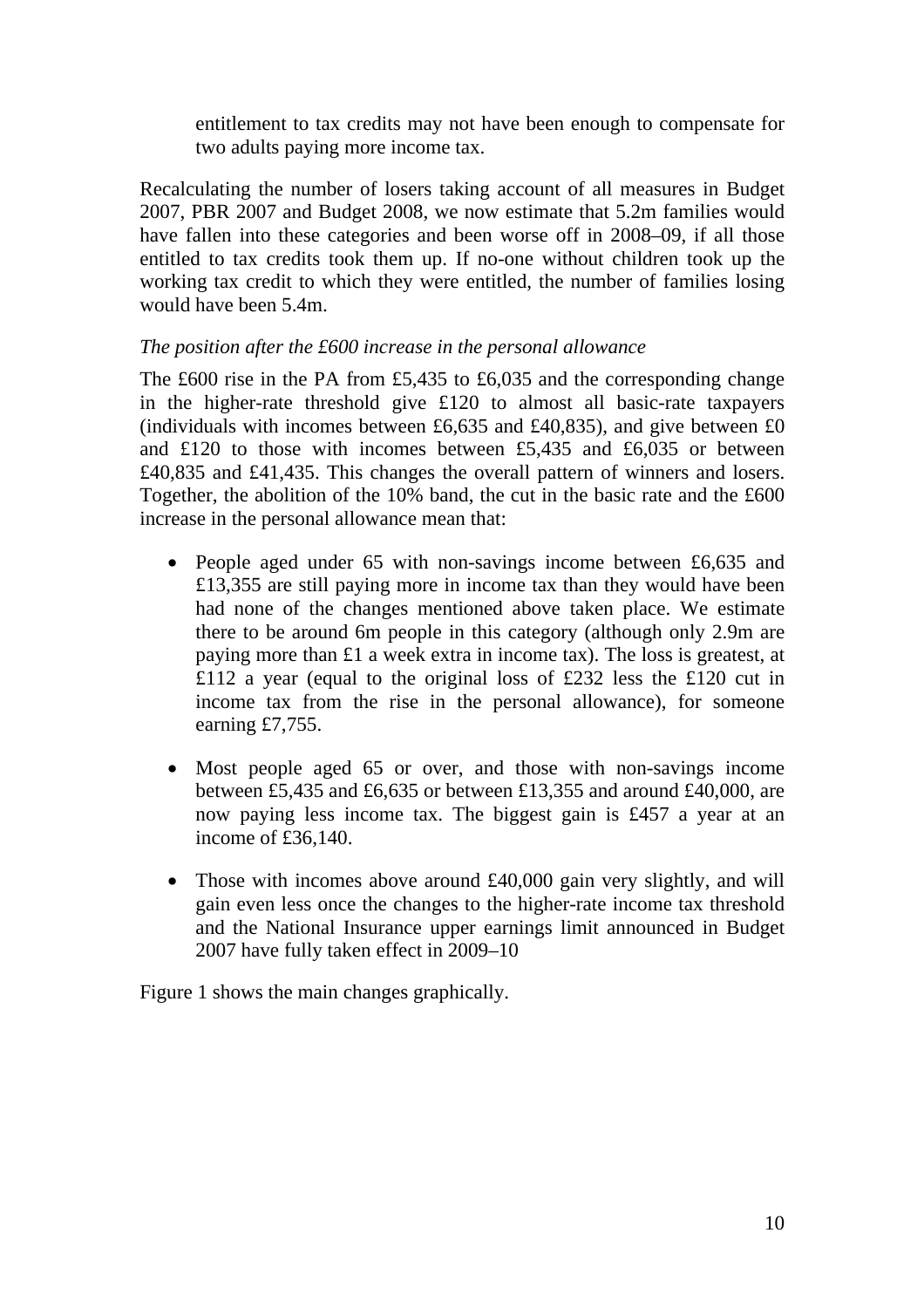

**Figure 1. Income tax and employee NICs in 2008–09** 

Notes: Assumes no taxable income other than earnings. For simplicity, the marginal rate schedule abstracts from employers' National Insurance contributions and is based upon a worker contracted into the State Second Pension. These make little difference to the gains and losses.

Source: Authors' calculations.

It remains the case that (almost) no individuals aged 65 or more are paying more tax as a result of the reforms, and that the increased generosity of tax credits ensures that single-earner families receiving tax credits are no worse off as a result of the reforms. Furthermore, many of the individuals still paying more income tax may live in families or households with someone who is paying less income tax such that the family (or household) overall does not lose.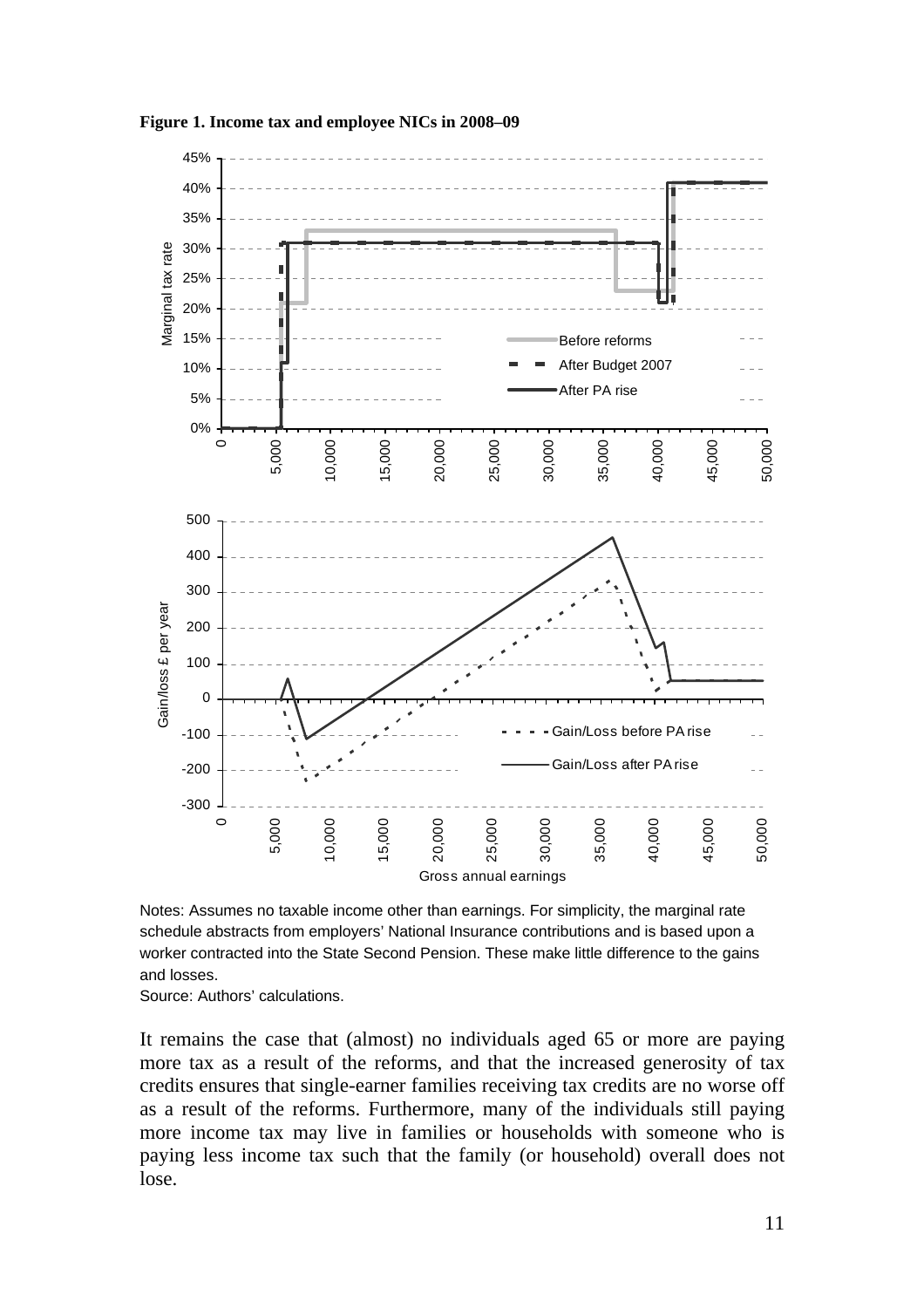After consideration of all the additional measures announced for 2008–09, we now estimate that 0.9m families are still worse off by more than £1 a week from the measures announced in Budget 2007, PBR 2007, Budget 2008 and Finance Bill 2008, and that 21.3m families are better off by more than £1 a week, with 9.4m families broadly unaffected (i.e. seeing a change of £1 a week or less).<sup>8</sup> That so many families gain is hardly surprising given that the set of reforms represents a give-away of £6.3bn.

Figure 2 shows the distribution of families' gains and losses comparing the '2008–09 no reforms' and '2008–09 actual' tax and benefit systems before and after the higher personal allowance. The impact of the higher personal allowance is to make almost 18m families £2.30 a week better off, and this shows up as a near-parallel shift upwards in the distribution of gains and losses.

**Figure 2. Cumulative distribution of gains and losses from policies for 2008–09 announced in Budget 2007, PBR 2007, Budget 2008 and on 13 May** 



*Source:* Authors' calculations using the IFS tax and benefit microsimulation model, TAXBEN, run on uprated data from the 2005–06 Family Resources Survey.

Table A3 splits the population into 10 family types by age, whether single or couple, and whether the family contains children or not, and shows how the winners and losers are distributed, as well as the average change in income in pounds per week and as a percentage of income, the average gain of the winners, and the average loss of the losers. It shows that:

<sup>&</sup>lt;sup>8</sup> This is similar to HM Treasury's estimate that the rise in personal allowance reduces the number of losers from 5.3m to 1.1m, although HM Treasury's estimate is at the household level and using a different definition of "losing", as discussed in Box 1. If no-one without children claimed working tax credit, we estimate there would be 1.2m families losing.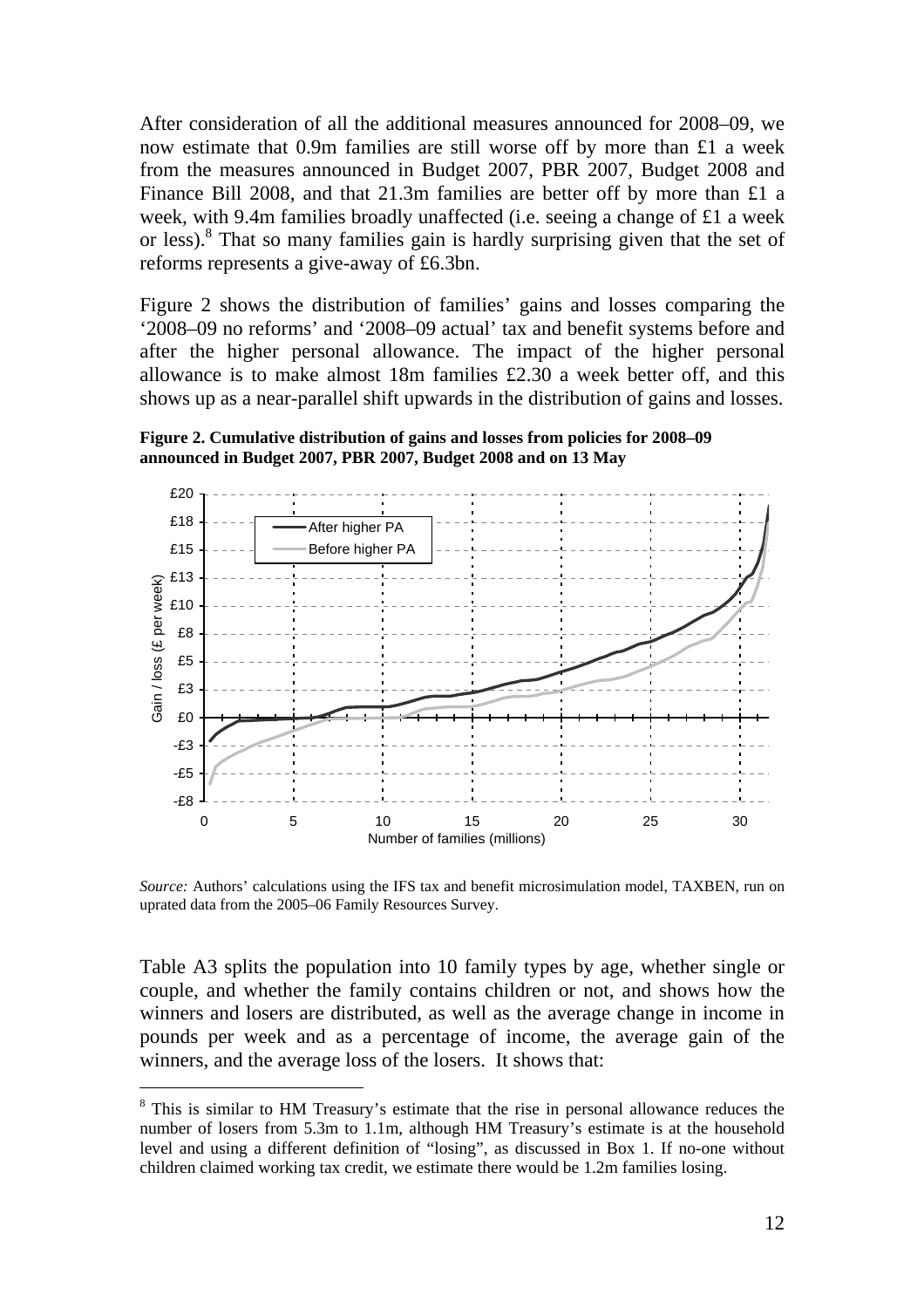- Of the 0.9m families who still lose, 500,000 are single adults without children under 25, 115,000 are single adults aged 25 to 55 without children, and 140,000 are couples where at least one adult is aged 25 to 55 without children. Few are families with children (15,000 losers) or pensioner families (20,000 losers).
- All family types are net beneficiaries, on average, from the reforms. Similarly, all family types are more likely to be winners than losers.
- In proportionate terms, the reforms particularly benefit lone parents and single pensioners, a pattern entirely consistent with the Labour government's tax and benefit changes since 1997.<sup>9</sup>

It should be noted that this analysis would have been considerably different had we examined winners and losers at the household level: although 500,000 single adults without children under 25 have lost by at least £1 a week, almost all of these live in a household with other adults.<sup>10</sup>

Table A2 shows how the winners and losers are distributed across income decile groups, as well as the average change in income in pounds per week and as a percentage of income, the average gain of the winners, and the average loss of the losers. These tables show that:

• The considerable net giveaway implied by Budget 2007, PBR 2007, Budget 2008 and the 13 May announcement is generally worth more (in proportionate terms) to the poor than the rich. However, the pattern is not uniform: the largest gains as a share of income are in the  $2<sup>nd</sup>$  and  $3<sup>rd</sup>$ poorest decile groups, and the smallest gains are in the top and bottom decile groups. In cash terms, the top two decile groups are the largest net beneficiaries.

<sup>&</sup>lt;sup>9</sup> The cumulative impact of Labour's tax and benefit changes since 1997 up to and including PBR07 has been to increase the average incomes of the poorest tenth of the population by 12% and cut those of the richest tenth by 6%. But, within the poorest tenth, pensioners have gained 24% and families with children 18%, while childless working-age adults have gained only 1%. Indeed, working-age families without children have lost on average from Labour's tax and benefit changes across nine-tenths of the income distribution. Measured as the number of individuals living in households with incomes (adjusted for household size and composition) below 60% of that enjoyed by the average (median) household, poverty has fallen by 600,000 among children, 200,000 among working-age parents and 200,000 among pensioners since 1996–97. But poverty has increased by 500,000 among working age adults without children. All these poverty counts measure incomes before housing costs and are up to 2005–06. Estimates of relative poverty for 2006–07 are due to be released in June 2008.

 $10$  Indeed, almost all single adults under 25 live in a household with other adults: only 290,000 of the 4.2 million single adults aged under 25 live in a household with no other adults. Of the estimated 450,000 households who lose by more than £1 a week, only 10,000 are single adult households aged under 25.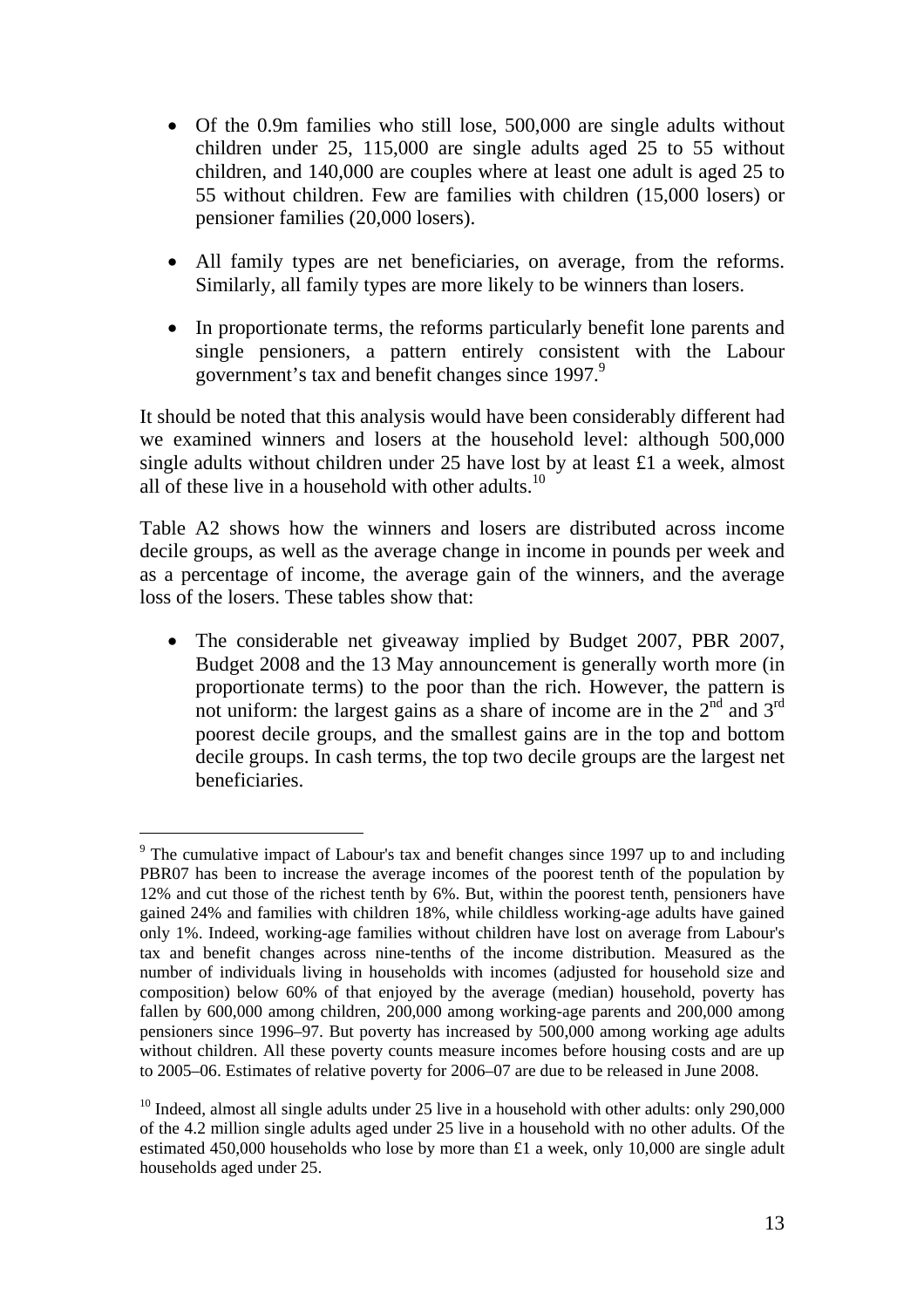- Families that lose are more likely to be found towards the bottom of the income distribution than in the middle or the top: 8% of families in decile groups 2 and 12% in decile group 3 are losers, compared with less than 1% of families in decile group 1 and decile groups 7 to 10.
- Families that gain are more likely to be found at the top of the income distribution than at the bottom or the middle: more than 90% of families in decile groups 8 to 10 are winners. Families in the poorest tenth are the least likely to be winners and the most likely to be unaffected: these are families whose incomes are not high enough for them to pay income tax, and who are not receiving child tax credit or winter fuel payments.
- The average loss of the losers is £1.59 a week. The average gain of the winners is £5.68 a week; this tends to be higher for high-income winners than low-income winners.

# **2.2 The impact of changes due by 2010–11**

This section analyses the long-run impact of changes announced in Budget 2007, PBR 2007 and Budget 2008. It does this by comparing:

- **the '2008–09 no reforms' and '2008–09 all reforms' tax and benefit systems.** This shows the effect of all reforms announced in Budget 2007, PBR 2007 and Budget 2008 that will be in place by 2010–11, as if they were implemented now. It essentially looks at whether current government plans will compensate people in the medium run for the abolition of the 10% tax band.
- **the '2008–09 actual' and '2008–09 all reforms' tax and benefit systems.** This shows the likely impact on families of the changes due to take effect between 2008–09 and 2010–11. It is dominated by the removal of the one-off measures for 2008–09.

## *The medium-run impact of changes announced in Budget 2007, PBR 2007 and Budget 2008*

The impact of the income tax changes alone announced in Budget 2007, PBR 2007 and Budget 2008 for 2010–11 is very similar to the position for 2008–09 before the £600 increase in the personal allowance, and was described in the previous section.

Similarly, our analysis of the overall winners and losers from all personal tax and benefit changes announced in Budget 2007, PBR 2007 and Budget 2008 for 2010–11 is also very similar to the position for 2008–09 that existed before the £600 increase in the personal allowance. Other than the reversal of the £600 rise in the personal allowance, the main differences between 2008–09 and 2010–11 are that: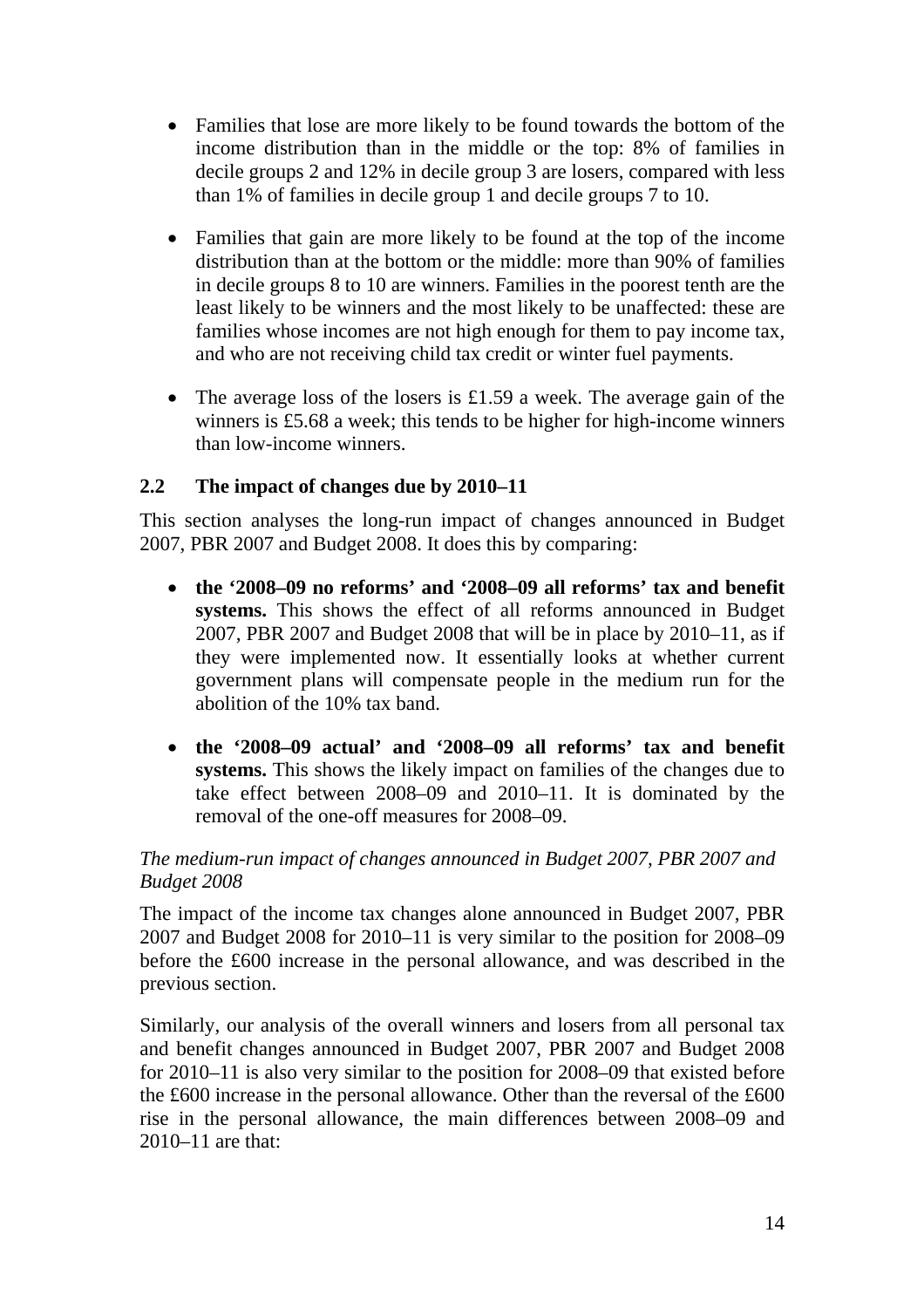- Additional increases in child benefit, child tax credit, and means-tested benefits for families with children by 2010–11 make it even less likely that families with children lose from the overall set of reforms than in 2008–09.
- The lower level of winter fuel payments makes it more likely that pensioner families are worse off from the overall set of reforms in 2010– 11 than in 2008–09.

After considering all the measures announced for 2010–11 in Budget 2007, PBR 2007 and Budget 2008, we estimate that 5.4m families will be worse off by more than £1 a week, that 14.4m families are better off by more than £1 a week, with 11.8m families broadly unaffected (i.e. seeing a change of £1 a week or less). $^{11}$ 

Table A5 splits the population into 10 family types by age, whether single or couple, and whether or not the family contains children, and shows the how the winners and losers are distributed, as well as the average change in income in pounds per week and as a share of income, the average gain of the winners, and the average loss of the losers. It shows that:

- Of the 5.4m families who will lose, 1.5m are single adults without children under 25, 0.9m are single adults without children aged 25 to 55, and 1.1m are couples without children aged 25 to 55. Very few are families with children (0.6m losers, almost all two-earner couples with children) or pensioner families (0.3m losers).
- All family types will be net beneficiaries, on average, from the reforms, except single adults aged under 25 and couples without children both aged under 25. Similarly, all but those two family types are more likely to be winners than losers.
- In proportionate terms, the reforms will particularly benefit families with children and pensioner families; lone parents are due to see an average rise in net income of 3.8%, and pensioner families a rise of average incomes just over 0.5%.

Table A4 shows how the winners and losers are distributed across income decile groups, as well as the average change in income in pounds per week and as a percentage of income, the average gain of the winners, and the average loss of the losers. This table shows that:

• The considerable net giveaway implied by Budget 2007, PBR 2007 and Budget 2008 and Finance Bill 2008 is generally worth more (as a

 $11$  If no-one without children claimed working tax credit, we estimate there would be 6.0m families losing.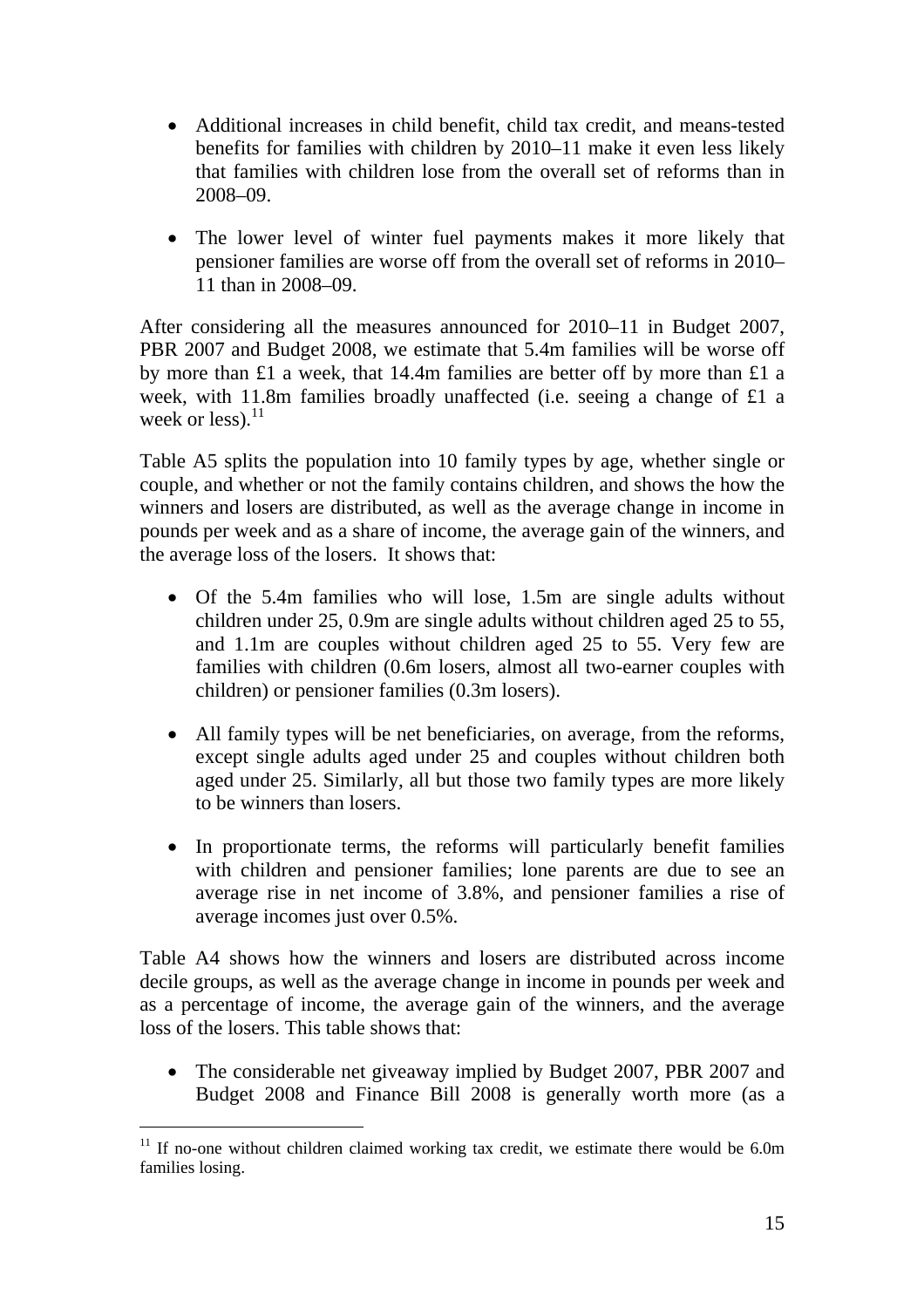percentage of income) to the poor than the rich. However, the pattern is not uniform: the largest gains as a percentage of income are in the 2<sup>nd</sup> and  $3<sup>rd</sup>$  decile group, and the smallest gains are in the  $6<sup>th</sup>$  and  $7<sup>th</sup>$  decile groups. In cash terms, the richest tenth are the largest net beneficiaries on average.

- The families that lose are more likely to be found in the middle of the income distribution than the bottom or the top: 37% of families in decile groups 5 and 32% in decile group 6 are losers, compared with under 6% of families in decile group 10 and 4% in decile group 1.
- Families that win are more likely to be found at the top of the income distribution than the bottom or the middle: over 75% of families in each of decile groups 9 and 10 are winners. Families in the bottom decile group are the least likely to be winners and the most likely to be unaffected: these will be families who do not earn enough to pay income tax, and who are not receiving child tax credit or winter fuel payments.
- The average loss of the losers is £2.78 a week, and this tends to be higher for low-income losers than high-income losers. The average gain of the winners is £6.99 a week; and this tends to be much higher for low-income winners than high-income winners, reflecting the fact that the considerable increase in support for families with children for 2010– 11 is strongly targeted on low-income families.

Figure 3 shows the distribution of families' gains and losses under the following two comparisons:

- **the '2008–09 no reforms' and '2008–09 actual' systems**, showing (as in Figure 2) the extent to which the Government has successfully compensated the losers from the abolition of the 10% band in this tax year.
- **the '2008–09 no reforms' and '2008–09 all reforms' systems**, showing the extent to which reforms announced in Budget 2007, PBR 2007 and Budget 2008 provide lasting compensation for the abolition of the 10% band.

It illustrates clearly that far fewer families lose from the reforms implemented in 2008–09, and that they lose by far less, than from the reforms in place by 2010–11, and that far more families gain from the reforms for 2008–09 than from the reforms in 2010–11. The lines cross towards the right-hand side of the Figure because a few families with children are due to gain substantially from the reforms in 2010–11 that will disregard income from child benefit in calculating entitlement to means-tested housing benefit and council tax benefit.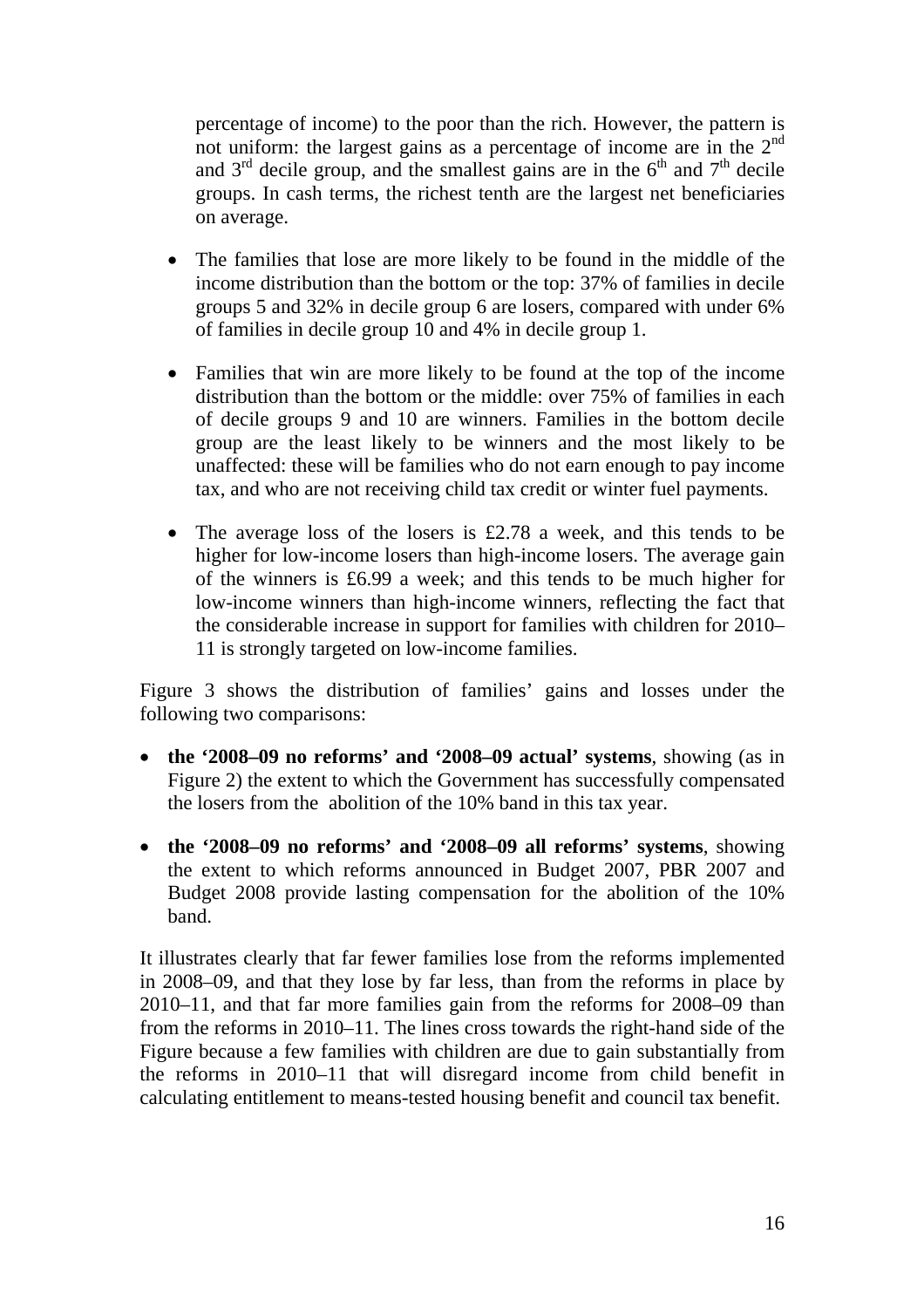**Figure 3. Cumulative distribution of gains and losses from policies announced in Budget 2007, PBR 2007, Budget 2008 and on 13 May** 



*Note:* The reforms for 2008–09 lead to 0.9m families being worse off, 21.3m families being better off and 9.4m broadly unaffected. The reforms for 2010–11, assuming the higher personal allowance is not continued, lead to 5.4m families being worse off, 14.4m families being better off and 11.8m broadly unaffected.

*Source:* Authors' calculations using the IFS tax and benefit microsimulation model, TAXBEN, run on uprated data from the 2005–06 Family Resources Survey.

#### *The impact of changes announced in Budget 2007, PBR 2007, Budget 2008 and on 13 May due to take effect between 2008–09 and 2010–11.*

Finally, we compare the actual system in 2008–09 with one that reflects all changes announced in Budget 2007, PBR 2007 and Budget 2008 that will be in place in 2010–11. The change between these two systems includes:

- A £600 cut in the personal allowance and corresponding increase in the higher rate threshold; these leads all basic rate taxpayers to lose up to £120 a year;
- A fall in winter fuel payments;
- A small cut in income tax for higher-rate taxpayers, offset by a slightly larger rise in NICs for the same group;
- An increase in support for families with children.

Overall, we estimate that these changes save the government £1.8bn a year, relative to the position if the 2008–09 system were to be uprated conventionally. But they lead to 18.0m families being worse off, 3.6m families being better off, and 10.0m being broadly unaffected (the group who are 'broadly unaffected' includes most families with someone aged 60 to 79,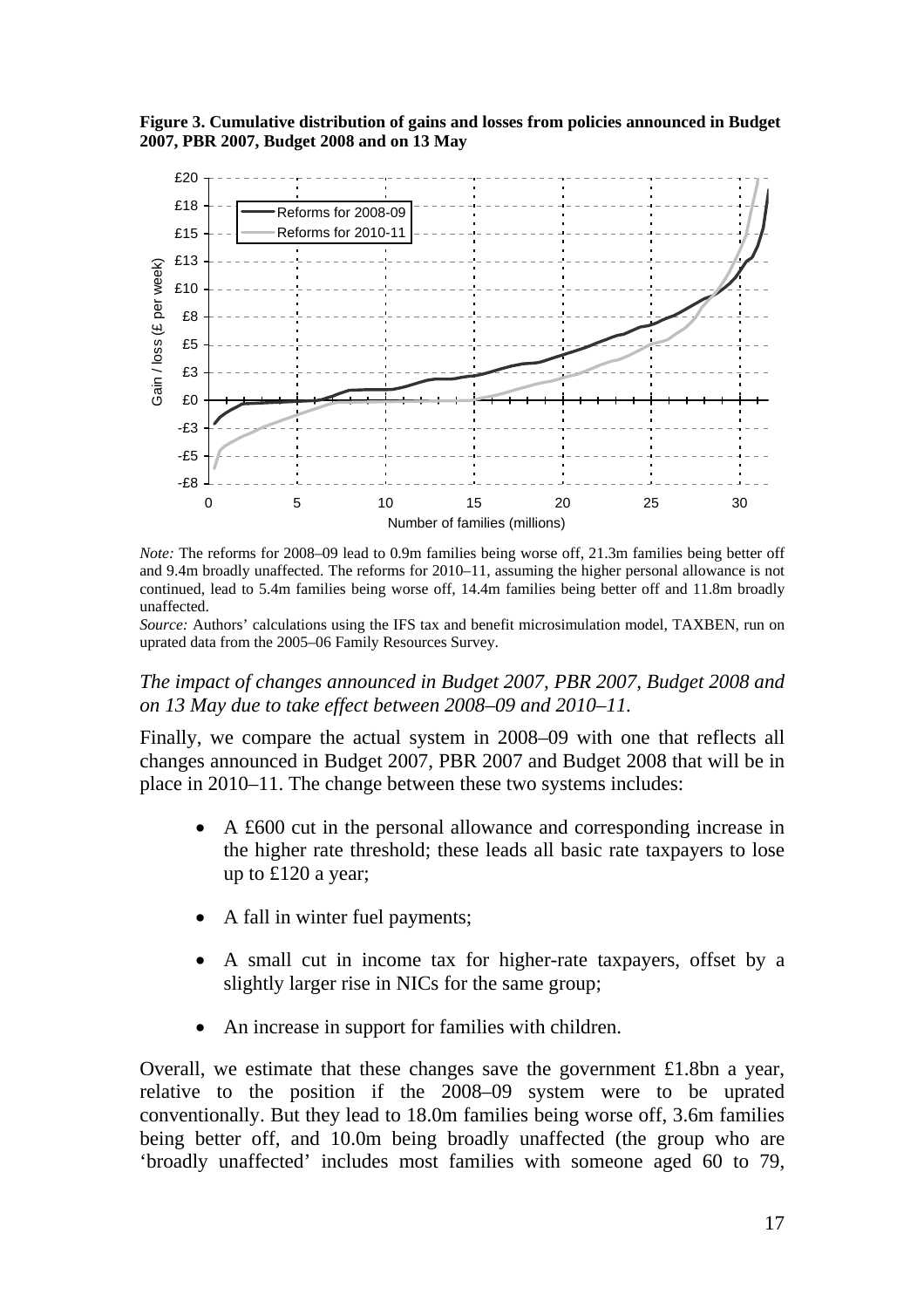whose winter fuel payment falls by £50 a year, just under the £1 a week that we classify as a significant change).

Table A7 splits the population into 10 family types by age, whether single or couple, and whether the family contains children or not, and shows the how the winners and losers are distributed, as well as the average change in income in pounds per week and as a share of income, the average gain of the winners, and the average loss of the losers. It shows that:

- Of the 3.6m families who gain, the overwhelming majority are families with children.
- Other than families with children, all family types are net losers, on average, from the changes, and all except families with children are much more likely to be losers than winners.
- In proportionate terms, the changes will particularly benefit lone parent families, who are due to see a rise in average income of 1.5%, and will particularly disadvantage couples without children and single adults under 25, who are due to see a fall in average income of 0.8%.

Table A6 shows how the winners and losers are distributed across income decile groups, as well as the average change in income in pounds per week and as a share of income, the average gain of the winners, and the average loss of the losers. The tables show that:

- The poorest three decile groups are due to gain, on average, from the changes between 2008–09 and 2010–11, while the richest 7 decile groups are due to lose on average. The biggest gain is in decile group 2, and the biggest losses are in decile groups 6 to 9. However, it should be noted that, even within the bottom three decile groups, the families who gain are overwhelming likely to be those with children.
- The likelihood that a family loses generally rises as we move up the income distribution: 32% of families in decile group 2 lose, 70% of families in decile group 6 lose, and 85% of families in decile group 9 lose.
- Families that win are more likely to be found at the bottom of the income distribution: around 25% of families in decile groups 2 and 3 are winners.
- Families in the bottom decile group are the most likely to be unaffected: these are families who do not earn enough to pay income tax, and who are not receiving child tax credit or winter fuel payments.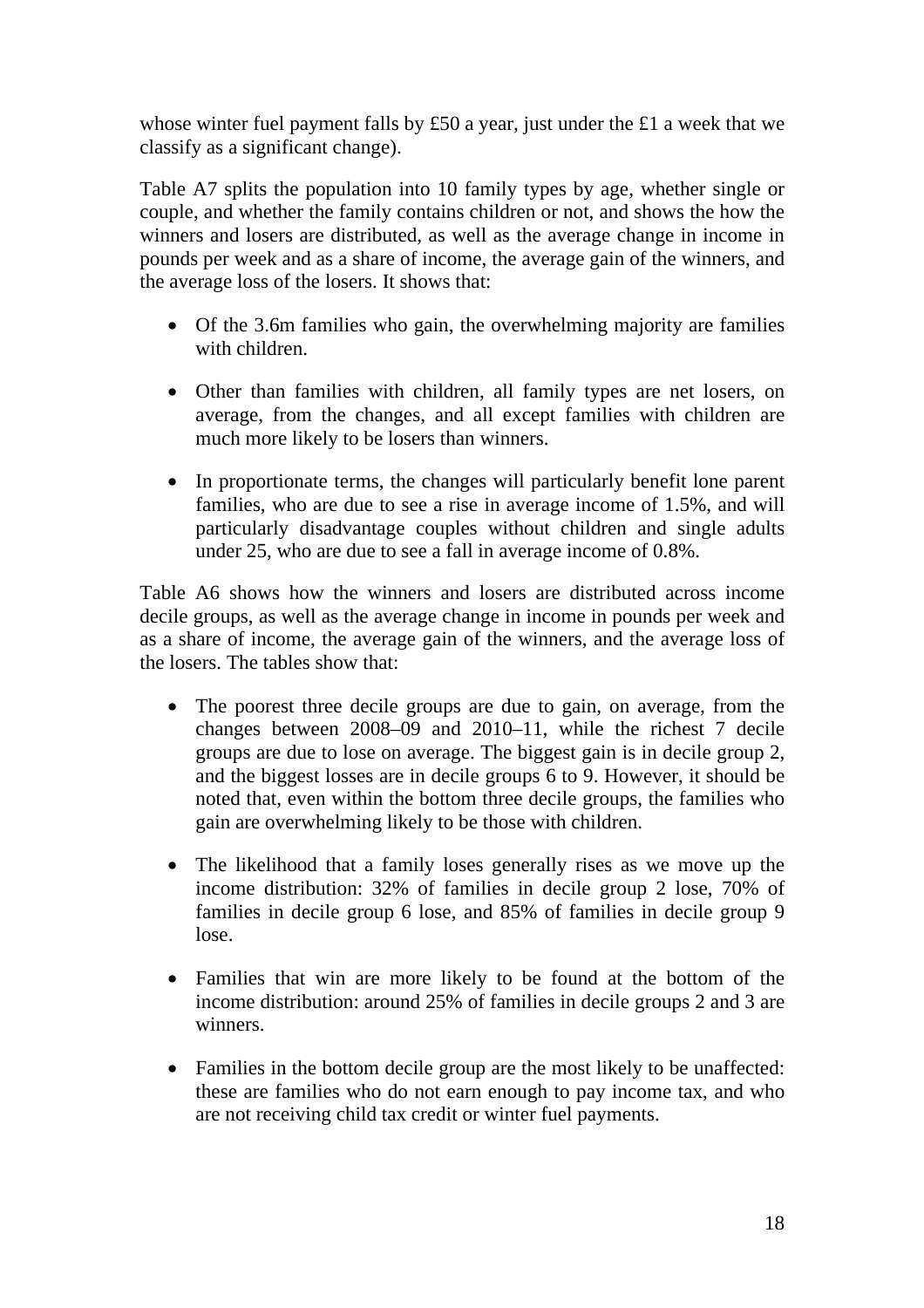The average loss of the losers is  $£2.96$  a week, and this tends to be lower for low-income losers than high-income losers. The average gain of the winners is £6.24 a week.

Figure 4 shows the distribution of families' gains and losses. It clearly shows that the vast majority of families will lose from the reforms in place between 2008–09 and 2009–10, with all households containing someone aged 60 or over losing £50 or £100 a year as the winter fuel payments fall, and all basicrate taxpayers losing £120 a year if the higher personal allowance is not continued.





*Note:* The changes between 2008–09 and 2010–11, assuming the higher personal allowance is not continued, lead to 18.0m families being worse off, 3.6m families being better off and 10.0m broadly unaffected.

*Source:* Authors' calculations using the IFS tax and benefit microsimulation model, TAXBEN, run on uprated data from the 2005–06 Family Resources Survey.

#### **2.3 Conclusion**

This section has shown:

• Changes to income tax, national insurance contributions, tax credits and state benefits in Budget 2007, PBR 2007 and Budget 2008 and the higher personal allowance together represent a net tax cut to families of £6.3bn in 2008–09. This represents one of the largest year-on-year giveaways to the household sector through income tax, National Insurance, benefits and tax credits, although other taxes have risen.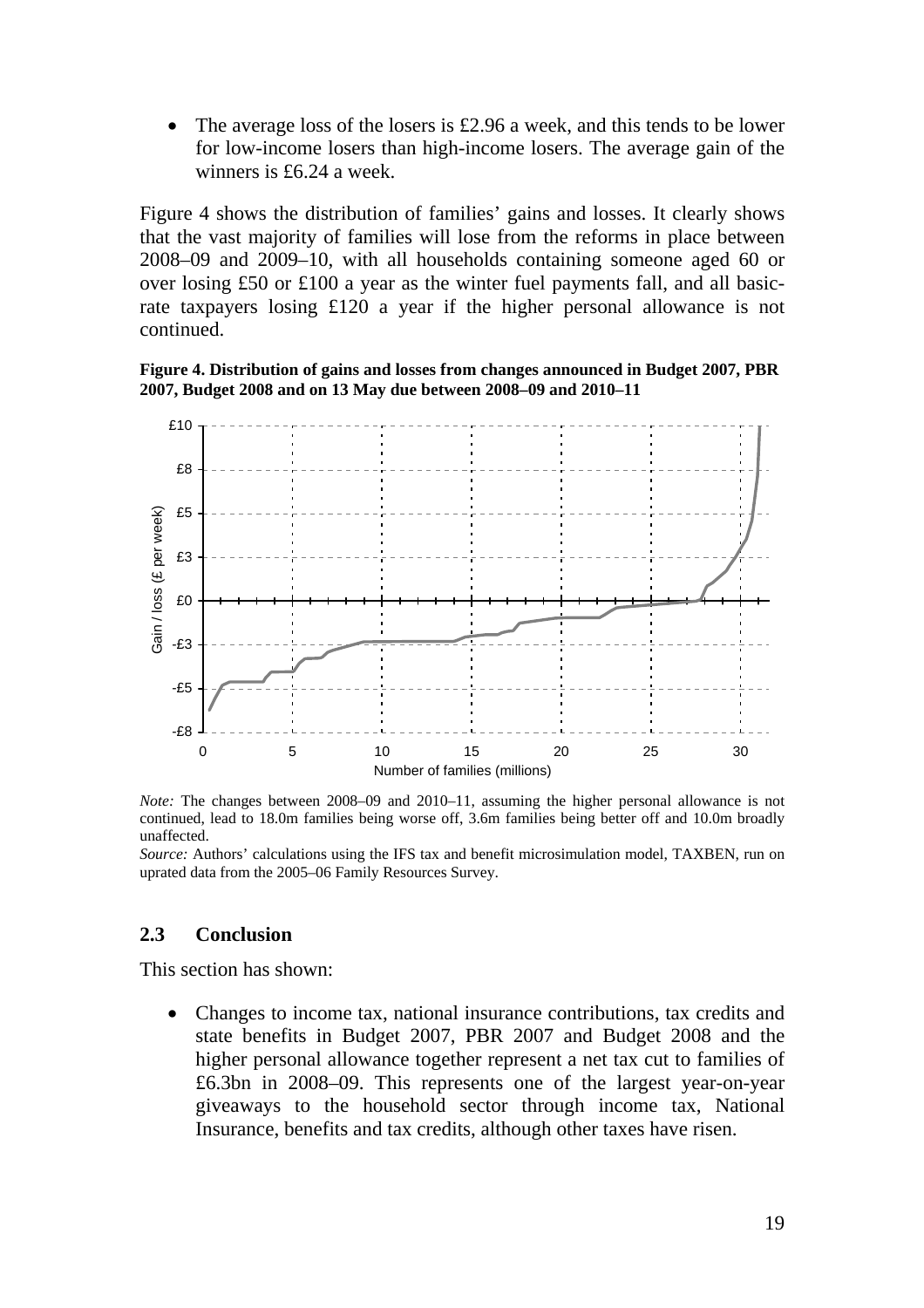- As a result, 21.3m families are better off in 2008–09 than they would have been without any of these announcements, but there remain 0.9m families for whom the tax cuts and increased spending on tax credits and benefits do not compensate for the losses from the abolition of the 10% tax band. Around half of this group are singles under 25, almost all of whom live in households with other families who may be net beneficiaries from the reforms.
- If the higher personal allowance in 2008–09 is assumed to disappear in future years, then there is much less long-term compensation for the abolition of the 10% tax band. By 2010–11, 5.4m families will be worse off as a result of the announcements in Budget 2007, PBR 2007 and Budget 2008. Most of these will be working-age families without children who are not receiving tax credits, either because they are too young, not working full-time, or have too high incomes.
- Not continuing the rise in the personal allowance for 2008–09 and the higher winter fuel payments for winter 2008 will result in all family types except those with children losing from personal tax and benefit changes between 2008–09 and 2010–11 – with around 18m families in total losing more than £1 a week (and many pensioner families losing, but by less). However, the substantial extra spending on families with children announced in Budget 2007, PBR 2007 and Budget 2008 for 2010–11 is set to increase average incomes amongst low-income families with children, as part of the Government's drive to reduce child poverty.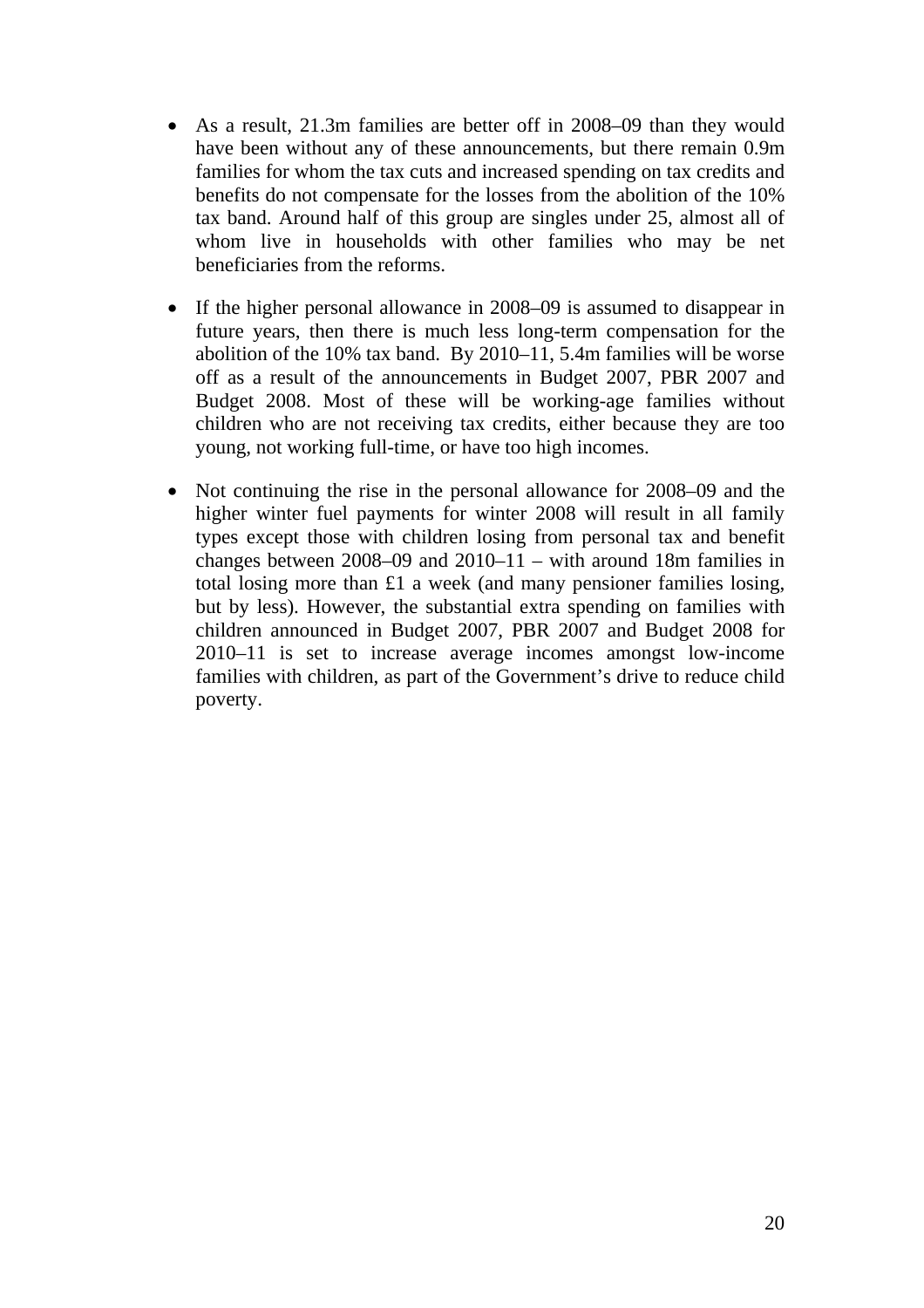## **3. Options for 2009–10 and beyond**

This section discusses what changes the Government might make to the tax and benefit system in 2009–10 and 2010–11.

The Chancellor's announcement on 13 May said that the higher personal allowance applies to this year, and that he will announce proposals for 2009–10 and beyond in the 2008 Pre-Budget Report.<sup>12</sup> He also said that "for future years" our aim is to continue the same level of support for those on low incomes". We explore in section 3.1 how this might be achieved.

But the Government may have other objectives in mind. It might, for example, wish to reduce further the number of losers from the abolition of the 10% band. Given that the remaining losers are concentrated amongst adults aged under 25 without children, an obvious response is to extend entitlement to WTC to this group. We explore this in section 3.2.

If the Government wants to keep the higher personal allowance, but seek to remove some of its benefit from those taxpayers who had already been compensated for the abolition of the 10% band, then it might consider a small increase in employee National Insurance contribution rates, or a nominal freeze in income tax personal allowances. If the Government wants to keep the higher personal allowance and re-align the income tax and NIC systems, then it has a number of options, and we discuss all these in section 3.3.

We offer a more general discussion in the final section. We do not discuss policy levers other than taxes and benefits that might be open to the Government when seeking to compensate for the abolition of the 10% tax band, such as increasing the minimum wage.

# **3.1 Maintaining the same level of support for those on low incomes**

l

In his statement of 13 May, the Chancellor said "for future years our aim is to continue the same level of support for those on low incomes".

 $12$  As discussed in section 2, some announcements have already been made for 2009–10 and 2010–11. One of the more problematic ones is the announcement in Budget 2007 that the higher-rate income tax threshold would rise by £800 above inflation in 2009–10, and that the National Insurance upper earnings limit (UEL) would be aligned with it. At the start of 2008– 09, the higher-rate threshold was £41,435, and a rise of £800 above indexation would take it to around  $\text{\pounds}42.815 + \text{\pounds}800 = \text{\pounds}43.615$  if the relevant inflation rate were 3.25% (as assumed in Budget 2008). Since then, the higher-rate threshold for 2008–09 has been cut by £600 to £40,835. We assume that, if the higher personal allowance is not continued in 2009–10, then the default assumption is that it will reach £43,615. In scenarios where we assume the government continues with the higher personal allowance, we assume it uprates the current higher-rate threshold and then adds £800, giving a value of £43,035 in 2009–10. However, in both cases we assume that the UEL is set equal to what the higher-rate threshold would have been (£43,615) had there not been a rise in the personal allowance.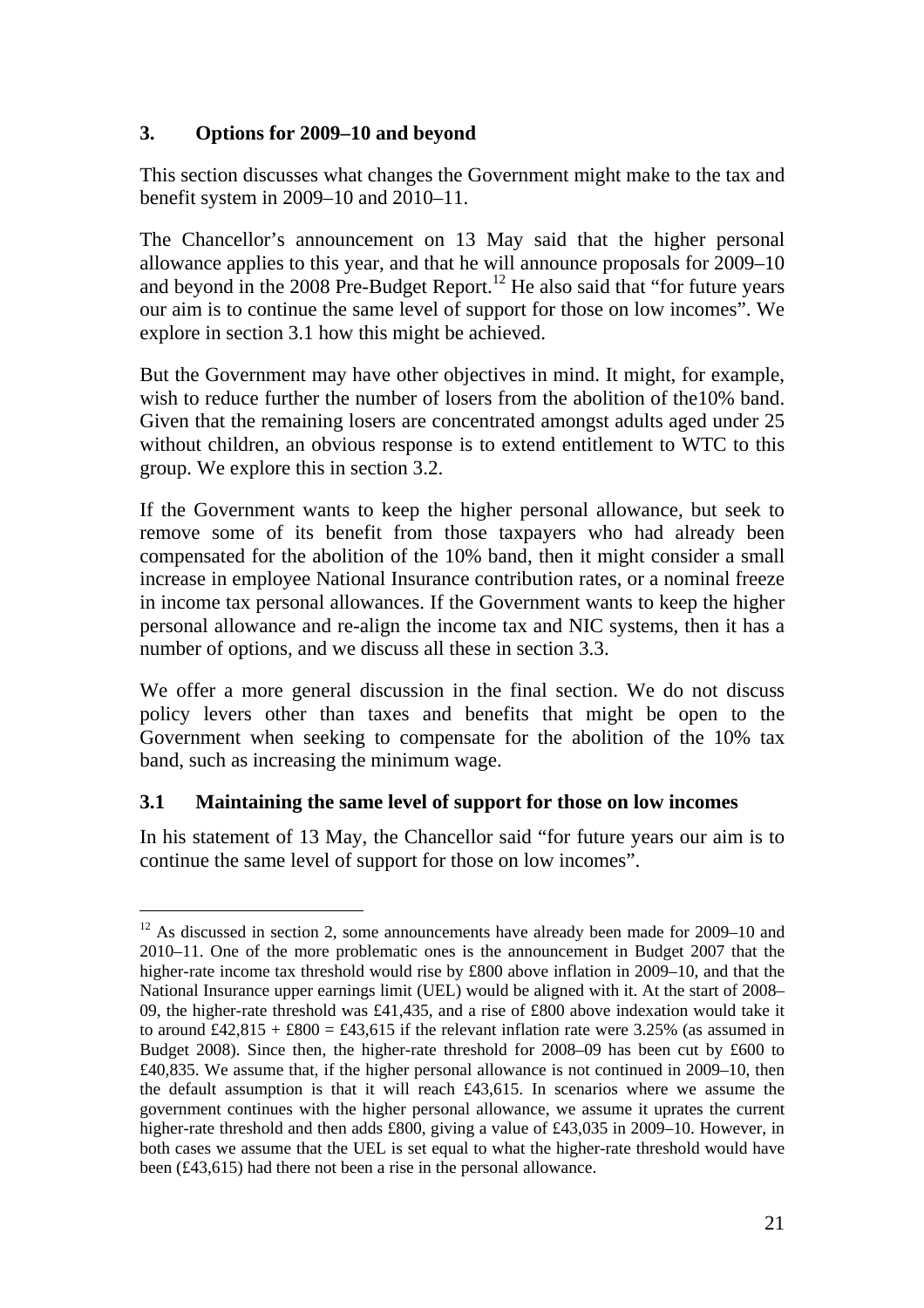If this is understood to mean that no low-income family should see a net tax rise between 2008–09 and 2009–10, then there are two ways to proceed:

- Maintain the higher personal allowance indefinitely. This maintains the same level of support for all basic-rate taxpayers, but at the cost of around £2.7bn a year.
- Replace the higher personal allowance with a starting rate band or allowance whose value was gradually withdrawn ('tapered away') from those with higher incomes. The taper would be equivalent to introducing another tax band with a higher rate applying to. Within this, there are various options:
	- o A tapered 10% band (see Box 2) could ensure that there were almost no families losing compared with the 2007–08 system (although compared with the 2008–09 system, individuals with incomes below £6,635 and above £13,355 would pay up to £120 a year more income tax; higher-rate taxpayers would be unaffected). This policy is equivalent to all except the lowestincome tax-payers to a tapered higher personal allowance of £1,160.
	- o The Government could taper away the newly-announced £600 increase in the personal allowance (see Box 2). This would not ensure that there were no losers from the abolition of the 10% tax band, but would reduce the cost of the higher personal allowance.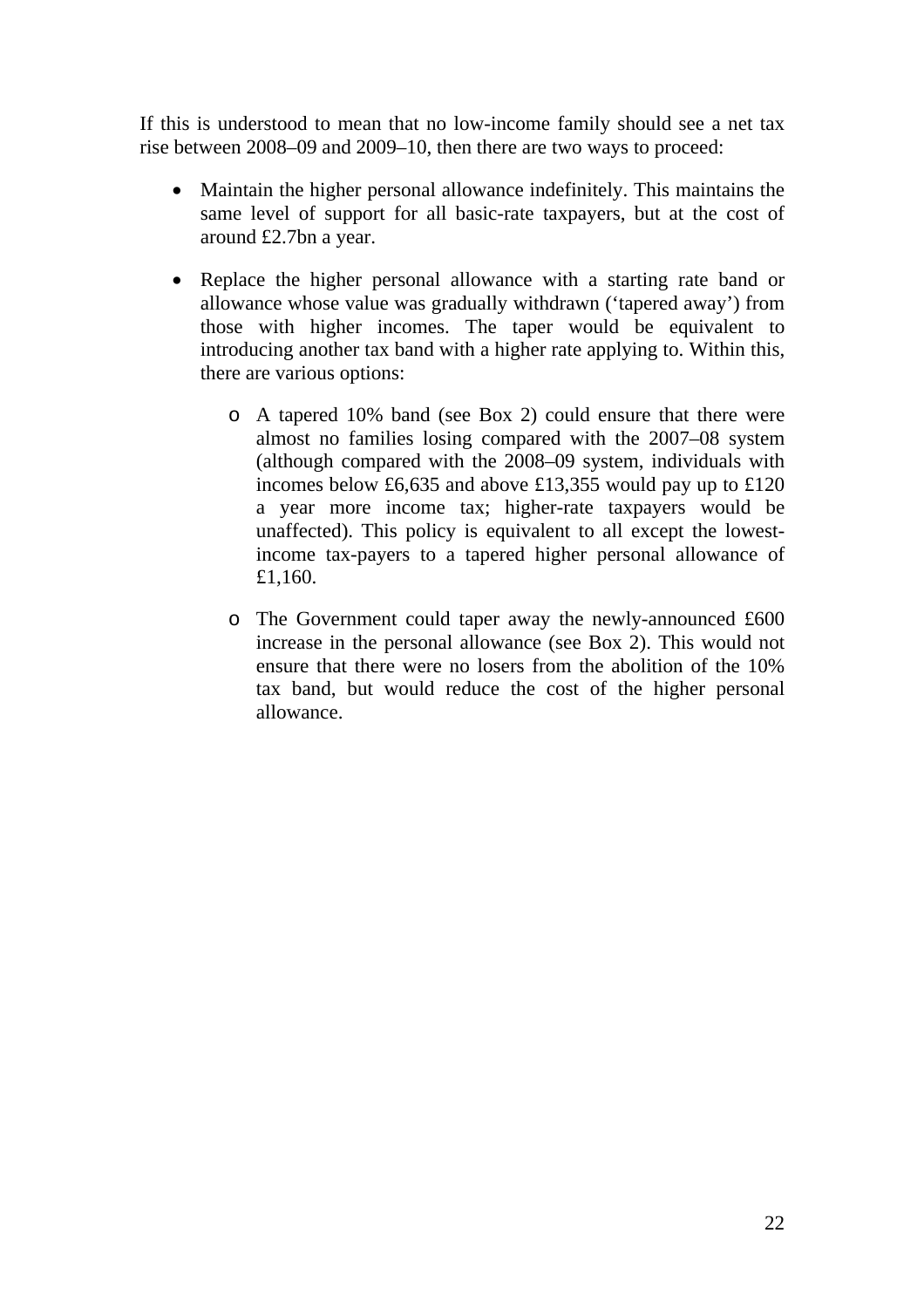#### **Box 2. A tapered 10% band (or tapered personal allowance)**

In this section, we consider a scenario in which the 10% band is reintroduced, but its benefit gradually withdrawn from people with incomes above the end of the 10% band. If the benefit of a 10% band started to be withdrawn as soon as people became basic-rate taxpayers, and if its benefit were withdrawn at a rate of 2p in the pound, then it would ensure that no taxpayers were paying any more income tax as a result of the reforms in and since Budget 2007. In effect, it would be creating a new income tax rate of 22% which applied after the 10% rate but before the 20% rate, giving a 0%, 10%, 22%, 20%, 40% structure.

This policy is equivalent, for all except the lowest-income taxpayers, to a tapered higher personal allowance of £1,160 (which began to be tapered away after incomes reached £7,755 in 2008–09 terms) for which there is a precedent, as this is already done for the extra personal allowance received by individuals aged 65 or over, which is reduced by 50p for each £1 of income above £21,800.

Another option is to withdraw the additional £600 personal allowance so that its benefit disappeared at £19,355 (in 2008–09 terms), the point above which taxpayers gain more from the cut in the basic rate than they lose from the abolition of the 10% tax band. However, we have not modelled this.

The first column of Table 2 estimates how much money (per year) would need to be found in PBR 2008 to implement a tapered 10% band: this is zero in the case where the higher personal allowance disappears. The Table also estimates how much more generous overall the different potential tax and benefit systems for 2009–10 would be than if there had been no changes to the 2007–08 and 2008–09 tax and benefit systems except default indexation. Finally, the Table shows our estimates of the number of losers and winners when comparing these potential systems with both the 2007–08 and 2008–09 systems.

For example, the second row of the table shows that, if the personal allowance was not continued in 2009–10, then no money would need to be found in PBR 2008. However, as section 2.2 showed, there would be 18.1m families losing compared with 2008–09, and 5.4m families losing compared with 2007–08.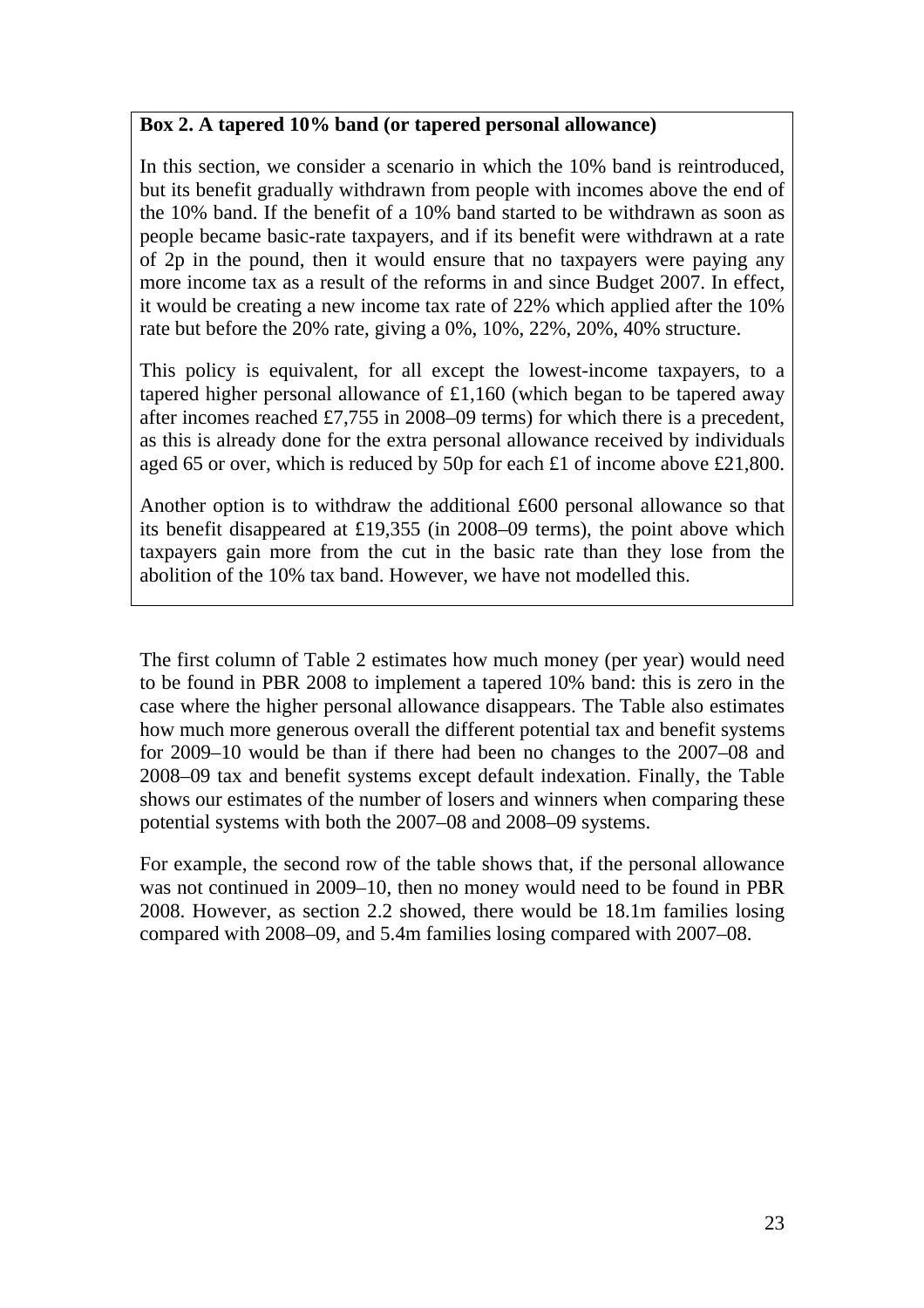|                  | How much                | Cost    | <b>Number</b>                 | <b>Number</b> | Cost                          | <b>Number</b>    | <b>Number</b>    |  |
|------------------|-------------------------|---------|-------------------------------|---------------|-------------------------------|------------------|------------------|--|
|                  | would need              | (fm/yr) | of losers                     | of            | (fm/yr)                       | of losers        | of               |  |
|                  | to be found             |         |                               | winners       |                               |                  | winners          |  |
|                  | in PBR                  |         | (relative to uprated 2007-08) |               | (relative to uprated 2008-09) |                  |                  |  |
|                  | 2008?                   |         |                               |               |                               |                  |                  |  |
|                  | (fm/yr)                 |         |                               |               |                               |                  |                  |  |
| Memo:            |                         |         |                               |               |                               |                  |                  |  |
| Actual           | n/a                     | £6,340  | 0.9 <sub>m</sub>              | 21.3m         | n/a                           | n/a              | n/a              |  |
| 2008-09          |                         |         |                               |               |                               |                  |                  |  |
| <b>PA</b><br>not | £0                      | £4,450  | 5.4m                          | 14.4m         | $-£1,890$                     | 18.1m            | 3.4 <sub>m</sub> |  |
| continued        |                         |         |                               |               |                               |                  |                  |  |
|                  | Without £300 cut in WTC |         |                               |               |                               |                  |                  |  |
|                  | threshold:              |         |                               |               |                               |                  |                  |  |
| Maintain         | £2,750                  | £7,200  | 1.1 <sub>m</sub>              | 18.8m         | £860                          | 3.0 <sub>m</sub> | 4.5m             |  |
| higher PA        |                         |         |                               |               |                               |                  |                  |  |
| Tapered          | £1,850                  | £6,300  | 0.1 <sub>m</sub>              | 16.6m         | $-£40$                        | 11.9m            | 7.0 <sub>m</sub> |  |
| 10% band         |                         |         |                               |               |                               |                  |                  |  |
|                  | With £300 cut in WTC    |         |                               |               |                               |                  |                  |  |
|                  | threshold:              |         |                               |               |                               |                  |                  |  |
| Maintain         | £2,450                  | £6,900  | 1.1 <sub>m</sub>              | 18.8m         | £560                          | 3.7 <sub>m</sub> | 3.9 <sub>m</sub> |  |
| higher PA        |                         |         |                               |               |                               |                  |                  |  |
| Tapered          | £1,550                  | £6,000  | 0.1 <sub>m</sub>              | 16.5m         | $-£340$                       | 12.9m            | 5.9m             |  |
| 10% band         |                         |         |                               |               |                               |                  |                  |  |

**Table 2. Costs, and number of winners and losers of options for 2009–10 and beyond** 

*Note:* Numbers of winners and losers counts families seeing changes of £1 a week or more. A negative cost means increased revenue for the government. PA = personal allowance.

*Source:* Authors' calculations using the IFS tax and benefit microsimulation model, TAXBEN, run on uprated data from the 2005–06 Family Resources Survey.

Maintaining the personal allowance would require the Government to find just over £2.7bn a year (in today's prices), but it would keep the number of losers from the abolition of the 10% tax rate to around a million, and it would mean only 3.0m families losing in 2009–10 relative to 2008–09 (mostly pensioner households in which someone is aged 80 or more; repeating the higher winter fuel payments, which would reduce the number of families losing in 2009-10 compared with 2008-09 down to 0.9m, would cost an additional £575m a year).

The tapered 10% band would cost £1.85 billion, £900m a year less than the higher personal allowance. It would ensure that almost no family is paying more tax as a result of income tax changes in and since Budget 2007. However, there would be 11.9m losers compared with a tax system that had kept the higher personal allowance of 2008–09. And, as we discuss in section 3.4, it would also re-complicate the structure and administration of income tax.

Implementing either of these policies would enable the Government to undo some of its existing compensation to low income families without leaving them worse off than they were before the abolition of the 10p rate (although they would be worse off than they are this year). Specifically, given that Budget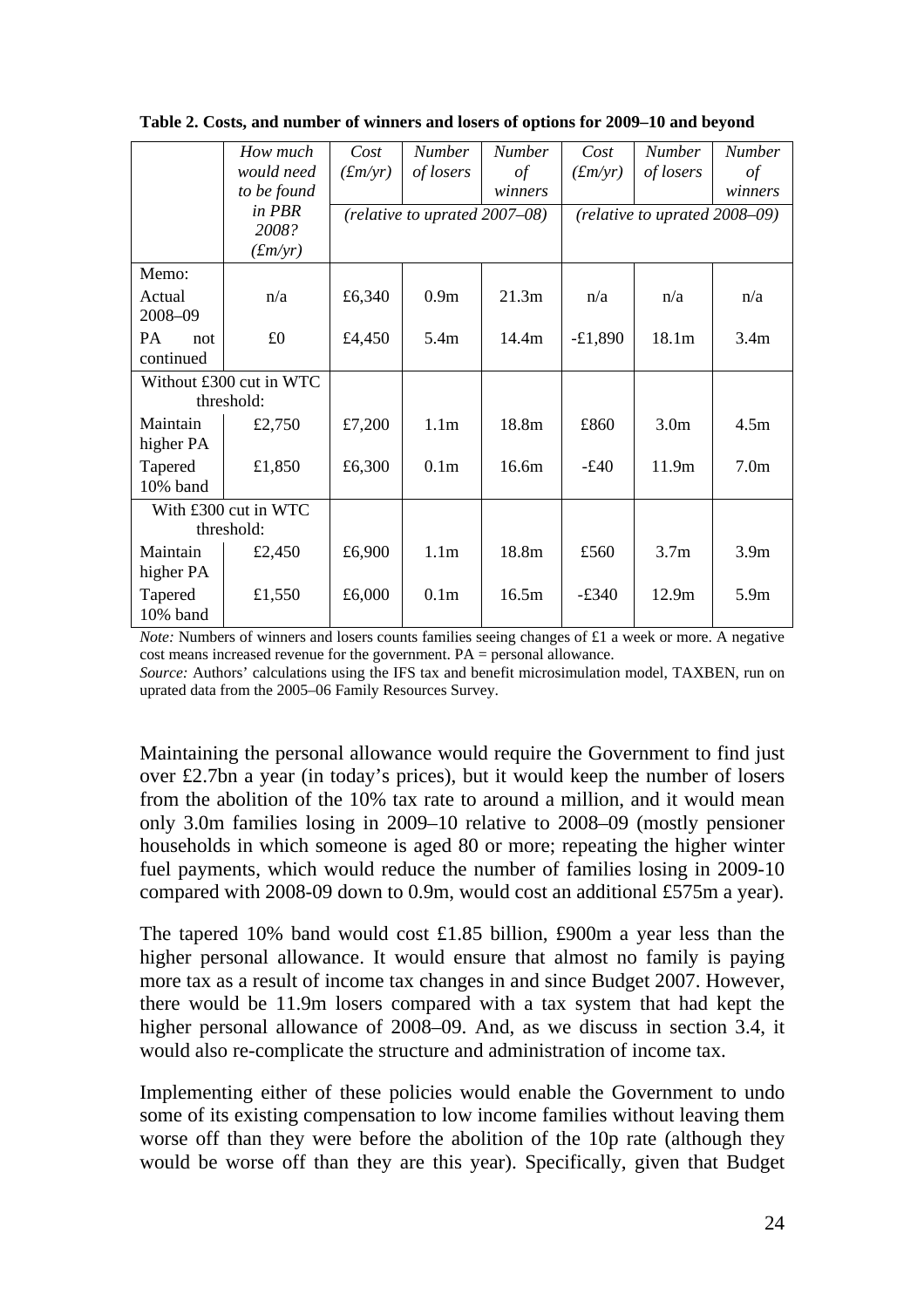2007 announced a rise in the WTC threshold which compensated one-earner families on tax credits for the abolition of the 10% band, the Government could undo some of that increase and still ensure that such families had been compensated from the abolition of the 10% band. If the Government continued with higher personal allowance, it could cut the WTC threshold by around £300 a year, which would save the Government around £0.3bn a year (assuming full take-up of WTC). If it implemented the tapered 10% band, it could conceivably save a little more from WTC. Doing this would have no effect on the number of losers in 2009–10 from the abolition of the 10% band, but would create more losers compared with the 2008–09 system.

# **3.2 Extending WTC entitlement to others without children**

Section 2 showed that the losers from the abolition of the 10% band are almost all families not receiving tax credits, whether because they are not entitled through being under 25 or not working 30 or more hours a week, or having too high an income, or through non-take-up. It also showed that, of the remaining 0.9m families who lose even after the higher personal allowance, around half are single adults under 25 without children.

We therefore look in this section at three reforms that extend entitlement to tax credits to three new groups:

- those aged 21 to 24 working at least 30 hours a week;
- those aged 25 or over working 16-29 hours a week;
- those aged 21 or over working at least 16 hours a week.

Table 3 shows the cost of these measures and the impact on the number of losers, with and without the higher personal allowance alongside.<sup>13</sup> All estimates assume full take-up; it would be reasonable to assume that take-up would be much lower than this, and that this would affect both the cost and the impact on the number of losers.

Assuming full take-up, extending the WTC to those aged 21-24 would cost around £0.4bn and would reduce the number of losers by 100,000 (if done on top of the higher personal allowance) or 300,000 (if done instead). Doing this in addition to extending WTC to those working 16-29 hours would cost around £1bn with full-take-up. If done alongside the higher personal allowance, it would reduce the number of losers by 300,000; it done instead of the higher personal allowance, it would reduce the number of losers by 600,000.

 $13$  We assume that those under 25 would have the same entitlement as those 25 or over, but the Government could decide to have a lower rate for those aged 21-25; this would clearly reduce the cost.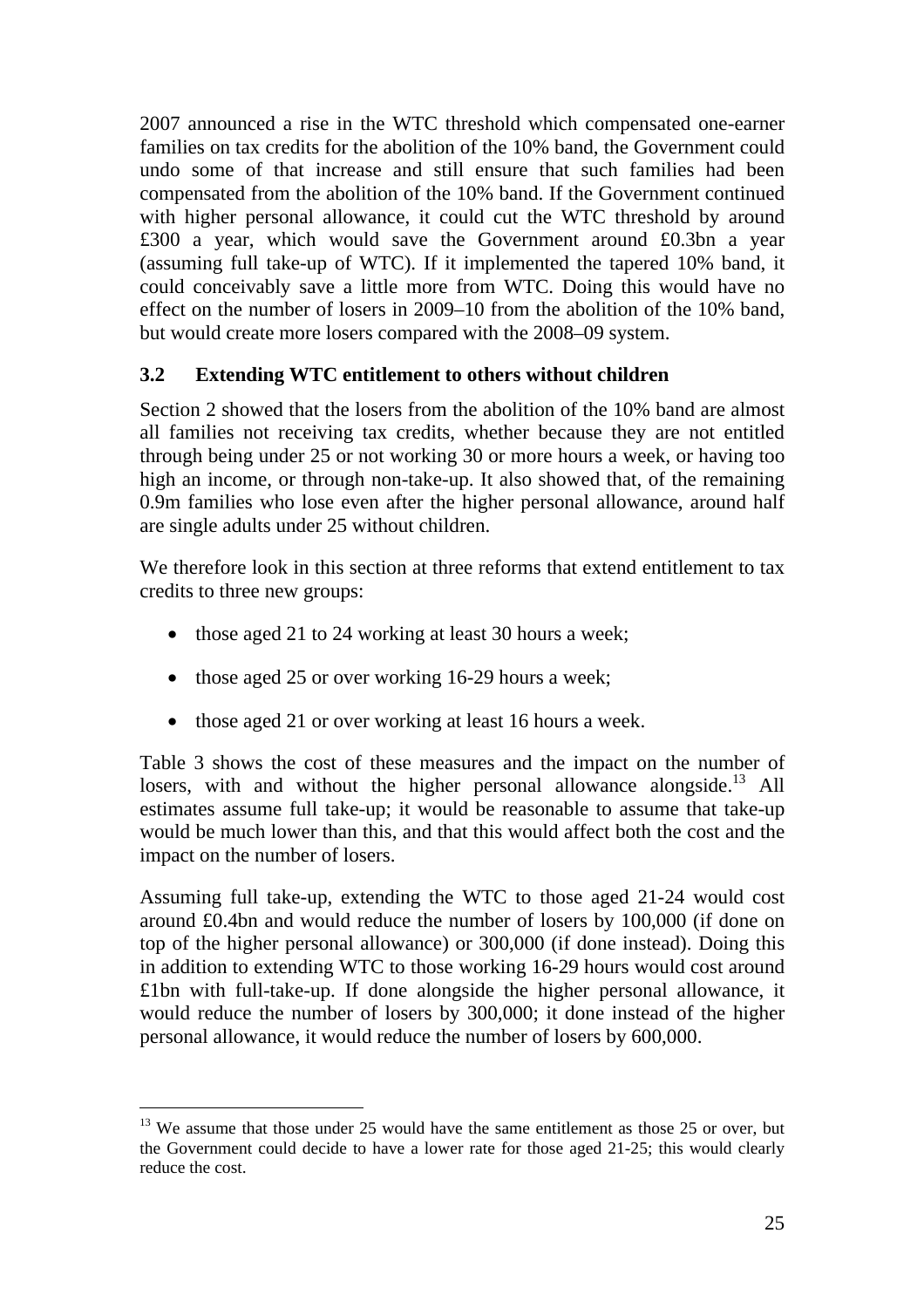|                       | How much    | Cost    | <b>Number</b>                   | <b>Number</b> | Cost      | <b>Number</b>                      | <b>Number</b>    |
|-----------------------|-------------|---------|---------------------------------|---------------|-----------|------------------------------------|------------------|
|                       | would need  | (fm/yr) | of losers                       | $\sigma f$    | (fm/yr)   | of losers                          | $\sigma f$       |
|                       | to be found |         |                                 | winners       |           |                                    | winners)         |
|                       | in PBR      |         | $(relative to uprated 2007-08)$ |               |           | (relative to uprated $2008 - 09$ ) |                  |
|                       | 2008?       |         |                                 |               |           |                                    |                  |
|                       | (fm/yr)     |         |                                 |               |           |                                    |                  |
| Actual<br>2008-09     | n/a         | £6,340  | 0.9 <sub>m</sub>                | 21.3m         | n/a       | n/a                                | n/a              |
| Maintain<br>higher PA | £2,750      | £7,200  | 1.1 <sub>m</sub>                | 18.8m         | £860      | 3.0 <sub>m</sub>                   | 4.5m             |
| <b>Plus</b>           |             |         |                                 |               |           |                                    |                  |
| <b>WTC</b><br>to      | £3,130      | £7,580  | 1.0 <sub>m</sub>                | 19.2m         | £1,240    | 3.0 <sub>m</sub>                   | 4.9 <sub>m</sub> |
| $21+$                 |             |         |                                 |               |           |                                    |                  |
| <b>WTC</b><br>to      | £3,200      | £7,650  | 1.0 <sub>m</sub>                | 19.2m         | £1,310    | 3.0 <sub>m</sub>                   | 4.9 <sub>m</sub> |
| $16$ hrs+             |             |         |                                 |               |           |                                    |                  |
| <b>WTC</b><br>to      | £3,790      | £8,240  | 0.8 <sub>m</sub>                | 19.7m         | £1,910    | 3.0 <sub>m</sub>                   | 5.4m             |
| $21+$<br>and          |             |         |                                 |               |           |                                    |                  |
| $16 hrs +$            |             |         |                                 |               |           |                                    |                  |
| Stop                  | £0          | £4,450  | 5.4m                            | 14.4m         | $-£1,890$ | 18.1m                              | 3.4m             |
| higher PA             |             |         |                                 |               |           |                                    |                  |
| <b>Plus</b>           |             |         |                                 |               |           |                                    |                  |
| <b>WTC</b><br>to      | £290        | £4,840  | 5.1 <sub>m</sub>                | 14.7m         | $-£1,500$ | 17.8m                              | 3.7 <sub>m</sub> |
| $21+$                 |             |         |                                 |               |           |                                    |                  |
| <b>WTC</b><br>to      | £450        | £4,900  | 5.2m                            | 14.7m         | $-£1,440$ | 17.8m                              | 3.7 <sub>m</sub> |
| $16$ hrs+             |             |         |                                 |               |           |                                    |                  |
| <b>WTC</b><br>to      | £1,050      | £5,500  | 4.8 <sub>m</sub>                | 15.2m         | $-£840$   | 17.5m                              | 4.2m             |
| $21+$<br>and          |             |         |                                 |               |           |                                    |                  |
| $16$ hrs+             |             |         |                                 |               |           |                                    |                  |

**Table 3. Costs, and number of winners and losers of options for 2009–10 and beyond** 

*Note:* Numbers of winners and losers counts families seeing changes of £1 a week or more. A negative cost means increased revenue for the government. PA = personal allowance.

*Source:* Authors' calculations using the IFS tax and benefit microsimulation model, TAXBEN, run on uprated data from the 2005–06 Family Resources Survey.

# **3.3 Recouping some of the cost of the higher personal allowance or realigning income tax and National Insurance contributions**

This section discusses other changes to income tax and NICs that the Government could make.

If the Government wants to keep the higher personal allowance, but seek to recoup some of the cost by removing some of its benefit from those taxpayers who had already been compensated for the abolition of the 10% band, then it might consider a small increase in employee NIC rates, or a nominal freeze in the income tax personal allowances. Both of these save the Government money, but clearly neither is strictly consistent with the Chancellor's objective "to continue the same level of support for those on low incomes" as both would lead to low income families' being worse off in 2009–10 than under an uprated 2008–09 system: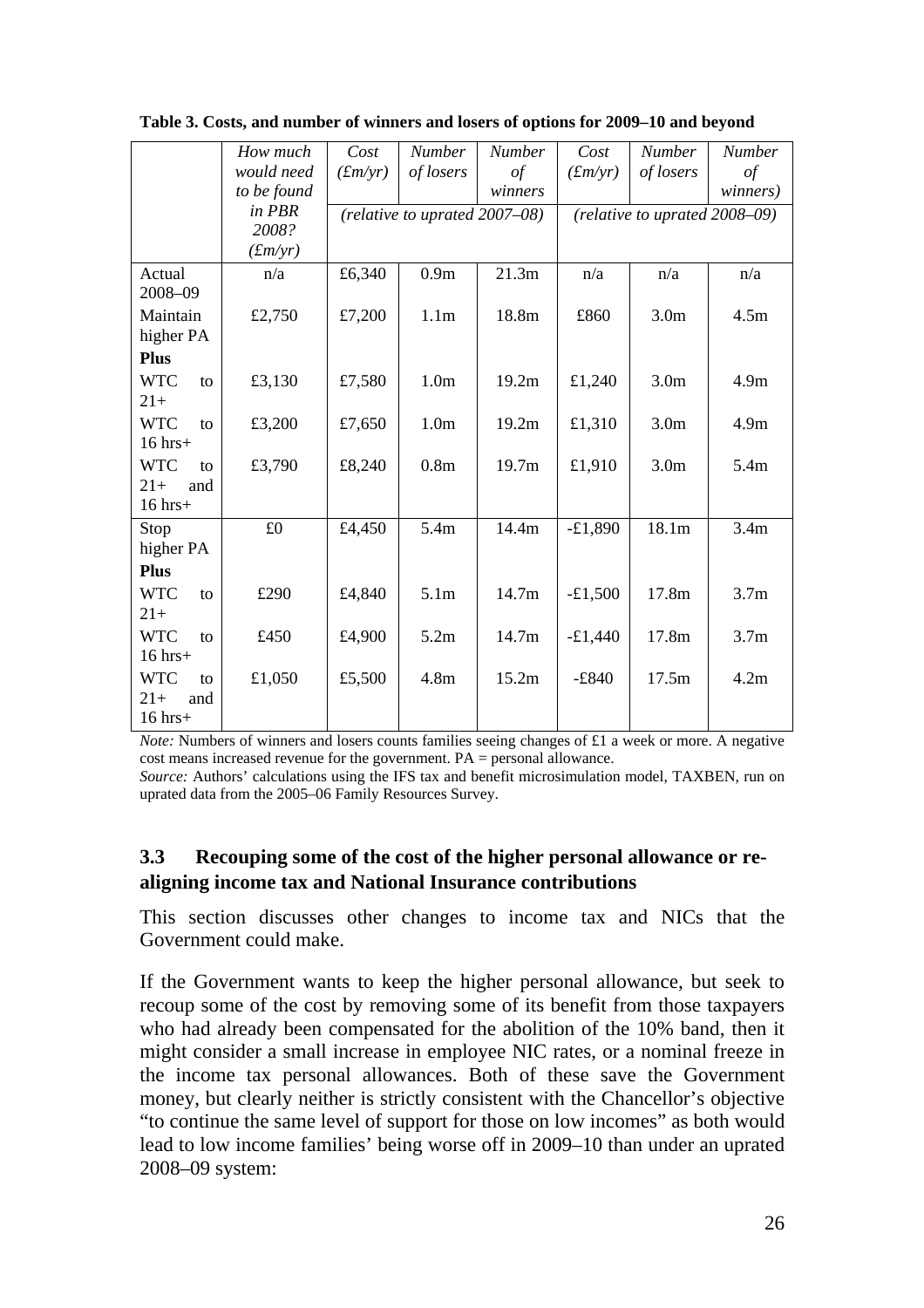- Freezing the new higher personal allowance is equivalent to a real cut of around £200 a year, and so unwinds about a third of the policy announced on 13 May.<sup>14</sup> It would therefore represent a £40 a year tax rise for basic-rate tax-payers. It would recoup some money from those who had not lost from the abolition of the 10p rate in the first place, but would also mean that fewer of those who had lost would be fully compensated. Freezing the personal allowance (with an offsetting adjustment to the basic-rate band so that higher-rate tax-payers were unaffected) would reduce the cost to the Exchequer from around £2.7bn this year to £1.8bn in 2009–10.
- A rise of 0.3 percentage points in the main rate of employee NICs would leave someone at the UEL just over £110 worse off, thereby offsetting almost all of the £120 benefit of the higher personal allowance. Those on lower incomes would be affected by less. This change would, though, lead to fewer families being compensated for the abolition of the 10% band. Like freezing the income tax allowance, this would recoup about £900m of the approximately £2.7bn cost of maintaining (and uprating) the 2008–09 personal allowance.

On the other hand, one of the aims of the 2007 Budget, and of earlier Gordon Brown budgets, was to align income tax allowances and thresholds with those for National Insurance contributions. The points at which income tax and NICs become payable have been aligned since 2001–02, and the 2007 Budget announced that the higher-rate income tax threshold would be aligned with the upper earnings limit for NICs from 2009–10. That alignment has been undone entirely by the £600 rise in the personal allowance (and the corresponding cut in the higher-rate threshold) in 2008–09. If the Government wishes to continue with the higher personal allowance or something similar, and to re-align the two systems, then it has a number of options, including:<sup>15</sup>

- Increase the earnings threshold (the point at which employee and employer NICs become due) to the new, higher, income tax personal allowance, and lower the UEL to the new higher-rate threshold. This is effectively a cut in NICs.
- Freeze the personal allowance (with an offsetting adjustment to the basic-rate band so that higher-rate tax-payers are unaffected), and then align the earnings threshold with it, and align the UEL with the higher-

<sup>&</sup>lt;sup>14</sup> So if the Government continued to freeze the higher personal allowance, by 2011–12 it would reach the same level is if it had just been routinely uprated in line with inflation since 2007–08.

 $15$  If the Government does not continue with the higher personal allowance then, barring any other surprises in the PBR 2008, income tax and NI thresholds will be aligned in 2009–10, as announced in Budget 2007.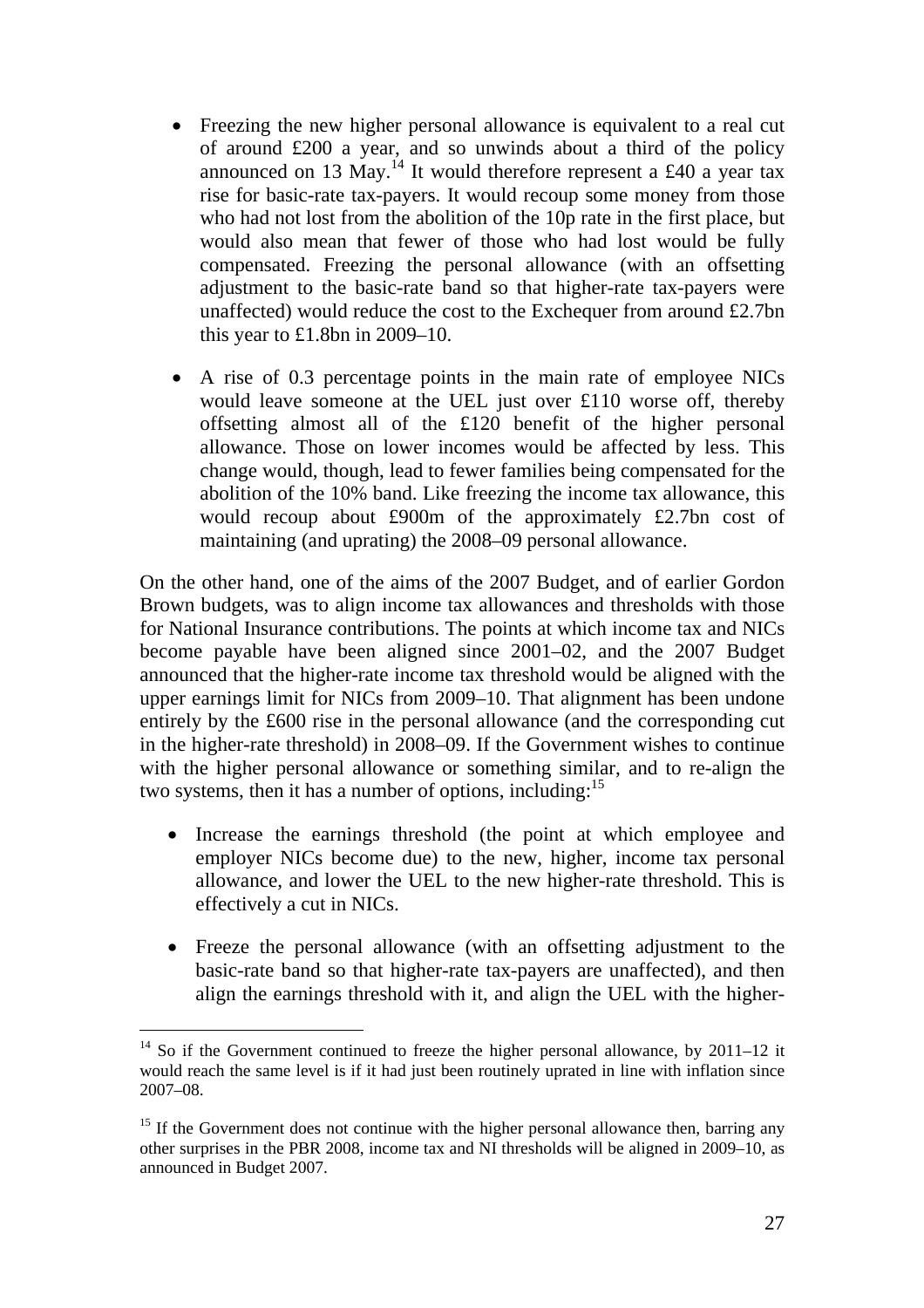rate threshold. This would increase income tax bills but reduce NICs for basic-rate taxpayers.

Table 4 contains more details. If the new higher personal allowance were frozen, then the number of losers from the abolition of the 10% band would rise to 2.2m; alternatively, a small rise in the rate of employee NICs would make this figure 1.5m. Freezing the personal allowance would mean there would be 8.3m losers, and increasing NICs 9.6m losers, in 2009–10 relative to 2008–09, compared with 3.0m if neither of these happened and the higher personal allowance were maintained and conventionally uprated (many additional families would lose by less than £1 a week, which we count as being broadly unaffected).

Aligning the NICs earnings threshold with a maintained and uprated higher personal allowance would be extremely effective at removing losers from the abolition of the 10% band (the number would fall to  $0.3m^{16}$ ), but at an additional cost over and above that of maintaining the higher personal allowance of £1.5bn in employee NICs and £1.8bn in employer NICs – thus more than doubling the cost in total.<sup>17</sup> Lastly, freezing the personal allowance but increasing the NI earnings threshold to it is more costly than only indexing the personal allowance (because of the extra employer NICs revenue lost) but does lead to more families being winners.

<sup>&</sup>lt;sup>16</sup> Our calculation of winners and losers assumes that families do not benefit from a cut in employer NICs. We suspect that the public might find it hard to accept that they had been compensated for the abolition of the 10% band if the Government compensated them by cutting employer NICs. However, in the long-run, wages should adjust to make the impact of employer NICs the same as that of employee NICs, so whoever benefits from a cut in one would also benefit from a cut in the other (furthermore, in the long-run, it is likely that employers will recoup some of the benefit from both lower income tax and NI).

 $17$  The Government could, of course, recoup some of the lost employer NICs revenue with a small rise in its rate.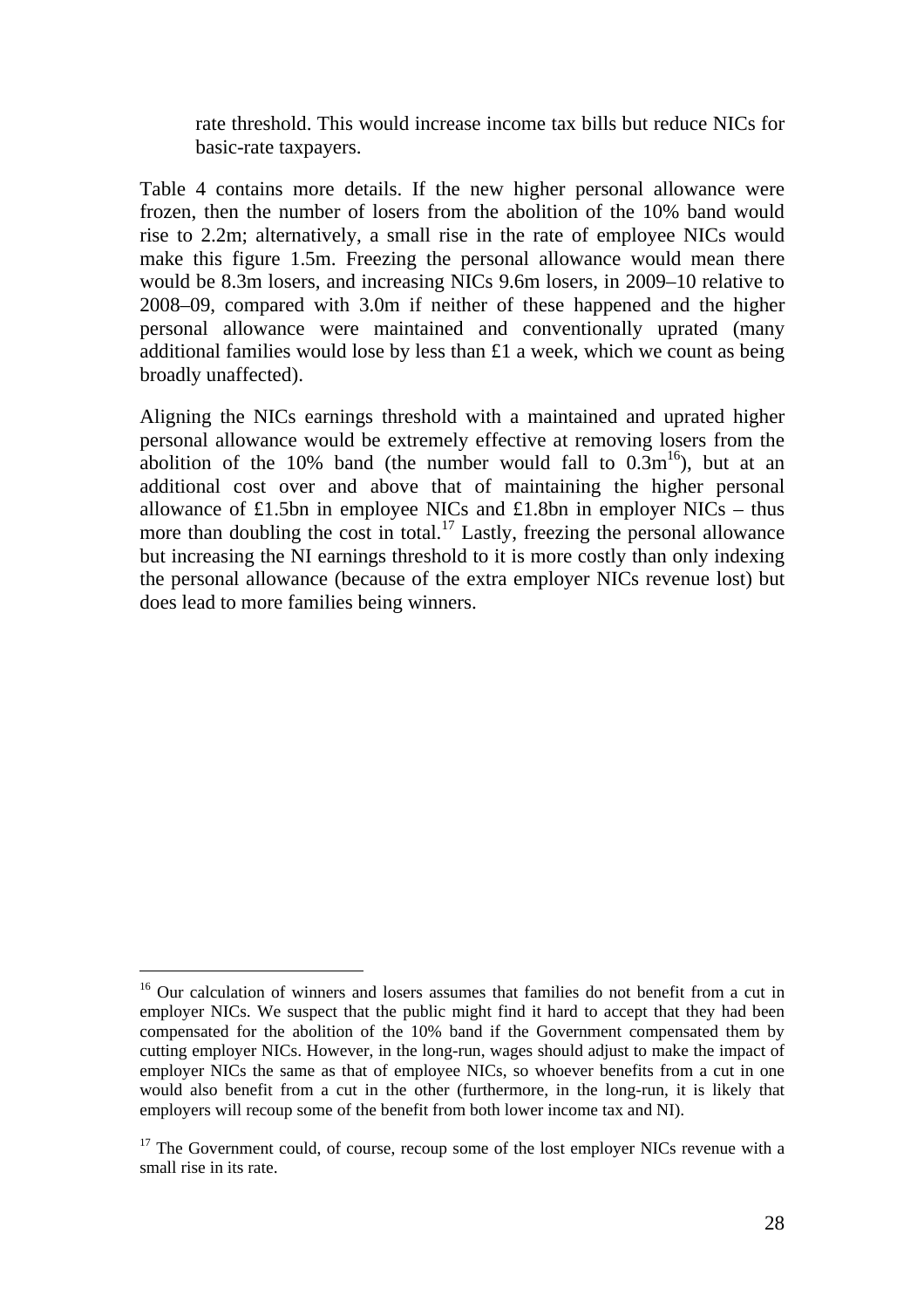|                                     | How much               | Cost        | <b>Number</b>                 | <b>Number</b>     | Cost      | <b>Number</b>                    | <b>Number</b>    |  |  |
|-------------------------------------|------------------------|-------------|-------------------------------|-------------------|-----------|----------------------------------|------------------|--|--|
|                                     | would need             | (fm/yr)     | of losers                     | $\sigma f$        | (fm/yr)   | of losers                        | $\iota$          |  |  |
|                                     | to be found            |             |                               | winners           |           |                                  | winners)         |  |  |
|                                     | in PBR                 |             | (relative to uprated 2007-08) |                   |           | (relative to uprated $2008-09$ ) |                  |  |  |
|                                     | 2008?                  |             |                               |                   |           |                                  |                  |  |  |
|                                     | (fm/yr)                |             |                               |                   |           |                                  |                  |  |  |
| Actual<br>2008-09                   | n/a                    | £6,340      | 0.9 <sub>m</sub>              | 21.3m             | n/a       | n/a                              | n/a              |  |  |
| <b>PA</b><br>not<br>continued       | £0                     | £4,450      | 5.4m                          | 14.4m             | $-£1,890$ | 18.1 <sub>m</sub>                | 3.4m             |  |  |
| Maintain<br>higher PA               | £2,750                 | £7,200      | 1.1 <sub>m</sub>              | 18.8m             | £860      | 3.0 <sub>m</sub>                 | 4.5m             |  |  |
|                                     | Do not align IT and NI |             |                               |                   |           |                                  |                  |  |  |
| Freeze PA                           | £1,870                 | £6,320      | 2.2m                          | 17.4m             | $-£20$    | 8.3 <sub>m</sub>                 | 4.4m             |  |  |
| Raise<br>NI                         | £1,830                 | £6,280      | 1.5m                          | 17.7 <sub>m</sub> | $-£60$    | 9.6 <sub>m</sub>                 | 4.3m             |  |  |
| by 0.3ppts                          |                        |             |                               |                   |           |                                  |                  |  |  |
| Align IT and NI                     |                        |             |                               |                   |           |                                  |                  |  |  |
| $\ensuremath{\mathsf{IT}}$<br>Align | £4,210                 | £8,660      | 0.3 <sub>m</sub>              | 21.1m             | £2,330    | 2.2m                             | 17.6m            |  |  |
| and NI                              | $(+£1,760$             | $(+£1,760$  |                               |                   | (         |                                  |                  |  |  |
|                                     | emp NI)                | emp NI)     |                               |                   | £1,490    |                                  |                  |  |  |
|                                     |                        |             |                               |                   | emp NI)   |                                  |                  |  |  |
| Freeze PA                           | £3,010 $(+$            | £7,460 $(+$ | 1.4 <sub>m</sub>              | 19.4m             | £1,120    | 4.1 <sub>m</sub>                 | 6.8 <sub>m</sub> |  |  |
| align<br>and                        | £1,310 emp             | £1,310      |                               |                   | $($ +     |                                  |                  |  |  |
| IT and NI                           | NI)                    | emp NI)     |                               |                   | £1,050    |                                  |                  |  |  |
|                                     |                        |             |                               |                   | emp NI)   |                                  |                  |  |  |

**Table 4. Costs, and number of winners and losers of options for 2009–10 and beyond** 

*Notes:* Numbers of winners and losers counts families seeing changes of £1 a week or more; note that freezing the personal allowance costs most individuals around £40 a year. A negative cost means increased revenue for the government. Our calculation of winners and losers assumes that families do not immediately benefit from a cut in employer NICs. In the long-run, wages adjust to make the impact of employer NICs the same as that of employee NICs. IT = income tax;  $PA$  = personal allowance; emp NI = employer National Insurance contributions.

*Source:* Authors' calculations using the IFS tax and benefit microsimulation model, TAXBEN, run on uprated data from the 2005–06 Family Resources Survey.

#### **4 Conclusion**

This section has set out a number of options the Chancellor may be considering as he puts together PBR 2008 (when he is due to make announcements for 2009–10). The attractiveness or otherwise of these options, of course, depend upon what the Government is trying to achieve. Inferring this – and what relative importance it places on its different objectives – is not easy.

The originally stated objectives of Budget 2007 were to simplify the income tax and NICs system – which we applauded at the time (while pointing out the inconsistency of retaining the 10% band for savings income) and to lower the basic rate of income tax. It was the decision to fund the latter by doing the former that has created losers from what was a giveaway personal tax package overall.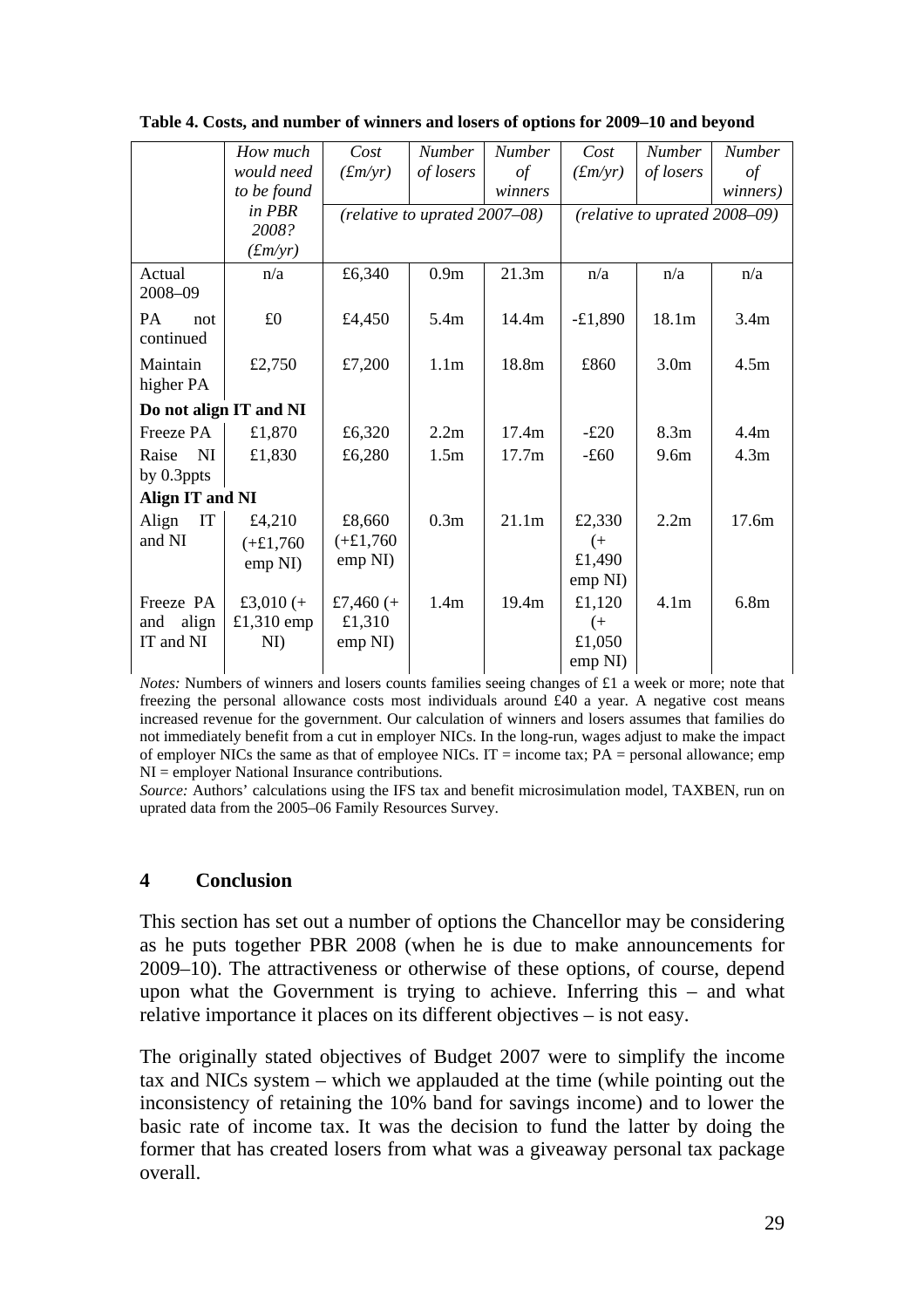The stated objective of the 13 May announcement on personal allowances was to compensate most of the low-income losers from the abolition of the 10p rate and to provide additional support to middle income families who are suffering a squeeze on their living standards from rising prices.<sup>18</sup> A third, unspoken, objective of both Budget 2007 and the 13 May announcement was to avoid either big gains or big losses for higher-rate taxpayers.

As the Government is now discovering to its cost, it is very expensive to bring about structural changes to income tax and NICs if you are constrained not to inflict losses either on low-income families or on higher-rate taxpayers. By borrowing to finance part of the reform, the cost is simply being pushed onto an as yet unidentified group of taxpayers in future years. Added to the Government's partial U-turn on capital gains tax, the events of the last 18 months do not bode well for the prospects of structural tax reform.

But given this, what can we say about the policies examined in this section?

- The 13 May announcement will compensate most of the low-income losers from the abolition of the 10p tax rate in 2008–09. But by doing so in a way that has also paid money to millions of middle-income families that did not lose in the first place, the Government finds itself in a position where a large number of families will lose out next year and beyond if this 'one-off' giveaway disappears. It therefore seems highly implausible that the Treasury can begin planning the tax system for 2009–10 with a blank sheet of paper; the increased personal allowance for 2008–09 is likely to be the baseline from which planning will start. A similar argument could be made regarding the 'one-off' higher winter fuel payments for winter 2008, although some past one-off increases in WFPs have turned out to be just that.
- If the Government is willing to inflict losses next year on the middleincome families that are benefiting from the increase in the personal allowance this year, the cheapest way for the Chancellor to achieve his goal of maintaining the current level of support for the low-income beneficiaries would be to taper the personal allowance (or taper a re-introduced 10% band) – equivalent to increasing the basic rate of income tax from 20% to 22% on incomes between £7,755 and £19,355 in the current tax system. This would cut the cost of the increase in the allowance by about a third, from around £2.7bn this year to £1.8bn next year. But it is hard to imagine how an income tax rate structure of 0%, 20% (or 10%), 22%, 20%, 40% could be justified on economic efficiency grounds. Such a complication of the income tax system would also make it more costly to administer and

 $\overline{\phantom{a}}$ 

<sup>&</sup>lt;sup>18</sup> In fact, the tax and benefit system already provides support to families as prices rise, as income tax allowances and many state benefits and tax credits are increased in line with various measures of inflation.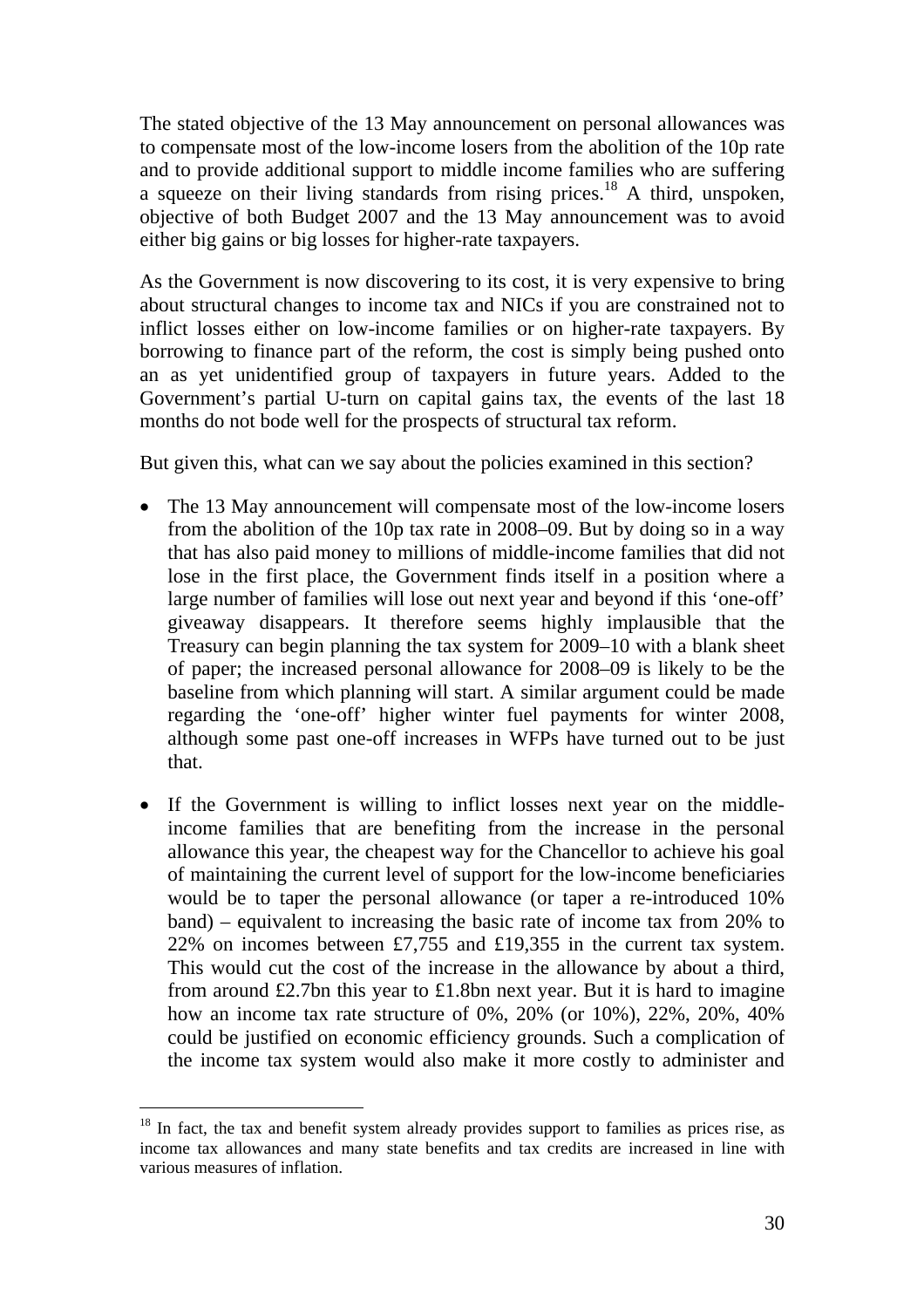comply with, and considerably harder for individual taxpayers to understand. It would be ironic indeed if a set of tax reforms originally designed to reduce the number of income tax bands from three to two ended up increasing it to four with no underlying economic rationale.

- Two other options that would reduce the cost of the increase in the personal allowance by about a third would be to freeze it in nominal terms at its 2008–09 level of £6,035 or to increase modestly employees' National Insurance contribution rates. These would do less to recomplicate the tax system than the tapered band, but they would mean that 1.3m and 0.6m (respectively) more families would no longer be fully compensated from the abolition of the 10p rate than in 2008–09.
- Extending eligibility for WTC to younger and part-time workers without children could fully compensate some of those who are still losing from the abolition of the 10p rate, even after the increase in the personal allowance. Relative to the cost involved, such measures would do little to reduce the number of losers remaining from the abolition of the 10% band if the higher personal allowance is made permanent, and yet they are certainly not comprehensive enough to appear to be a viable alternative. Furthermore, with take-up of WTC so low, it cannot be wise to rely on tax credits as a way of compensate reliably for losses in income tax. Such a reform would be of considered benefit to those families who gain eligibility to WTC and successfully claim it, and these tend to be low-income families. It would also strengthen incentives to work for the same group, although increase the number facing high marginal effective tax rates. On the other hand, it would reverse the decisions made by the Government when it introduced WTC for those without children in 2003, and argued that an age limit was needed, because younger adults tended to experience only transitory low pay, and that it was reasonable to expect adults with neither dependent children nor a long-term health issue to work full-time.
- The backdated rise in the personal allowance has undone Gordon Brown's efforts to align income tax and NICs thresholds. Should he extend the higher personal allowance, then bringing the NI earnings threshold up to match it (and aligning the NI upper earnings limit with the higher-rate income tax threshold) would cost another £2.7bn (approximately) a year, although this would be extremely effective in compensating almost all the remaining losers from the abolition of the 10% tax band. Freezing the personal allowance and adjusting NI thresholds to match would leave low earners' combined income tax and employee NICs bills broadly unchanged, but would lose the Government £1.3bn in revenue from employer NICs.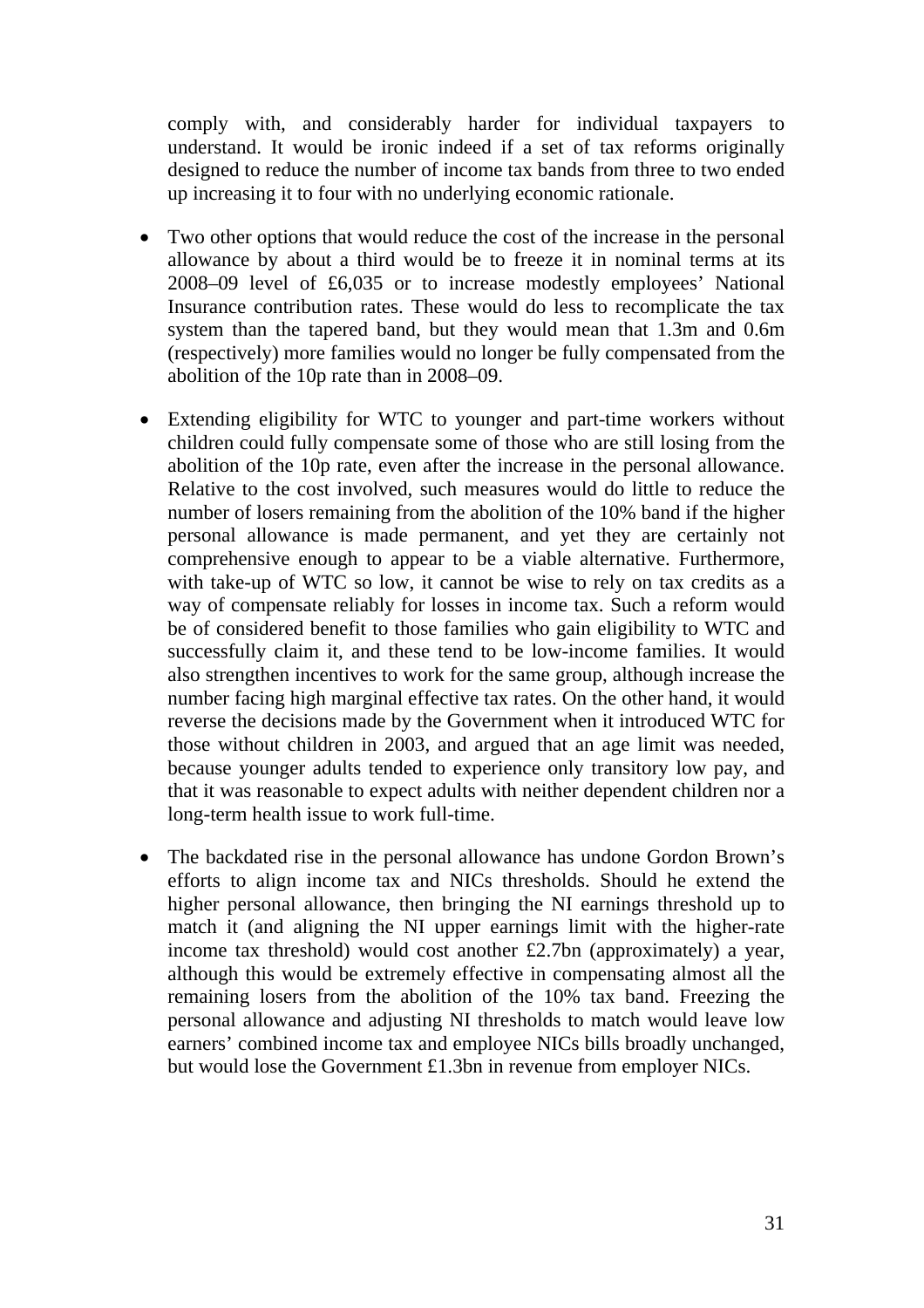#### **Table A1. List of measures included in the analysis**

|                            |                                                                                                 | <b>Announced when</b>                            |                                                 |
|----------------------------|-------------------------------------------------------------------------------------------------|--------------------------------------------------|-------------------------------------------------|
| <b>Effective from when</b> | Budget 2007                                                                                     | <b>PBR 2007</b>                                  | Finance Bill 2008                               |
|                            |                                                                                                 |                                                  | (Budget 2008+ 13 May                            |
|                            |                                                                                                 |                                                  | <i>announcement</i> )                           |
| 2008-09                    | Abolish 10% income tax band for all except                                                      | Increase child element of CTC by                 | £50 more for 60-79s and                         |
|                            | savings income                                                                                  | further $£25$ above earnings                     | £100 more to $80+$ in                           |
|                            | Cut basic rate of income tax from 22% to 20%                                                    | indexation [ie £175 total] to £2,085             | WFP as one-off.                                 |
|                            | Increase UEL by £75 above inflation to £770                                                     |                                                  |                                                 |
|                            | Increase PA for those aged $65+$ by £1,180 above<br>inflation to £9,030 (£9,180 for $75+$ )     |                                                  | £600 rise in PA (and cut)<br>in HRT) as one-off |
|                            | Increase child element of CTC by £150 above<br>earnings indexation [NB subsequently superseded] |                                                  |                                                 |
|                            | Increase WTC threshold by £1,200 to £6,420                                                      |                                                  |                                                 |
|                            | Raise tax credit withdrawal rate to 39%                                                         |                                                  |                                                 |
| $2009 - 10$                | Increase HRT by £800 above inflation                                                            | Child maintenance disregards in IS               | CB for first child to reach                     |
|                            | Increase UEL to align with HRT                                                                  | set at $\text{\pounds}20$                        | £20                                             |
|                            |                                                                                                 |                                                  | Increase child element of<br>CTC by £50 above   |
|                            |                                                                                                 |                                                  | earnings indexation                             |
| $2010 - 11$                | CB for first child to reach $£20$ [NB subsequently                                              | Increase child element of CTC by                 | Disregard CB in HB/CTB                          |
|                            | superseded]                                                                                     | £25 above earnings indexation                    | means test                                      |
|                            |                                                                                                 | Child maintenance disregards in IS<br>set at £40 |                                                 |

*Notes*: UEL = National Insurance upper earnings limit; PA = income tax personal allowance; HRT = income tax higher rate threshold; CTC = child tax credit; WTC = working tax credit; CB = child benefit; IS = income support; HB = housing benefit; CTB = council tax benefit; WFP = winter fuel payment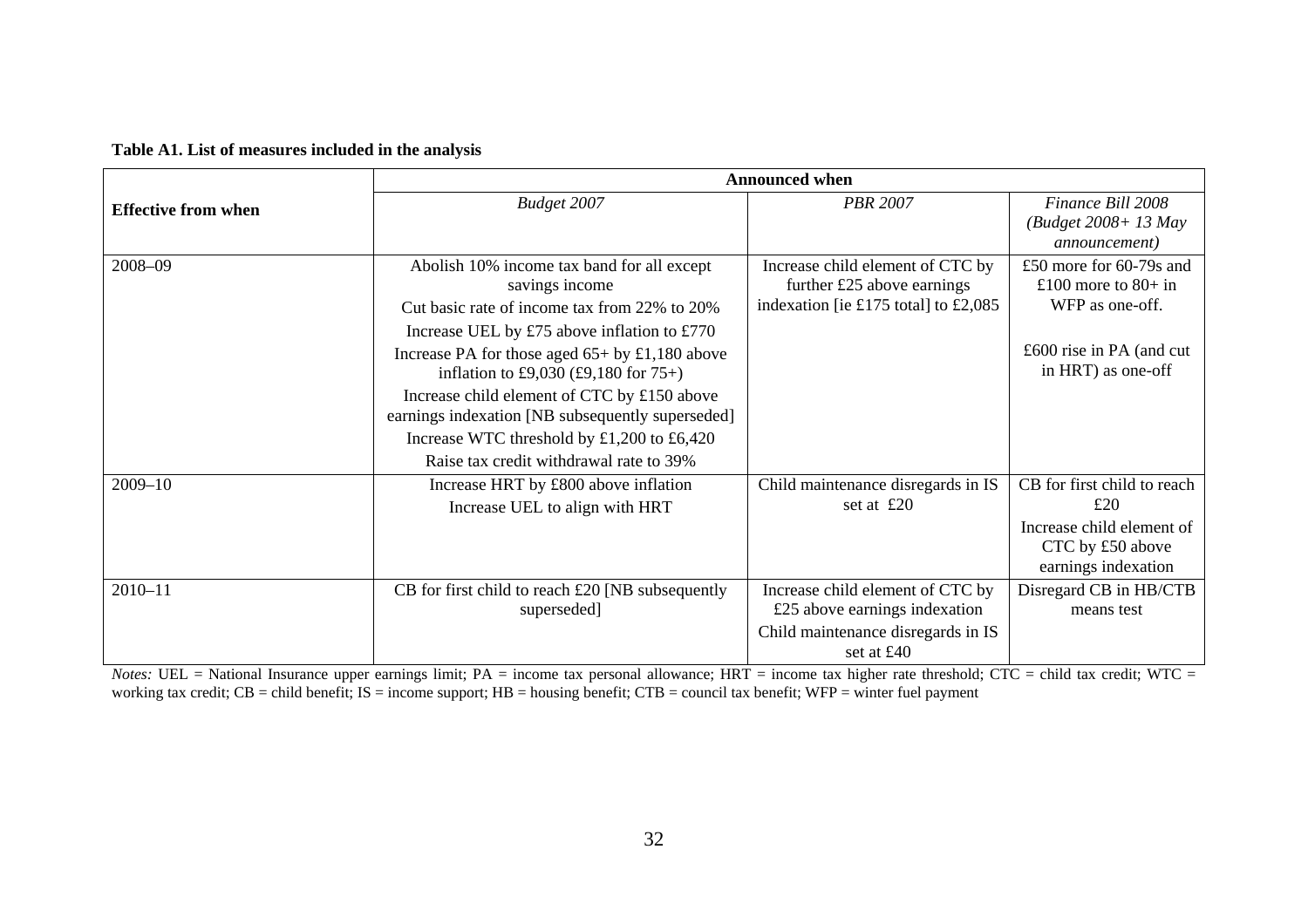| <b>Income</b>  | Total increase in         | Losers  | Winners    | Little    | Average           | Change, % | Average loss         | Loss of    | Average gain          | Gain of       |
|----------------|---------------------------|---------|------------|-----------|-------------------|-----------|----------------------|------------|-----------------------|---------------|
| decile         | <i>income</i> ( <i>ie</i> |         |            | change    | change, $\pounds$ | of net    | of losers, $\pounds$ | lossers, % | of gainers, $\pounds$ | gainers, $\%$ |
| group          | Exchequer cost),          |         |            |           | per week          | income    | per week             | of net     | per week              | of net        |
|                | $\pounds$ <i>m</i> /year  |         |            |           |                   |           |                      | income     |                       | income        |
| Poorest        | 93                        | 25,167  | 306,868    | 2,827,106 | 0.57              | 0.7       | $-1.63$              | $-1.1$     | 5.74                  | 3.0           |
| 2              | 500                       | 250,015 | 1,514,445  | 1,395,267 | 3.04              | 1.5       | $-1.72$              | $-1.2$     | 6.22                  | 2.5           |
|                | 634                       | 385,133 | 1,958,560  | 815,590   | 3.86              | 1.5       | $-1.48$              | $-0.9$     | 6.34                  | 2.2           |
| $\overline{4}$ | 534                       | 82,229  | 1,928,368  | 1,147,930 | 3.25              | 1.2       | $-1.8$               | $-0.7$     | 5.32                  | 1.7           |
| 5              | 436                       | 129,141 | 1,750,766  | 1,278,812 | 2.66              | 0.8       | $-1.5$               | $-0.5$     | 4.66                  | 1.3           |
| 6              | 462                       | 44,423  | 2,233,252  | 881,148   | 2.81              | 0.8       | $-1.67$              | $-0.5$     | 3.84                  | 1.0           |
| $\overline{7}$ | 580                       | 11,838  | 2,780,274  | 367,857   | 3.53              | 0.8       | $-1.52$              | $-0.4$     | 3.95                  | 0.9           |
| 8              | 797                       | 5,298   | 2,939,023  | 215,060   | 4.85              | 0.9       | $-1.38$              | $-0.2$     | 5.17                  | 1.0           |
| $\mathbf{Q}$   | 1,141                     | 8,164   | 2,998,574  | 151,120   | 6.95              | 1.1       | $-2.4$               | $-0.3$     | 7.29                  | 1.1           |
| Richest        | 1,160                     | 7,603   | 2,853,543  | 297,514   | 7.07              | 0.6       | $-1.51$              | $-0.1$     | 7.73                  | 0.6           |
| All            | 6,340                     | 949,011 | 21,263,673 | 9,377,404 | 3.86              | 0.9       | $-1.59$              | $-0.7$     | 5.68                  | 1.1           |

**Table A2. Actual 2008–09 vs uprated 2007–08, decile group analysis** 

*Note:* Income decile groups are derived by dividing all families into 10 equal-sized groups according to income adjusted for family size using the McClements equivalence scale. There are approximately 3,160,000 families in each decile group. Winners and losers are those seeing changes of £1 a week or more. See text for details and key assumptions.

*Source:* Authors' calculations using the IFS tax and benefit microsimulation model, TAXBEN, run on uprated data from the 2005–06 Family Resources Survey.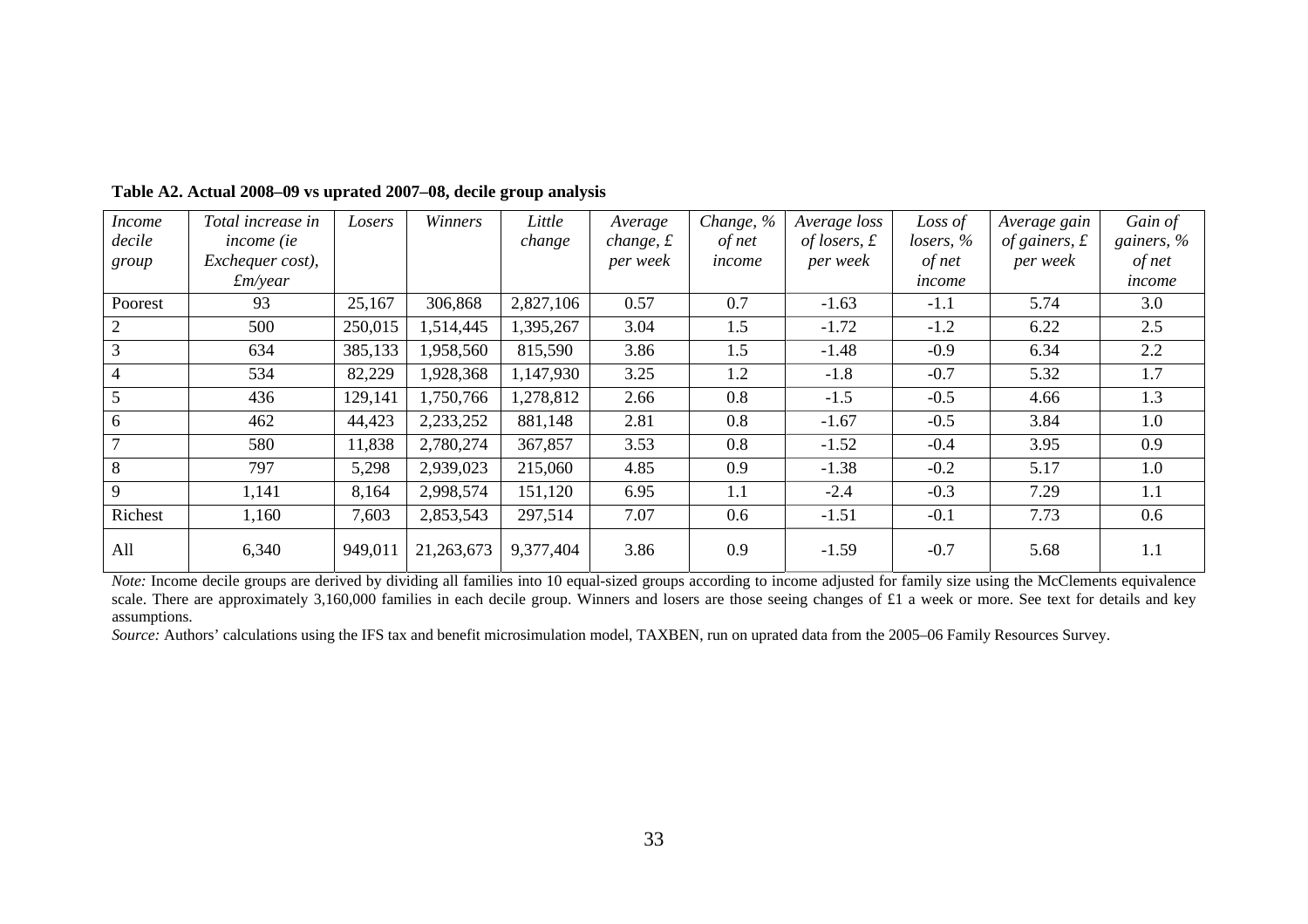| Family type                                 | Cost  | Total      | Losers         | Winners    | Little    | Average     | Change,    | Average           | Loss of   | Average            | Gain of    |
|---------------------------------------------|-------|------------|----------------|------------|-----------|-------------|------------|-------------------|-----------|--------------------|------------|
|                                             |       |            |                |            | change    | change, $f$ | $%$ of net | loss of           | losers, % | gain of            | gainers,   |
|                                             |       |            |                |            |           | per week    | income     | $losers, \pounds$ | of net    | gainers, $\pounds$ | $%$ of net |
|                                             |       |            |                |            |           |             |            | per week          | income    | per week           | income     |
| Single $\langle 25, \text{no kids} \rangle$ | 70    | 4,218,602  | 500,835        | 699,667    | 3,018,100 | 0.32        | 0.2        | $-1.52$           | $-0.9$    | 3                  | 0.9        |
| Single $25-55$ , no<br>kids                 | 638   | 5,165,638  | 114,325        | 2,840,287  | 2,211,026 | 2.37        | 0.7        | $-1.58$           | $-0.8$    | 4.27               | 0.9        |
| Single 55-SPA, no<br>kids                   | 134   | 1,141,369  | 46,121         | 524,759    | 570,489   | 2.25        | 0.7        | $-1.49$           | $-0.9$    | 4.73               | 1.0        |
| Couple both $\leq$ 25, no<br>kids           | 72    | 527,110    | 39,633         | 307,468    | 180,009   | 2.62        | 0.6        | $-1.62$           | $-0.6$    | 4.66               | 0.8        |
| Couple 25-55, no<br>kids                    | 1,060 | 4,123,796  | 142,607        | 3,380,856  | 600,333   | 4.95        | 0.7        | $-1.87$           | $-0.5$    | 6.08               | 0.8        |
| Couple both 55-<br>SPA, no kids             | 392   | 1,681,653  | 71,057         | 1,233,229  | 377,367   | 4.49        | 0.8        | $-1.65$           | $-0.5$    | 6.11               | 0.9        |
| Couple with kids                            | 1,918 | 5,340,304  | 13,201         | 4,966,643  | 360,460   | 6.91        | 1.0        | $-1.91$           | $-0.3$    | 7.39               | 1.1        |
| Lone parent                                 | 748   | 1,940,307  | $\overline{0}$ | 1,930,106  | 10,201    | 7.42        | 2.3        |                   |           | 7.45               | 2.3        |
| Single pensioner                            | 625   | 4,429,084  | 10,773         | 3,125,892  | 1,292,419 | 2.71        | 1.1        | $-1.08$           | $-0.7$    | 3.48               | 1.2        |
| Couple, at least one<br>over SPA            | 681   | 3,022,225  | 10,459         | 2,254,766  | 757,000   | 4.33        | 1.0        | $-1.41$           | $-0.4$    | 5.53               | 1.1        |
| All                                         | 6,340 | 31,590,088 | 949,011        | 21,263,673 | 9,377,404 | 3.86        | 0.9        | $-1.59$           | $-0.7$    | 5.68               | 1.1        |

#### **Table A3. Actual 2008–09 vs uprated 2007–08, family type analysis**

*Notes:* SPA = state pension age. Winners and losers are those seeing changes of £1 a week or more. See text for details and key assumptions. *Source:* Authors' calculations using the IFS tax and benefit microsimulation model, TAXBEN, run on uprated data from the 2005–06 Family Resources Survey.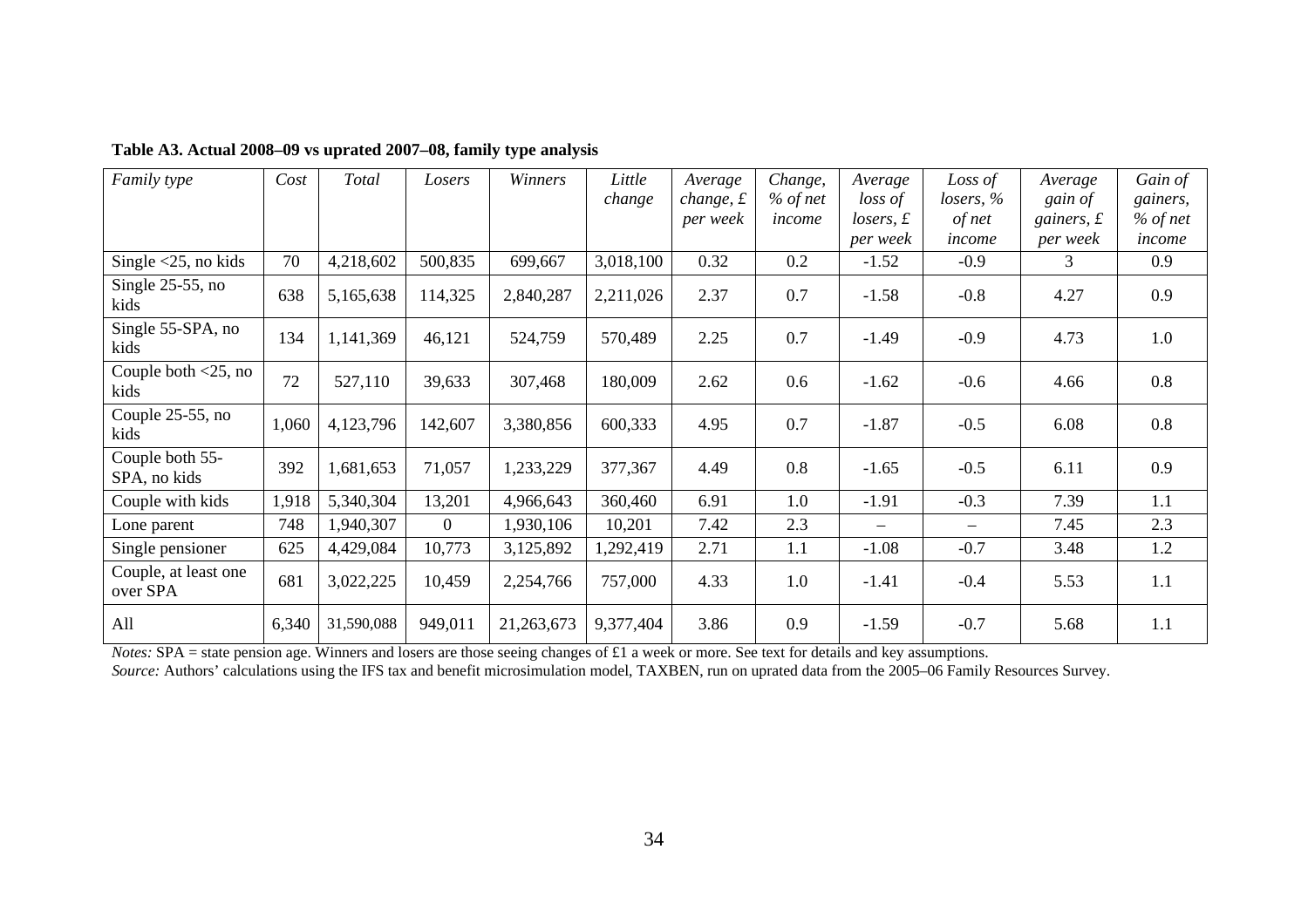| <i>Income</i> | Total increase         | Losers    | Winners    | Little     | Average           | Change, % | Average loss         | Loss of      | Average gain          | Gain of       |
|---------------|------------------------|-----------|------------|------------|-------------------|-----------|----------------------|--------------|-----------------------|---------------|
| decile        | in income (ie          |           |            | change     | change, $\pounds$ | of net    | of losers, $\pounds$ | losers, $\%$ | of gainers, $\pounds$ | gainers, $\%$ |
| group         | cost to HMT),          |           |            |            | per week          | income    | per week             | of net       | per week              | of net        |
|               | $\pounds$ <i>m</i> /yr |           |            |            |                   |           |                      | income       |                       | income        |
| Poorest       | 135                    | 117,979   | 278,363    | 2,762,799  | 0.82              | 1.1       | $-2.51$              | $-1.8$       | 10.54                 | 5.3           |
|               | 683                    | 500,784   | 1,066,421  | 1,592,522  | 4.16              | 2.1       | $-3.24$              | $-2.1$       | 13.85                 | 4.9           |
|               | 755                    | 597,612   | 1,436,103  | 1,125,568  | 4.59              | 1.8       | $-3.52$              | $-1.8$       | 11.52                 | 3.7           |
| 4             | 442                    | 770,481   | 1,241,221  | 1,146,825  | 2.69              | 1.0       | $-3.07$              | $-1.3$       | 8.67                  | 2.6           |
|               | 241                    | 1,172,912 | 1,037,242  | 948,565    | 1.47              | 0.5       | $-2.68$              | $-1.0$       | 7.43                  | 2.0           |
| 6             | 149                    | 1,000,732 | 1,075,955  | 1,082,136  | 0.91              | 0.2       | $-2.48$              | $-0.7$       | 5.12                  | 1.2           |
|               | 193                    | 583,549   | 1,163,685  | 1,412,735  | 1.17              | 0.3       | $-2.61$              | $-0.5$       | 4.43                  | 0.9           |
| 8             | 340                    | 292,861   | 1,897,455  | 969,065    | 2.07              | 0.4       | $-2.04$              | $-0.3$       | 3.69                  | 0.7           |
| 9             | 648                    | 165,214   | 2,709,592  | 283,052    | 3.95              | 0.6       | $-2.73$              | $-0.3$       | 4.76                  | 0.7           |
| Richest       | 866                    | 201,377   | 2,463,011  | 494,272    | 5.27              | 0.4       | $-2.14$              | $-0.2$       | 6.96                  | 0.5           |
| All           | 4,451                  | 5,403,501 | 14,369,048 | 11,817,539 | 2.71              | 0.6       | $-2.78$              | $-0.8$       | 6.99                  | 1.2           |

**Table A4. 2010–11 vs uprated 2007–08, decile group analysis**

*Note:* Income decile groups are derived by dividing all families into 10 equal-sized groups according to income adjusted for family size using the McClements equivalence scale. There are approximately 3,160,000 families in each decile group. Winners and losers are those seeing changes of £1 a week or more. See text for details and key assumptions.

*Source:* Authors' calculations using the IFS tax and benefit microsimulation model, TAXBEN, run on uprated data from the 2005–06 Family Resources Survey.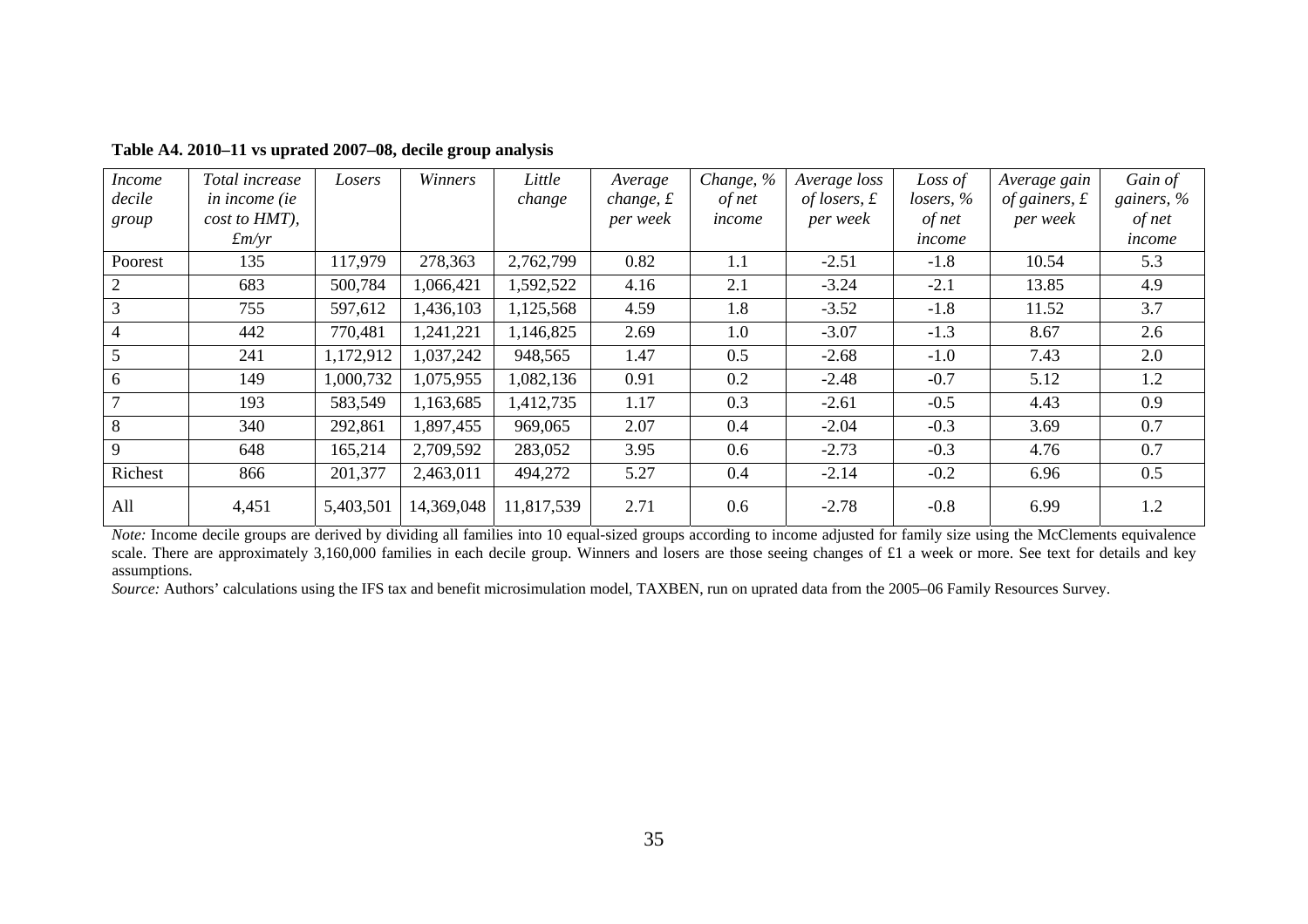| Family type                                         | Cost   | Total      | Losers    | Winners    | Little     | Average   | Change,    | Average               | Loss of    | Average            | Gain of    |
|-----------------------------------------------------|--------|------------|-----------|------------|------------|-----------|------------|-----------------------|------------|--------------------|------------|
|                                                     |        |            |           |            | change     | change, f | $%$ of net | loss of               | lossers, % | gain of            | gainers,   |
|                                                     |        |            |           |            |            | per week  | income     | $losers, \mathcal{L}$ | of net     | gainers, $\pounds$ | $%$ of net |
|                                                     |        |            |           |            |            |           |            | per week              | income     | per week           | income     |
| Single $<$ 25, no kids                              | $-186$ | 4,218,602  | 1,542,810 | 254,982    | 2,420,810  | $-0.85$   | $-0.5$     | $-2.73$               | $-1.4$     | 2.9                | 0.7        |
| Single<br>$25-55,$<br>no<br>kids                    | 236    | 5,165,638  | 862,274   | 1,859,639  | 2,443,725  | 0.88      | 0.3        | $-2.12$               | $-0.9$     | 3.46               | 0.6        |
| Single<br>$55-SPA$ , no<br>kids                     | 49     | 1,141,369  | 217,634   | 337,794    | 585,941    | 0.83      | 0.3        | $-2.45$               | $-1.2$     | 4.4                | 0.8        |
| Couple both $\langle 25, \text{no} \rangle$<br>kids | $-25$  | 527,110    | 239,573   | 113,614    | 173,923    | $-0.91$   | $-0.2$     | $-3.47$               | $-0.9$     | 3.2                | 0.5        |
| $25-55,$<br>Couple<br>$\mathbf{n}$<br>kids          | 326    | 4,123,796  | 1,097,180 | 2,101,819  | 924,797    | 1.52      | 0.2        | $-3.15$               | $-0.6$     | 4.64               | 0.5        |
| $55 -$<br>Couple<br>both<br>SPA, no kids            | 113    | 1,681,653  | 544,002   | 720,120    | 417,531    | 1.29      | 0.2        | $-3.3$                | $-0.8$     | 5.52               | 0.7        |
| Couple with kids                                    | 1,954  | 5,340,304  | 563,947   | 4,038,960  | 737,397    | 7.04      | 1.0        | $-2.47$               | $-0.4$     | 9.63               | 1.4        |
| Lone parent                                         | 1,251  | 1,940,307  | 1,924     | 1,923,880  | 14,503     | 12.4      | 3.8        | $-1.88$               | $-0.3$     | 12.5               | 3.9        |
| Single pensioner                                    | 290    | 4,429,084  | 166,396   | 1,486,275  | 2,776,413  | 1.26      | 0.5        | $-2.83$               | $-1.4$     | 3.88               | 1.1        |
| Couple, at least one<br>over SPA                    | 445    | 3,022,225  | 167,761   | 1,531,965  | 1,322,499  | 2.83      | 0.6        | $-2.99$               | $-0.8$     | 5.83               | 1.0        |
| All                                                 | 4,451  | 31,590,088 | 5,403,501 | 14,369,048 | 11,817,539 | 2.71      | 0.6        | $-2.78$               | $-0.8$     | 6.99               | 1.2        |

| Table A5. 2010–11 vs uprated 2007–08, family type analysis |  |  |
|------------------------------------------------------------|--|--|
|------------------------------------------------------------|--|--|

*Notes:* SPA = state pension age. Winners and losers are those seeing changes of £1 a week or more. See text for details and key assumptions. *Source:* Authors' calculations using the IFS tax and benefit microsimulation model, TAXBEN, run on uprated data from the 2005–06 Family Resources Survey.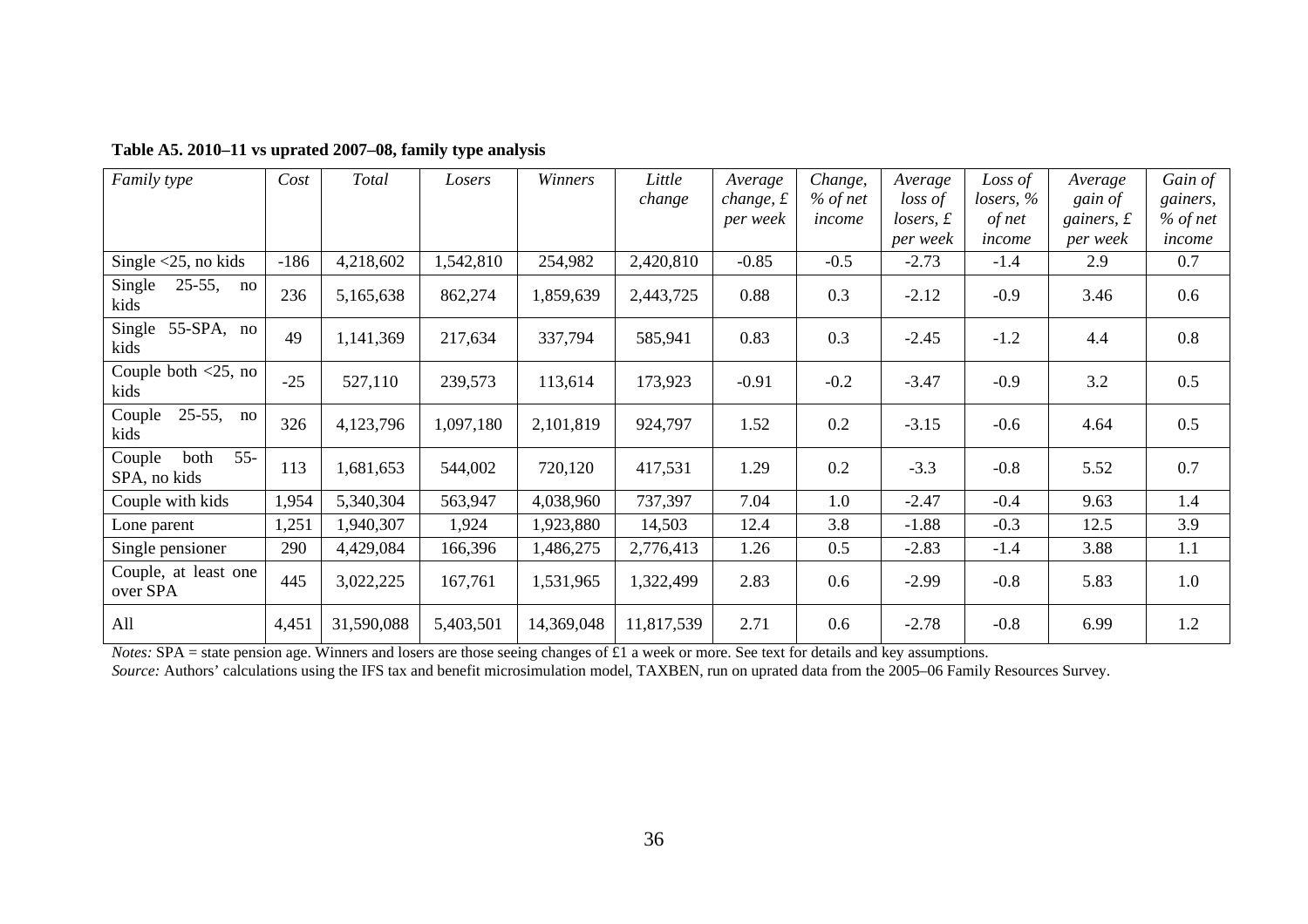| <b>Income</b><br>decile<br>group | Total increase<br>in income (ie<br>cost to HMT),<br>$\pounds$ <i>m/yr</i> | Losers     | Winners   | Little<br>change | Average<br>change, $f$<br>per week | Change, %<br>of net<br>income | Average loss<br>of losers, $\pounds$<br>per week | Loss of<br>lossers, %<br>of net<br>income | Average<br>gain of<br>gainers, $\pounds$<br>per week | Gain of<br>gainers, $\%$<br>of net<br>income |
|----------------------------------|---------------------------------------------------------------------------|------------|-----------|------------------|------------------------------------|-------------------------------|--------------------------------------------------|-------------------------------------------|------------------------------------------------------|----------------------------------------------|
| Poorest                          | 31                                                                        | 187,420    | 222,698   | 2,749,753        | 0.19                               | $0.2\,$                       | $-2.13$                                          | $-1.5$                                    | 4.75                                                 | 2.4                                          |
| $\overline{2}$                   | 158                                                                       | 1,021,329  | 797,394   | 1,340,015        | 0.96                               | 0.5                           | $-2.25$                                          | $-1.4$                                    | 7.64                                                 | 2.6                                          |
| $\overline{3}$                   | 135                                                                       | 1,211,590  | 822,867   | 1,123,968        | 0.82                               | 0.3                           | $-2.38$                                          | $-1.1$                                    | 7.54                                                 | 2.1                                          |
| $\overline{4}$                   | $-91$                                                                     | 1,608,426  | 488,851   | 1,061,779        | $-0.55$                            | $-0.2$                        | $-2.44$                                          | $-0.9$                                    | 6.02                                                 | 1.5                                          |
| $\overline{5}$                   | $-183$                                                                    | 1,979,063  | 299,836   | 880,392          | $-1.11$                            | $-0.3$                        | $-2.66$                                          | $-0.8$                                    | 7.91                                                 | 1.8                                          |
| 6                                | $-310$                                                                    | 2,204,890  | 147,394   | 806,563          | $-1.89$                            | $-0.5$                        | $-2.9$                                           | $-0.8$                                    | 6.57                                                 | 1.5                                          |
| $\overline{7}$                   | $-382$                                                                    | 2,421,250  | 76,228    | 661,881          | $-2.33$                            | $-0.5$                        | $-3.07$                                          | $-0.7$                                    | 7.54                                                 | 1.4                                          |
| 8                                | $-458$                                                                    | 2,632,408  | 59,583    | 467,171          | $-2.79$                            | $-0.5$                        | $-3.37$                                          | $-0.6$                                    | 6.52                                                 | 1.0                                          |
| 9                                | $-493$                                                                    | 2,727,524  | 72,865    | 358,762          | $-3$                               | $-0.4$                        | $-3.48$                                          | $-0.5$                                    | 2.72                                                 | 0.3                                          |
| Richest                          | $-294$                                                                    | 2,097,908  | 397,583   | 662,697          | $-1.79$                            | $-0.1$                        | $-3.12$                                          | $-0.3$                                    | 2.61                                                 | 0.2                                          |
| All                              | $-1886$                                                                   | 18,091,808 | 3,385,299 | 10,112,981       | $-1.15$                            | $-0.3$                        | $-2.96$                                          | $-0.6$                                    | 6.45                                                 | 1.3                                          |

**Table A6. 2008–09 vs 2010–11, decile group analysis**

*Note:* Income decile groups are derived by dividing all families into 10 equal-sized groups according to income adjusted for family size using the McClements equivalence scale. There are approximately 3,160,000 families in each decile group. Winners and losers are those seeing changes of £1 a week or more. See text for details and key assumptions.

*Source:* Authors' calculations using the IFS tax and benefit microsimulation model, TAXBEN, run on uprated data from the 2005–06 Family Resources Survey.